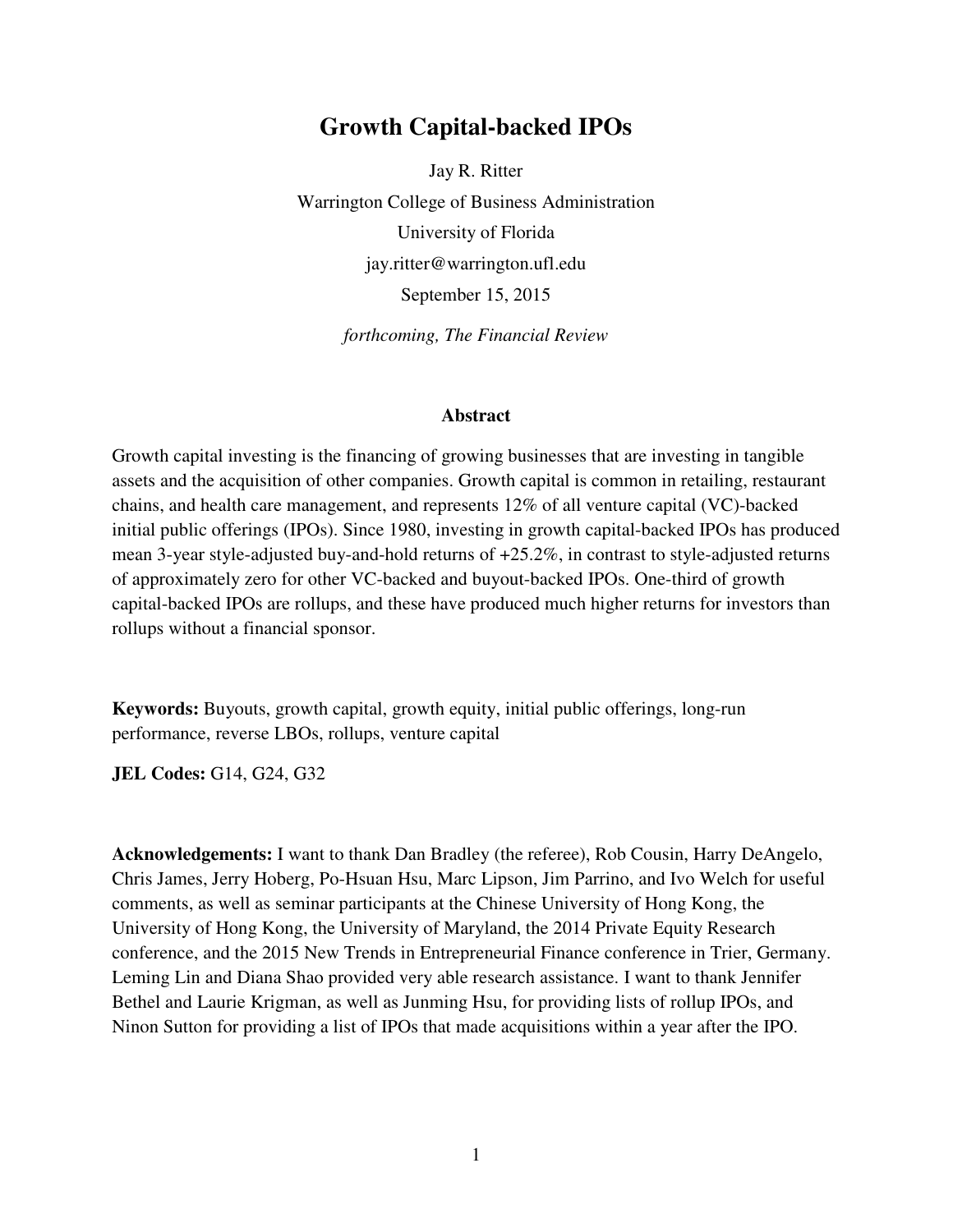## **Growth Capital-backed IPOs**

## **1. Introduction**

 Private equity investing is normally divided into two categories, venture capital (VC) and buyout investing, but there is a substantial category of investments that do not fit cleanly into either of these two categories. The early stage investment in Facebook by Accel Partners is easy to classify as a VC investment, and the leveraged buyout in 1988 of tobacco and food company RJR Nabisco by Kohlberg Kravis and Roberts is easy to classify, but what about the minority investment by Bain Capital in big box office supply chain Staples early in its life cycle? What about the investment of Welsh, Carson, Anderson & Stowe and GTCR Golder, Rauner, LLC in Select Medical Corp., where the business plan described in the April, 2001 initial public offering (IPO) prospectus is "we operate specialty acute care hospitals for long term stay patients and outpatient rehabilitation clinics. We began operations in 1997 under the leadership of our current management team and have grown our business through strategic acquisitions and internal development." I classify both Staples and Select Medical Corp. as growth capital-backed.

 I define a growth capital-backed IPO on the basis of three criteria: 1) the issuing company has a financial sponsor that provides equity capital and actively invests; 2) the financial sponsor is not necessarily taking a controlling position, unlike a buyout; and 3) the issuer has been investing in tangible assets as a material part of its business and/or making significant acquisitions, unlike pure venture capital. A more detailed discussion is contained in Section 2.

 This paper is primarily descriptive, and focuses on the 344 growth capital-backed U.S. IPOs from 1980-2012 that I have identified. The first contribution of this paper is to define and identify growth capital-backed IPOs, and document how large a fraction of the venture capitalbacked IPO universe they are. When just two categories of financial sponsors are used, growth capital is a subset of venture capital. Among IPOs from 1980-2012, I classify 12% of VC-backed firms as growth capital-backed, and will refer to the others as "pure" VC-backed. The growth capital-backed IPOs are almost entirely in industries that are normally not associated with venture capital investing. Alternatively stated, investors in VC and growth equity funds have exposure to industries outside of the tech and biotech sectors, and the returns reported for this asset class are not exclusively from those sectors. The conventional view is that venture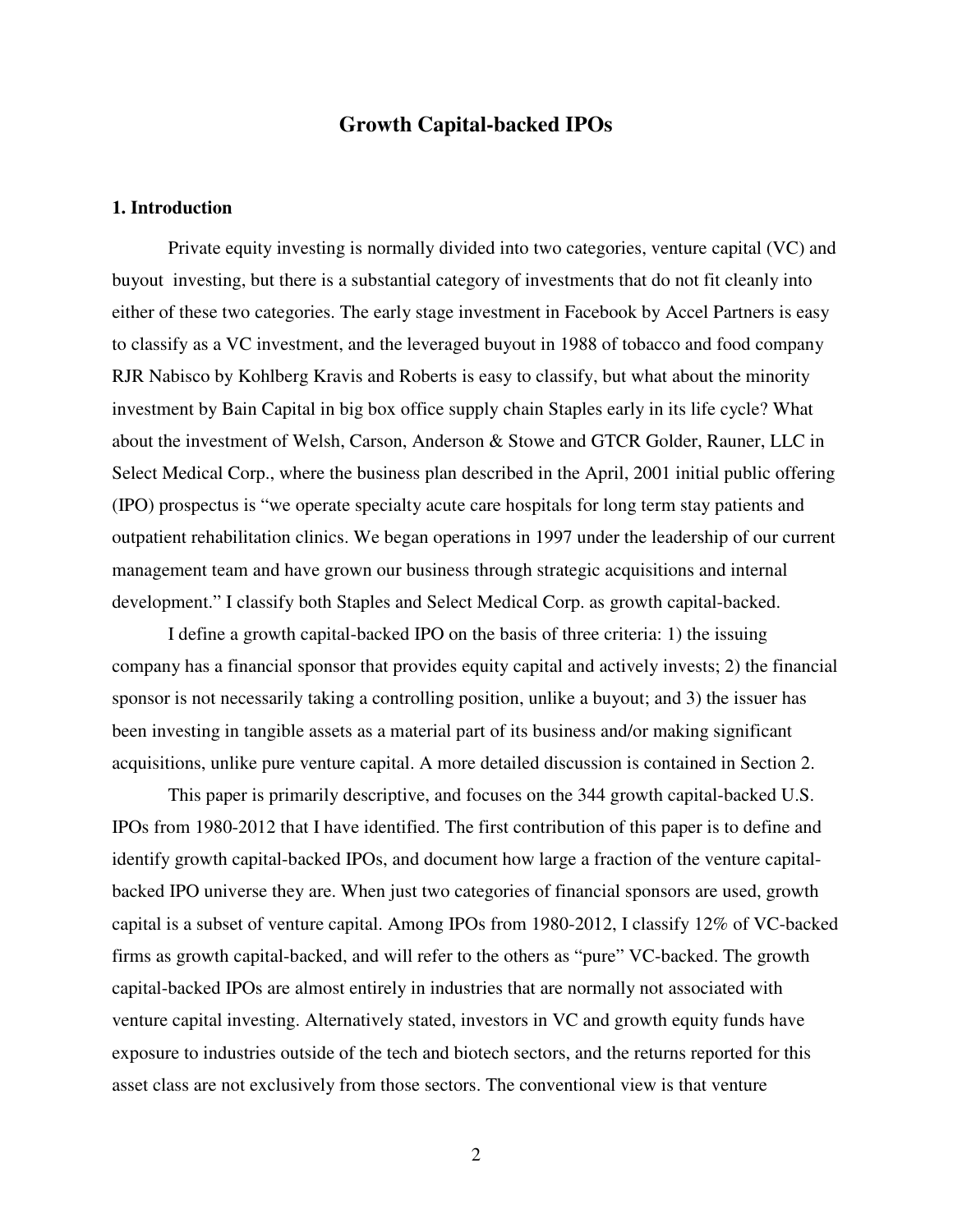capitalists only fund tech and biotech companies. Thus, a contribution of this paper is to show that this assumption is not valid.

 The growth capital-backed companies tend to be moderate in size. I would speculate that firms that are financed with growth capital are more likely to go public than sell out in a trade sale, compared to pure VC-backed companies, so this 12% number may be an overestimate of the importance of growth capital to the limited partners (LPs) of VC funds.<sup>1</sup>

 The second contribution of this paper is that it documents the long-run returns on financial sponsor-backed IPOs from 1980-2012, and for the three categories of financial sponsorbacked IPOs. I find that growth capital-backed IPOs have had high long-run returns, outperforming both VC-backed and buyout-backed IPOs, as well as outperforming IPOs that did not have a financial sponsor. To be specific, the average growth capital-backed IPO produced a style-adjusted 3-year buy-and-hold return (BHAR) of 25.2%, measured from the closing market price on the day of the IPO until the earlier of its third year anniversary, delisting date, or December 31, 2014. For other IPOs, the average style-adjusted 3-year BHAR is -2.6% for VCbacked IPOs, 0.7% for buyout-backed IPOs, and -14.2% for IPOs without a financial sponsor. For style adjustments, I control for both size (market capitalization) and the book-to-market ratio. Ideally, I would also like to analyze the returns earned by LPs on growth capital investing. Unfortunately, many funds invest in two out of the three categories of private equity, making it difficult to clearly identify the realized returns without information at the transaction level.

 In addition to reporting buy-and-hold returns, I also report the results from Fama-French (1993) 3-factor time-series regressions. In these regressions, the abnormal returns on portfolios of VC-, growth capital-, and buyout-backed IPOs are economically and statistically indistinguishable from zero, while an equally weighted portfolio of IPOs without a financial sponsor underperforms by 40 basis points per month. The difference in results for the growth capital-backed IPOs between the high style-adjusted BHARs and insignificantly small 3-factor model alphas is primarily attributable to the different portfolio strategies that are implicit. With equally weighted buy-and-hold returns, each IPO is being weighted equally and not rebalanced as gains are compounded, whereas the time-series regression results equally weight each calendar month and rebalance each portfolio on a monthly basis.

<sup>&</sup>lt;sup>1</sup> On the other hand, I would conjecture that growth capital investing is less risky than the financing of startups, where many investments are written off with no exit via an IPO or a trade sale. I do not know which of these offsetting effects dominates.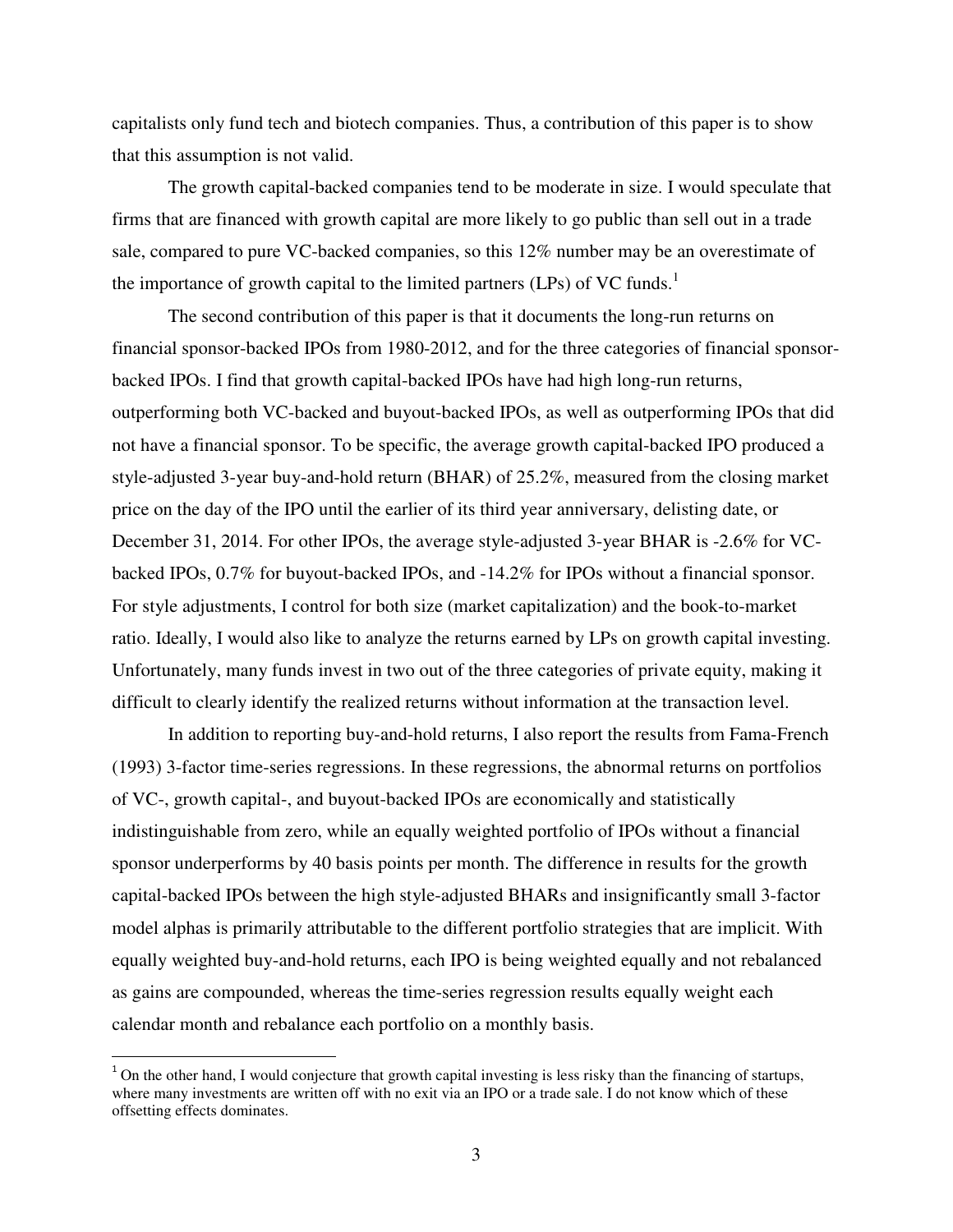The third contribution of this paper is to report the nonstationarity of the outperformance of VC-backed IPOs. When subperiods are analyzed, growth capital-backed IPOs have outperformed the market in all subperiods when 3-year buy-and-hold returns are used. The outperformance of VC-backed IPOs that has been documented by other authors for the 1980s and 1990s, however, is not present for VC-backed IPOs from 1999-2000 or 2001-2012. Indeed, VC-backed IPOs from 1999-2012 have done substantially worse than IPOs with no financial sponsor, reversing the pattern documented by Brav and Gompers (1997) and others using IPOs from earlier periods. These findings, however, are sensitive to the portfolio strategy that is used. In Fama-French 3-factor calendar time-series regressions, most categories of IPOs, including VC-backed deals, have produced higher alphas (albeit without statistical reliability) during the 1999-2013 period than they did from 1983-1998.

 The fourth contribution of the paper is to report the long-run returns on a large sample of rollup IPOs. Rollups are companies whose growth is primarily accomplished by acquisitions within an industry, rather than through internal (organic) growth. Not all rollups have a financial sponsor. I classify 54% of rollup IPOs as financial sponsor-backed. Of the growth capital-backed IPOs from 1980-2012 analyzed here, one-third are classified as rollups. Thus, there is an overlap between rollup IPOs and growth capital-backed IPOs.

 For rollup IPOs, those without a financial sponsor have an average style-adjusted 3-year BHAR of  $-24.0\%$ , whereas the average for those with a financial sponsor is  $+27.4\%$ . The average style-adjusted 3-year BHR of 3.8% is in contrast to the findings of prior authors, who report much worse average long-run performance for rollup IPOs.

### **2. What Are Growth Capital-Backed IPOs?**

 In the introduction, a very cursory definition of what qualifies an IPO as growth capitalbacked was given. This section discusses the nuances.

 The *first criterion* that qualifies a company as growth capital-backed is that the issuing company must have a financial sponsor among its pre-IPO shareholders. A financial sponsor is an intermediary that provides equity capital and actively invests. Active investment involves providing money that is bundled with advice or control (as measured by a seat on the board of directors), with the financial sponsor frequently taking convertible preferred shares that have a mandatory conversion feature in which the shares convert into common equity conditional on an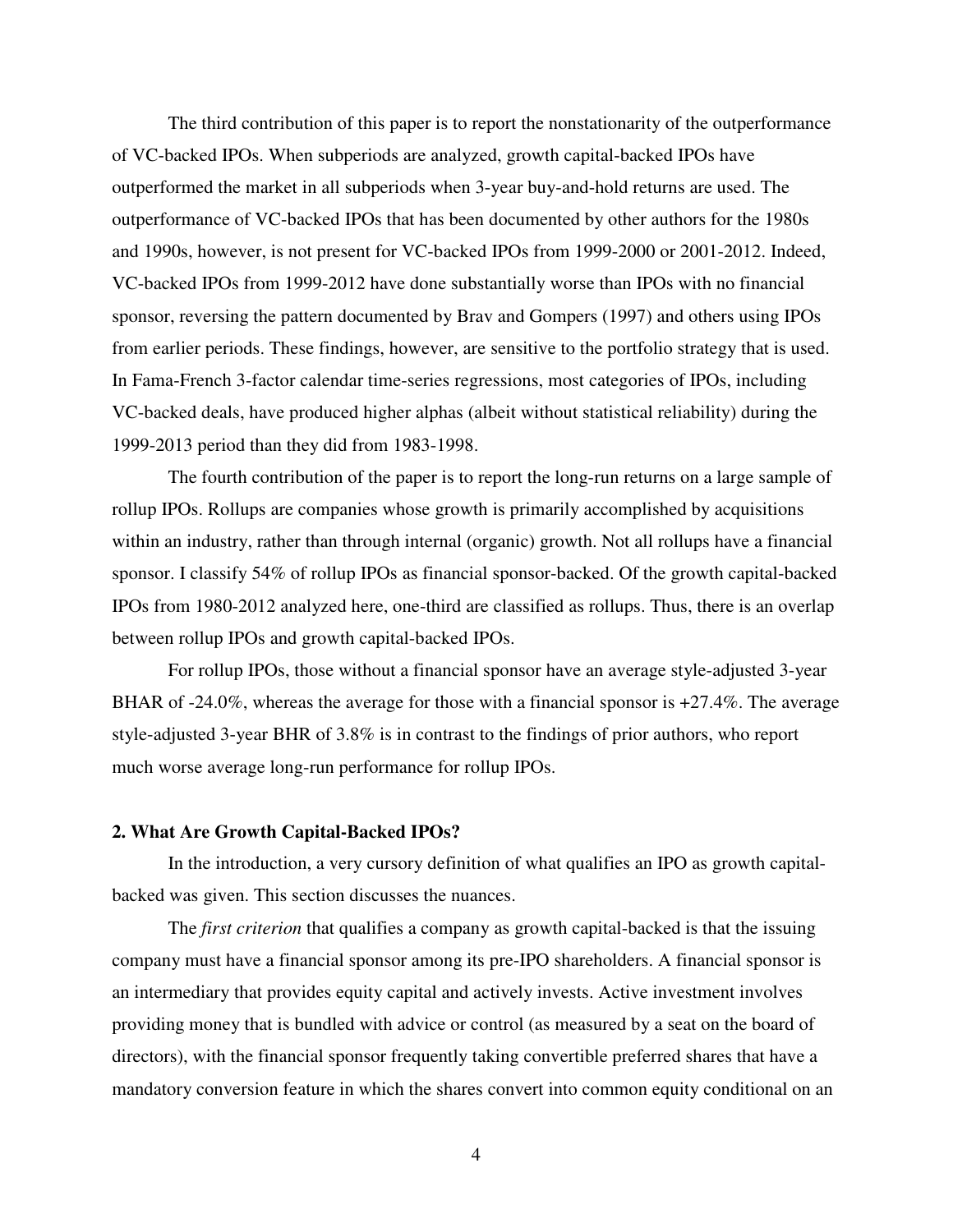IPO or sale occurring.<sup>2</sup> The financial intermediary is typically organized as a partnership with general partners providing "sweat equity" and some capital, and limited partners (LPs) supplying capital.<sup>3</sup> The financial sponsor requirement does not distinguish between venture capital, growth capital, and buyout investors.

 The *second criterion* is that the financial sponsor is not necessarily taking a controlling position, as with a buyout, and that equity capital is being invested in the firm. In a buyout, a financial sponsor purchases shares from existing owners. With venture capital and growth capital investing, the financial sponsor purchases shares issued by the company, with the proceeds being used to fund a company's growth. Although the financial sponsors may indeed wind up with a controlling position, this occurs as a result of the dilution of the ownership percentage of management and other investors, rather than as a goal in itself.

 The *third criterion* is that a material fraction of the issuing company's growth is coming from the addition of tangible assets or through acquisitions. Thus, financial sponsors that fund technology and biotechnology companies are VC investors. In contrast, financial sponsors that fund the construction of new restaurants and retail stores or the purchase of small companies in a fragmented industry are growth capital investors. In addition to the equity capital provided by growth capital investors, many growth capital-backed companies also use debt financing. In contrast, VC-backed companies, with a lack of tangible assets, frequently are all-equity. This asset tangibility and/or acquisition criterion distinguishes venture capital from growth capital. Investing in distressed companies is not growth capital investing because the funds are not financing growth.

 Some deals are difficult to categorize as growth capital because, although the money may be used to finance tangible assets, the viability of the enterprise is highly uncertain. All airlines and restaurant chains with a financial sponsor are classified as growth capital-backed or buyoutbacked, no matter how risky or unprofitable, because of the tangibility of assets. All software firms, unless they are rollups (sometimes called buildups), are classified as VC-backed because of the paucity of tangible assets. Perhaps most subjectively, telecom companies (SIC=4812 and 4813) with a financial sponsor are usually classified as VC-backed unless they are buyout-

l

<sup>&</sup>lt;sup>2</sup> See Dudley and James (2015) for an analysis of the use of mandatory convertible preferred stock in pre-IPO companies.

<sup>&</sup>lt;sup>3</sup> Corporate strategic investors, insurance companies, and angel investors are not classified as either VC or growth capital investors because they are not intermediaries.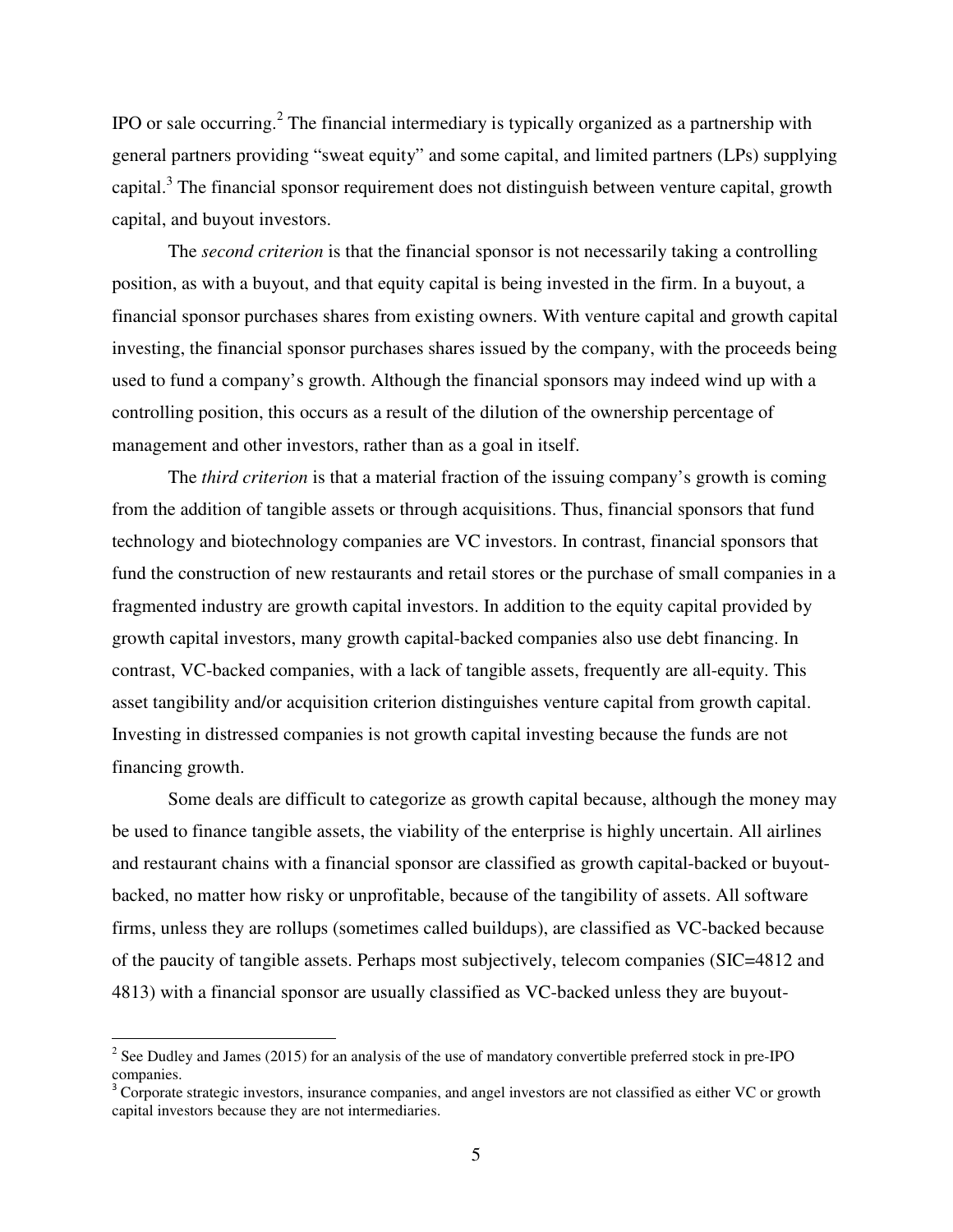backed or a rollup, even though they are usually investing in tangible assets. As with computer hardware firms financed by VCs, many telecom companies incur large losses early in their history, and these losses must be financed. Four examples of telecom IPOs are included in Panel C of Appendix Table A1.

 Growth capital investing is correlated with the industry that the company operates in: funding retail operations or the consolidation of funeral homes, dental offices, or medical offices is generally growth capital investing, as is hospital operation. The motivation for growth capital investing is the same as for venture capital financing: the general partners are trying to create value by financing positive net present value investment opportunities, offering advice, and in some cases taking control through seats on the board of directors, and then exiting either via an IPO or a trade sale.

 In general, I do not classify mezzanine financing as growth capital, although mezzanine financing is an alternative type of growth capital financing. Mezzanine financing is the term used to describe financing that is done in anticipation of an IPO or other exit in the near future. In recent years, the preferred terminology has become "growth equity" investing.<sup>4</sup> In other words, there are two definitions of growth capital: 1) funding tangible assets and/or acquisitions, and 2) funding growth for companies, frequently in the technology sector, that are beyond the start-up stage. Sometimes this second type of growth capital is pre-IPO bridge financing. Both definitions of growth capital investing share the feature that the financing usually focuses on allowing a company to expand its sales without needing to worry about short-term profitability. This paper is only about the first type of growth capital, the financing of tangible assets and/or acquisitions, although there is clearly some overlap in that a growing company may make acquisitions or invest in tangible assets as it matures.

 Growth capital-backed companies would be easy to identify if there was a specialist category of financial intermediary that made only growth capital investments, but did not invest in startup biotech or technology companies or in buyouts. Many financial sponsors, however,

l

<sup>&</sup>lt;sup>4</sup> Page 85 of the NVCA 2014 Yearbook states "The definition of a growth equity company: Company's revenues are growing rapidly. Company is cash flow positive, profitable or approaching profitability. Company is often founderowned and/or managed. Investor is agnostic about taking a controlling position and usually purchases minority ownership position. Industry investment mix is similar to that of earlier stage venture capital investors. Capital is used for company needs or shareholder liquidity. Additional financing rounds are not usually expected until exit. Investments are unlevered or use light leverage at purchase. Investment returns are primarily a function of growth, not leverage." Although the NVCA Yearbook terms this a definition, parts of it seem to be more a description of common characteristics.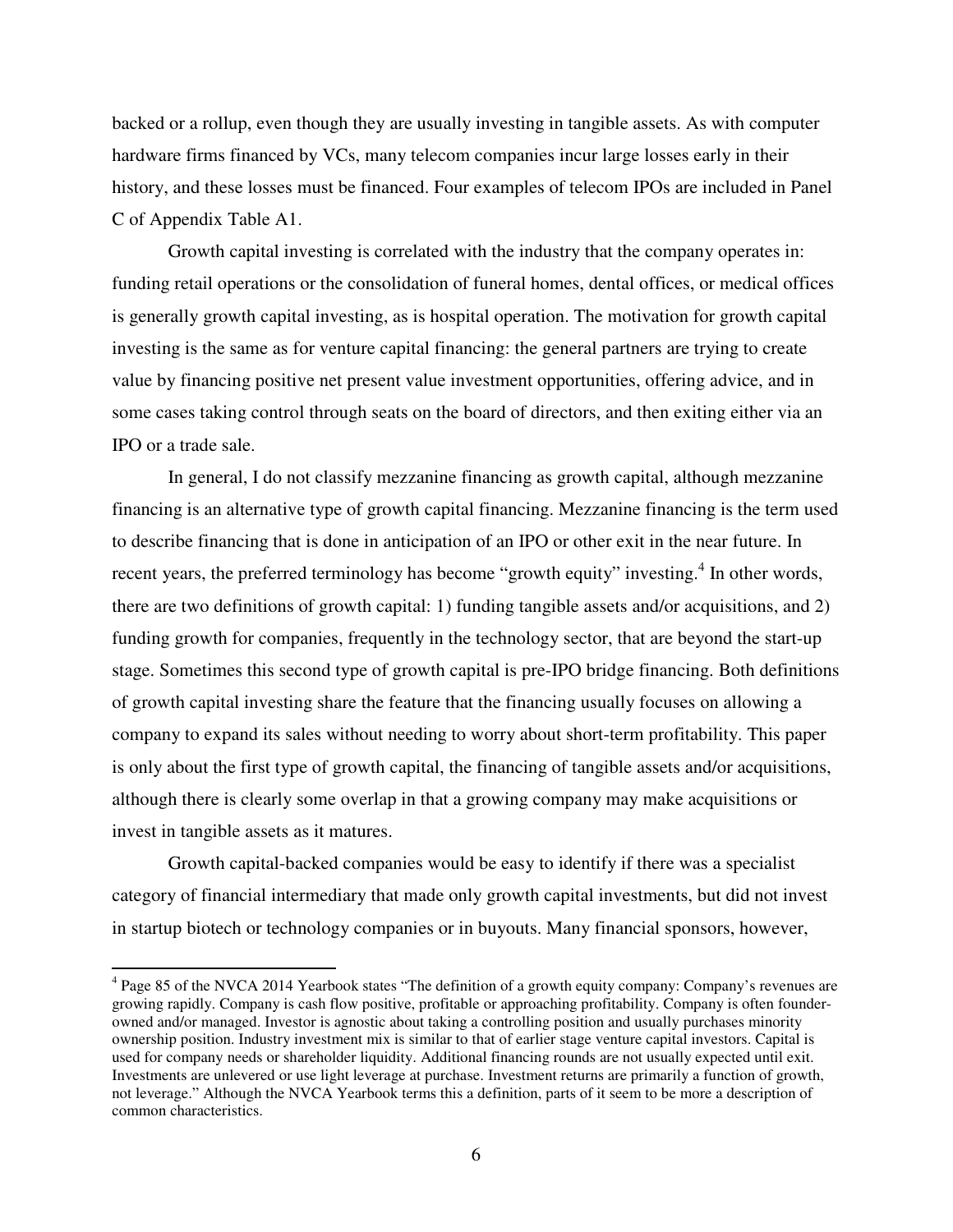invest in two or all three of these categories. For example, the Warburg Pincus website states "The firm emphasizes growth investing and has successfully built companies at all stages, from conceiving and creating venture capital opportunities, to providing capital to meet the needs of existing businesses, to investing in later-stage buyout transactions and special situations with unique characteristics."

Metrick and Yasuda (2011,  $2^{nd}$  edition, page 3) define a venture capitalist as

1. A VC is a financial intermediary, meaning that it takes investors' capital and invests it directly in portfolio companies.

2. A VC invests only in private companies.

3. A VC takes an active role in monitoring and helping the companies in its portfolio.

4. A VC's primary goal is to maximize the financial return by exiting through a sale or an IPO.

5. A VC invests to fund the internal growth of companies.

 The Metrick and Yasuda characterization is fairly broad, with the first four criteria applying to both buyouts and early stage investing. The fifth criterion would seem to rule out investing in rollups or funding acquisitions. Furthermore, if taken literally, any portfolio company that made an acquisition would not qualify as VC-backed, and any VC fund that made a PIPE (private investment in public equity) transaction, including buying shares in the IPO of a portfolio company at the offer price, would not qualify as a VC fund.<sup>5</sup>

#### **3. Data**

l

 This paper uses 7,697 U.S. IPOs from 1980-2012 after excluding those with an offer price below \$5.00 per share, unit offers, small best efforts offers, American Depositary Receipts (ADRs), closed-end funds, natural resource limited partnerships, special purpose acquisition companies (SPACs), real estate investment trusts (REITs), bank and S&L IPOs, and firms not listed on the Center for Research in Security Prices (CRSP) returns files within six months of the IPO, thus restricting the sample to NYSE-, Nasdaq-, and Amex- (now NYSE MKT) listed stocks. The primary data source is the Thomson Reuters (also known as Securities Data

<sup>&</sup>lt;sup>5</sup> Furthermore, investments in which a VC fund purchases existing shares from a prior investor would not be considered venture capital nor growth capital. My impression is that these secondary transactions are not a large part of any VC fund's portfolio. Furthermore, from the IPO prospectus it is usually not possible to identify whether a shareholder purchased stock directly from the company or not.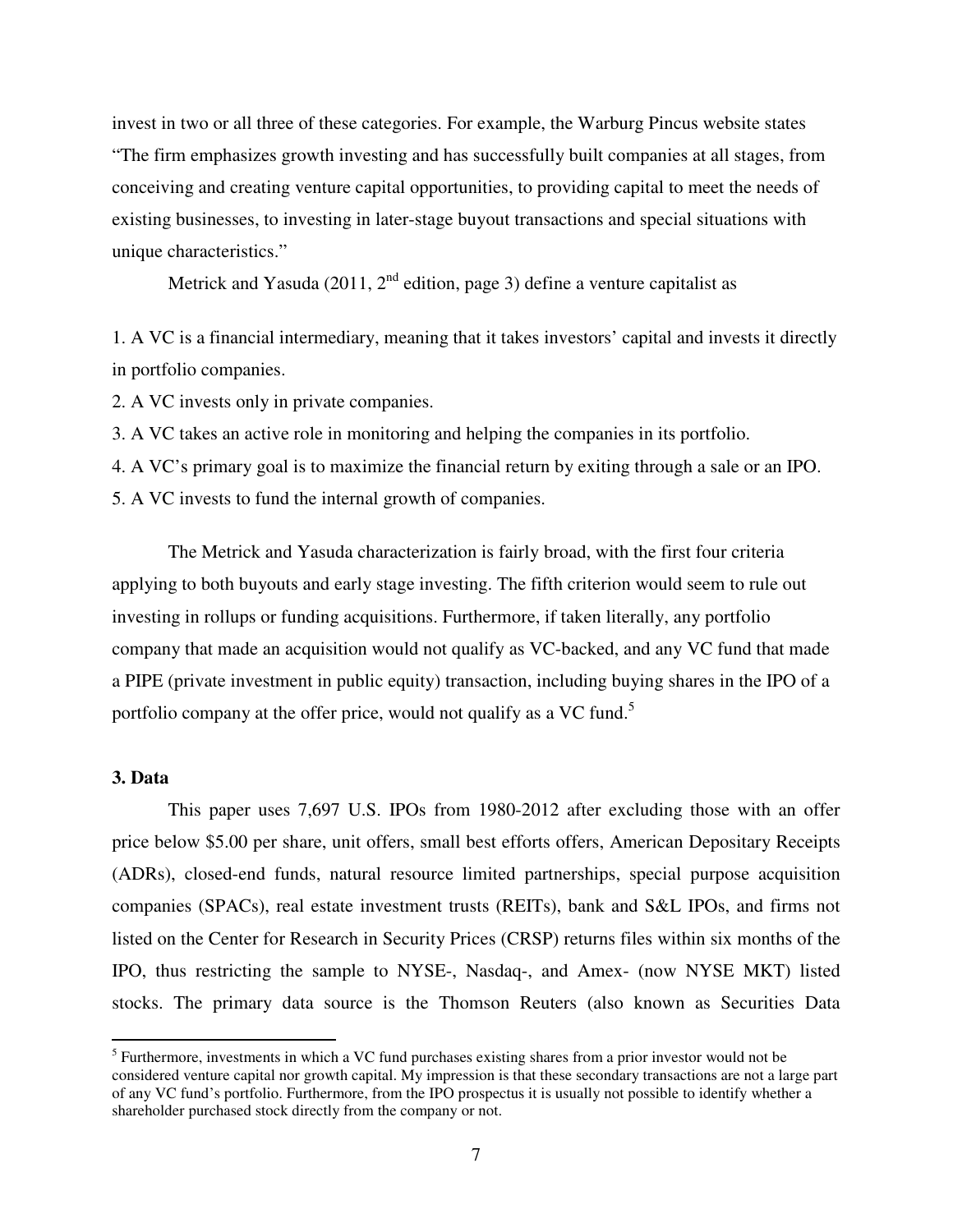Company) new issues database. Missing and incorrect numbers are replaced with numbers from direct inspection of prospectuses on EDGAR, information from Dealogic for IPOs after 1989, Howard and Co.'s *Going Public: The IPO Reporter* from 1980-1985, the Howard-Huxster collection of IPO prospectuses for 1975-1996, and other sources. $<sup>6</sup>$ </sup>

 Table 1 reports the number of IPOs with a financial sponsor by subperiod. Financial sponsor-backed IPOs are further categorized by the type of financial sponsor: venture capital, growth capital, or buyout firm investor. Figure 1 shows the annual numbers, with the year-byyear numbers reported on my website's IPO Data page (https://site.warrington.ufl.edu/ritter/ipo $data$ ). Corporate VC-backed IPOs are not classified as financial sponsored.<sup>7</sup>

 To identify growth capital-backed IPOs, I inspected the prospectuses of more than 800 IPOs, focusing on companies in the health care management (SIC 8011-8099), restaurant (5812), retailing, non-tech manufacturing, and waste management (4953) industries. For IPOs from June 1996 and later, the prospectuses were accessed on the SEC's EDGAR website. For IPOs from 1980-May 1996, the printed prospectuses in the Howard-Huxster collection were accessed.

 Inspection of Figure 1 shows that the highest number of growth capital-backed IPOs occurred in 1995-1997. Although these years had a high level of IPO activity in general, these years also had a large number of rollup IPOs, as documented by Brown, Dittmar, and Servaes (2005).

 Appendix Table A1gives some examples of growth capital-backed IPOs, as well as some examples of other IPOs that are difficult to classify. The names of the financial sponsors are listed for eight growth capital-backed companies in Panels A and C. On my website is a listing of the 344 growth capital-backed IPOs identified in Table 1, as well as a listing of the 264 rollup IPOs. Examples of other firms that were backed by growth capital, but did not go public, can be found on various websites. For example, the private equity firm TA Associates does a lot of growth capital investing, and has a listing on its website of all of the firms that it has invested in

l

<sup>&</sup>lt;sup>6</sup> For almost all companies that went public in the U.S. between 1975 and 1996, Graeme Howard and Todd Huxster collected the prospectuses and, in 2008, gave them to me, and I keep these 5,000+ prospectuses in storage boxes in my garage. I have used these prospectuses to fill in missing information and correct suspicious information in the Thomson Reuters new issues dataset. A few remaining observations from the 1980s with missing information were filled in using the microfiche collection at Stanford GSB's library, resulting in 100% coverage of founding dates, pre-IPO sales, assets, earnings, etc.

 $\bar{7}$  Somewhat more problematic is how to classify investments made by financial institutions such as the investment of Jefferies & Co in the February 5, 1999 IPO of Vialog (a pre-IPO 7.6% equity stake). I have chosen to classify this IPO as neither growth capital- nor VC -backed, although one could arguably classify it as growth capital-backed if one is willing to assume that Jefferies was an active investor.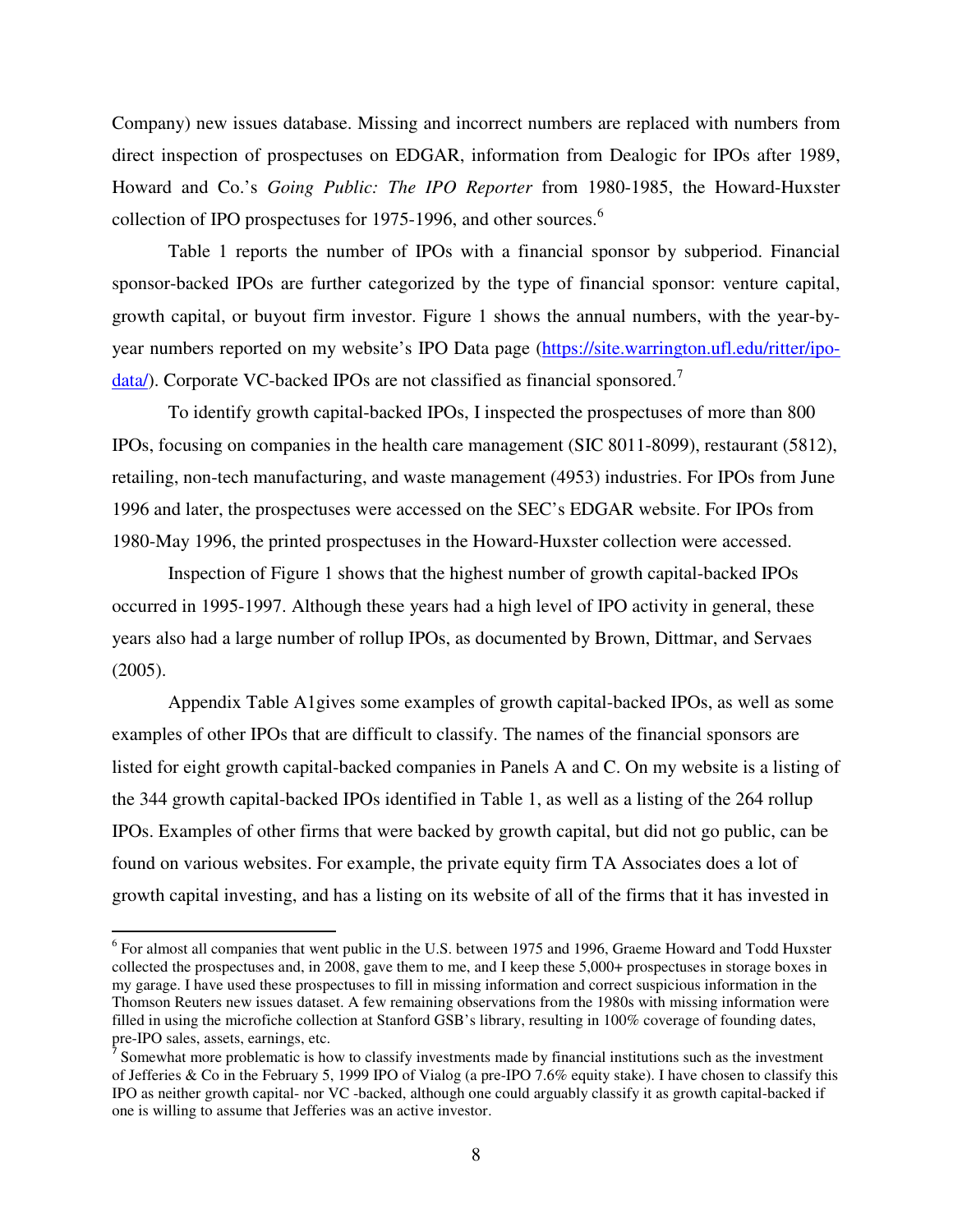since 1987. Although it is changing now, a lot of venture capital investing in China has been growth capital investing, rather than financing technology startups.

 Table 2 reports descriptive statistics for 344 growth capital-backed IPOs from 1980-2012. Not surprisingly, VC-backed IPOs tend to be young and have low sales, and are profitable only 41% of the time. Zero percent of VC-backed IPOs are rollups, since a strategy of growth through acquisitions is a criterion for classifying a firm as growth capital-backed. Growth capital-backed IPOs are profitable 68% of the time. Most growth capital-backed IPOs are larger, as measured by sales and assets, than the median IPO, but not as large as the typical buyout-backed IPO.<sup>8</sup>

#### **4. Short-run and Long-run Returns on IPOs**

#### *4.1 Returns on financial sponsor-backed IPOs*

l

 Table 3 reports the first-day and long-run returns on IPOs from 1980-2012. The top three rows of Panel A report the first-day and long-run returns for the three categories of VC-, growth capital-, and buyout-backed IPOs. In all of the tables, unless otherwise noted, VC-backed IPOs do not include growth capital-backed IPOs. This is in contrast to other papers that use just two categories of financial sponsor and include growth capital-backed as VC-backed IPOs. The bottom row of Panel A reports that the average first-day return for the 7,697 sample IPOs is 17.9%. Inspection of Panel A shows that the average first-day return of 13.7% on growth capitalbacked IPOs is similar to the average of 13.5% on IPOs without a financial sponsor, but is substantially lower than the average of 29.4% on VC-backed IPOs, and higher than the average of 8.9% on buyout-backed IPOs. As shown below in Table 5, the difference in the average firstday return on growth capital-backed vs VC-backed IPOs is largely attributable to the effect of the internet bubble of 1999-2000 on the overall averages.

 In an informationally efficient market, if abnormal returns are measured correctly, there should be on average zero long-run abnormal performance. In any given sample, actual abnormal performance may be positive or negative due to random factors.

 The bottom row of Panel A of Table 3 reports that the average 3-year buy-and-hold abnormal return (BHR) is 22.3% for the 7,697 sample IPOs from 1980-2012. Buy-and-hold

<sup>&</sup>lt;sup>8</sup> In general, sales and assets are measured using pro forma numbers, as reported in the prospectus. If a company has merged with another company in the 12 months prior to the IPO, or if there is a merger scheduled to coincide with the IPO, pro forma numbers are created measuring what the sales and earnings would have been if the merger had occurred more than 12 months earlier. In other words, the pro forma numbers reflect what the combined company would have looked like.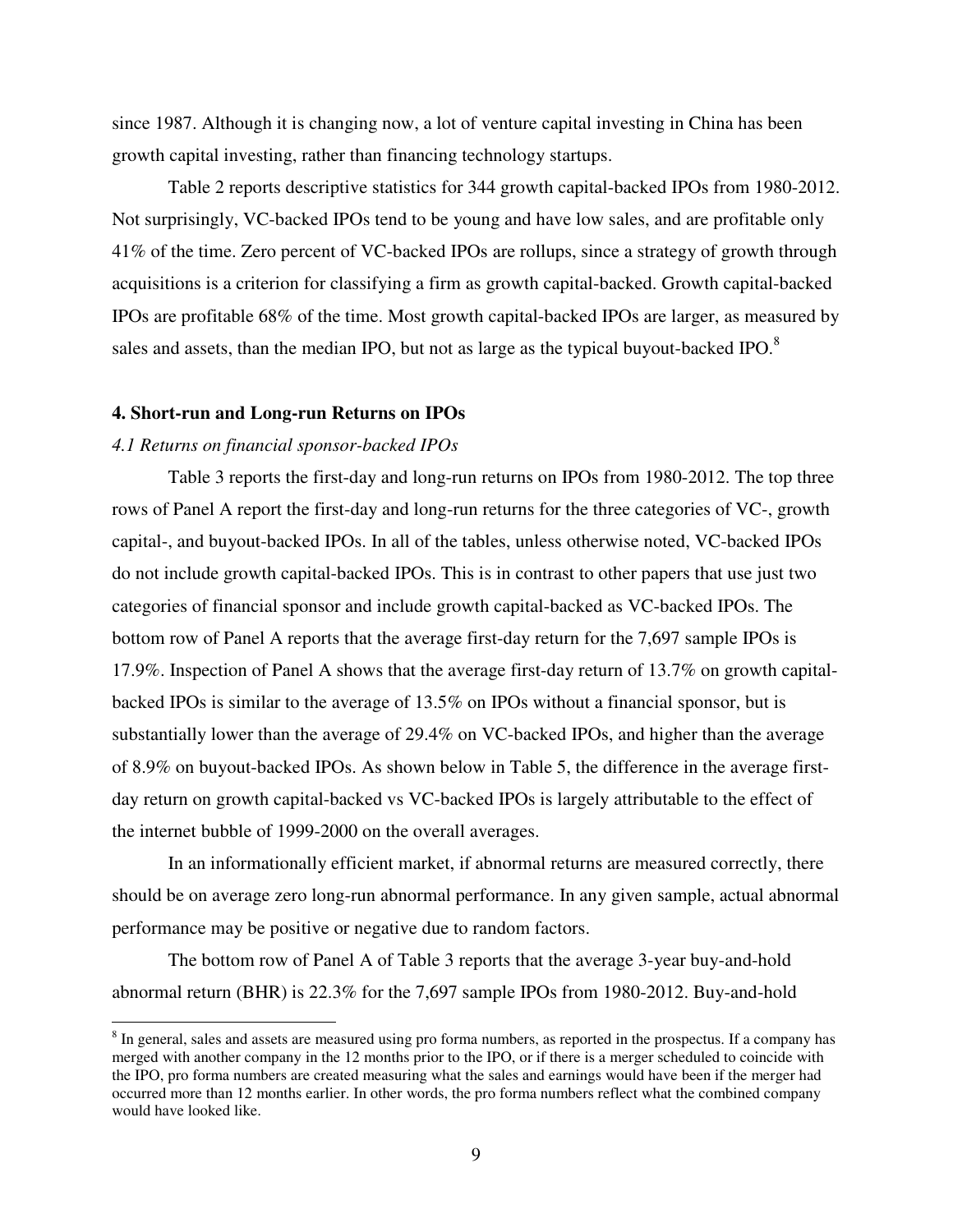returns are measured from the first closing market price to the earlier of the third year anniversary, the delisting date, or Dec. 31, 2014. Consistent with the findings in other studies, the equally weighted average market-adjusted 3-year BHAR is a negative -18.8%. The T-year buy-and-hold abnormal return  $B H AR<sub>i,T</sub>$  for stock i over horizon T, when market-adjusted returns are calculated, before multiplying by 100 to convert it to a percentage, is

$$
BHAR_{i,T} = \prod_{t=1}^{\min(T, \text{ delist})} (1 + R_{i,t}) - \prod_{t=1}^{\min(T, \text{ delist})} (1 + R_{M,t}), \tag{1}
$$

where  $R_{i,t}$  is the net return in period t on stock i, and  $R_{M,t}$  is the net return in period t on the CRSP value-weighted market. Style-adjusted returns are computed for each IPO by matching the IPO with the company in the same book-to-market decile that has the closest market capitalization, rather than using a market index.<sup>9</sup> The matching firms are chosen from the merged CRSP-Compustat universe of operating companies that have been listed on CRSP for at least five years, and that have not conducted a seasoned equity offering during the prior five years.<sup>10</sup> IPOs have historically overrepresented small growth firms, which have generally had low returns. Thus, it is not surprising that the average style-adjusted 3-year BHAR is not as negative, at -6.9%.

 The 2,426 VC-backed IPOs have an average style-adjusted 3-year BHAR of -2.6%, which is probably not significantly different than zero at conventional levels, although I do not conduct any formal statistical tests using BHRs or BHARss. The 344 growth capital-backed IPOs, in contrast, have an average style-adjusted 3-year BHAR of +25.2%. The 987 buyoutbacked IPOs have an average style-adjusted 3-year BHAR of +0.7%, which is also unlikely to be significantly different from zero. When all 3,757 financial sponsor-backed IPOs are aggregated, the average style-adjusted 3-year BHAR is essentially zero, at 0.8%. In contrast, the 3,940 nonfinancial sponsor-backed IPOs have an average style-adjusted 3-year BHAR of -14.2%.

l

 $9^9$  For dual-class firms, market value is computed by summing the market values of all share classes. If a share class is not publicly traded, it is assumed that the price per share is the same as for the publicly traded share class. If a matching firm is delisted before an IPO during the 3-year holding period, at the time of delisting it is replaced on a point-forward basis with the next best matching firm, based on the ranking at the time of the IPO. For example, if a matching firm has a -20% return before delisting and is then replaced with a second matching firm that has a subsequent return of +15.0%, the combined matching firm return would be  $100\% \times [0.8 \times 1.15 - 1] = -8.0\%$ . <sup>10</sup> The requirement for a 5-year CRSP listing is important for IPOs. On average, CRSP reports roughly 200 new listings per year that do not show up in the standard databases of IPOs. Many of these are in fact IPOs of banks that converted from mutual to stock companies or are small companies that moved from the pink sheets to Nasdaq. These non-IPO new listings have very low average returns. If they are not screened out by the 5-year CRSP-listing requirement, many of them will be chosen as matching firms for small growth company IPOs, and their low returns will make the low returns on small growth company IPOs appear to be "normal." Brav and Gompers (1997), who do not impose this screen, report abnormal performance on IPOs in their Tables 1 and 2 that is about 100 basis points per year less negative than if the screen is imposed.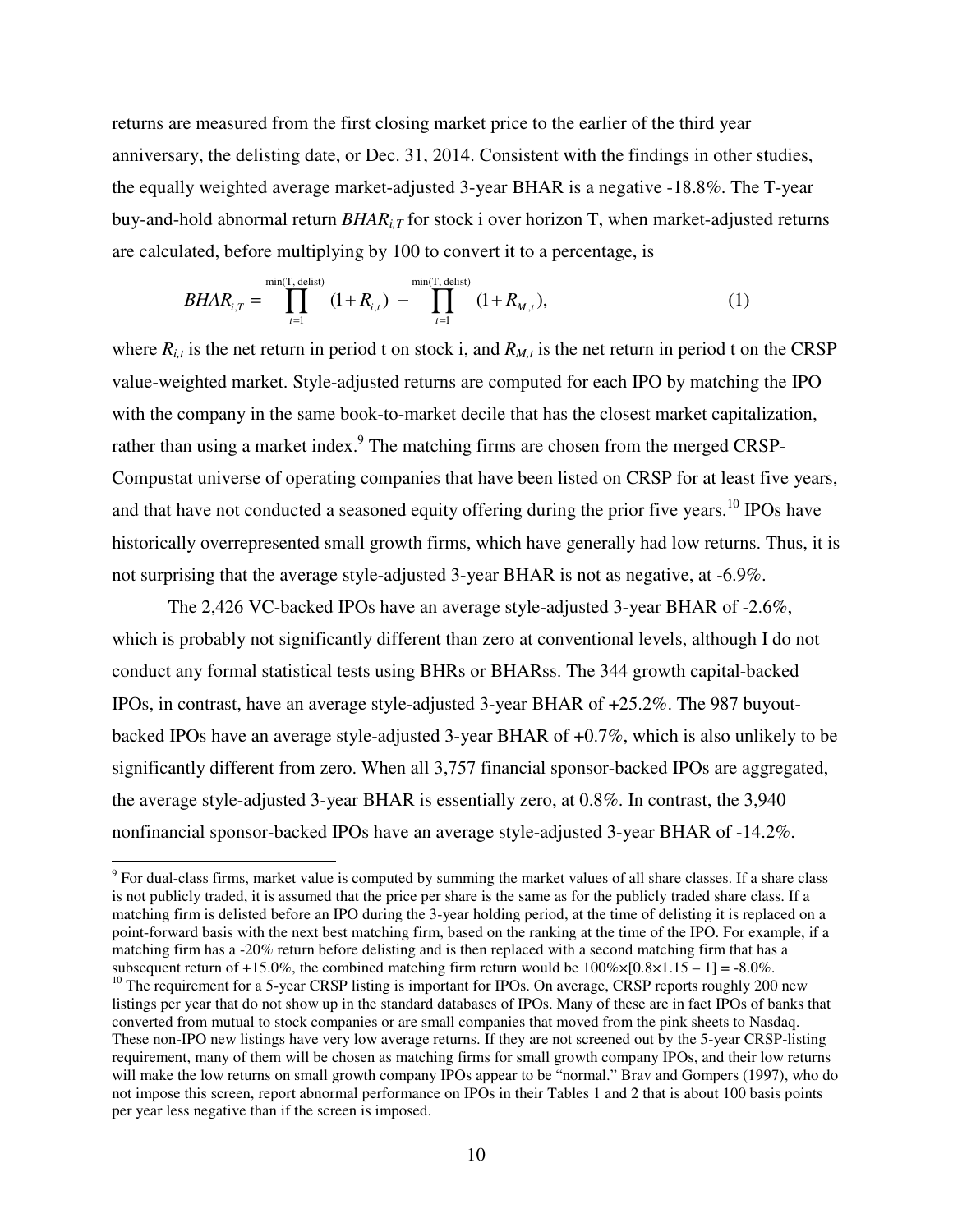Figure 2 illustrates the numbers reported in Table 3, showing the average 3-year BHRs on IPOs, categorized by financial sponsor, and the average 3-year BHRs for the style-matched firms. The difference between them is the style-adjusted return that is reported in Table 3.

 The high average 3-year buy-and-hold return for growth capital-backed IPOs is partly attributable, in a mechanical sense, to the six IPOs with the highest BHRs in this subsample: The March 28, 1984 IPO of restaurant chain This Can't Be Yogurt (4,076.6%); the April 10, 1997 IPO of middleware software developer and distributor BEA Systems (2,562.2%); the November 15, 1989 IPO of original equipment manufacturer Solectron (944.0%); the April 24, 1996 IPO of outdoor advertising (billboards) operator Outdoor Systems (935.1%); the February 9, 1983 IPO of health care provider United States Health Care (636.6%); and the September 19, 1989 IPO of health care provider Vencor (635.8%). Of IPOs from 1980-2012 with 3-year BHRs in excess of 1,000%, 17 are VC-backed (out of 2,426), 2 are growth capital-backed (out of 344), 0 are buyout-backed (out of 987), and 13 have no financial sponsor (out of 3,940). The median 3-year BHRs are -40.3% for VC-backed IPOs, +1.3% for growth capital-backed IPOs, +7.9% for buyout-backed IPOs, -25.0% for those without a financial sponsor, and -23.7% for all IPOs. All buy-and-hold return distributions are right-skewed, with the skewness greater when there are small and young firms involved. Thus, it is not surprising that buyout-backed IPOs have the smallest difference between the mean and median 3-year BHRs.

 Panel B of Table 3 reports the long-run returns on VC-backed IPOs conditional on whether growth capital-backed IPOs are included in the VC-backed classification or not. Inspection of Panel B shows that the high long-run returns on growth capital-backed IPOs have a material effect on raising the long-run average return for VC-backed IPOs, and increasing the spread between VC-backed vs nonVC-backed IPOs. Specifically, when growth capital-backed IPOs are included in the VC-backed category, VC-backed IPOs outperform other IPOs by 12.1% (style-adjusted 3-year BHARs of 0.9% versus -11.2%), but when growth capital-backed IPOs are not included as VC-backed, the spread narrows to only 6.3% (-2.6% vs. -8.9%).

 This is not the first paper to document the long-run returns on IPOs backed by financial sponsors. Brav and Gompers (1997) report that an equally weighted portfolio of VC-backed IPOs from 1975-1992 has a Fama-French 3-factor regression intercept of approximately zero, whereas the portfolio of nonVC-backed IPOs underperforms by 52 basis points (bp) per month. Chan, Cooney, Kim, and Singh (2008) report the long-run returns on VC-backed IPOs from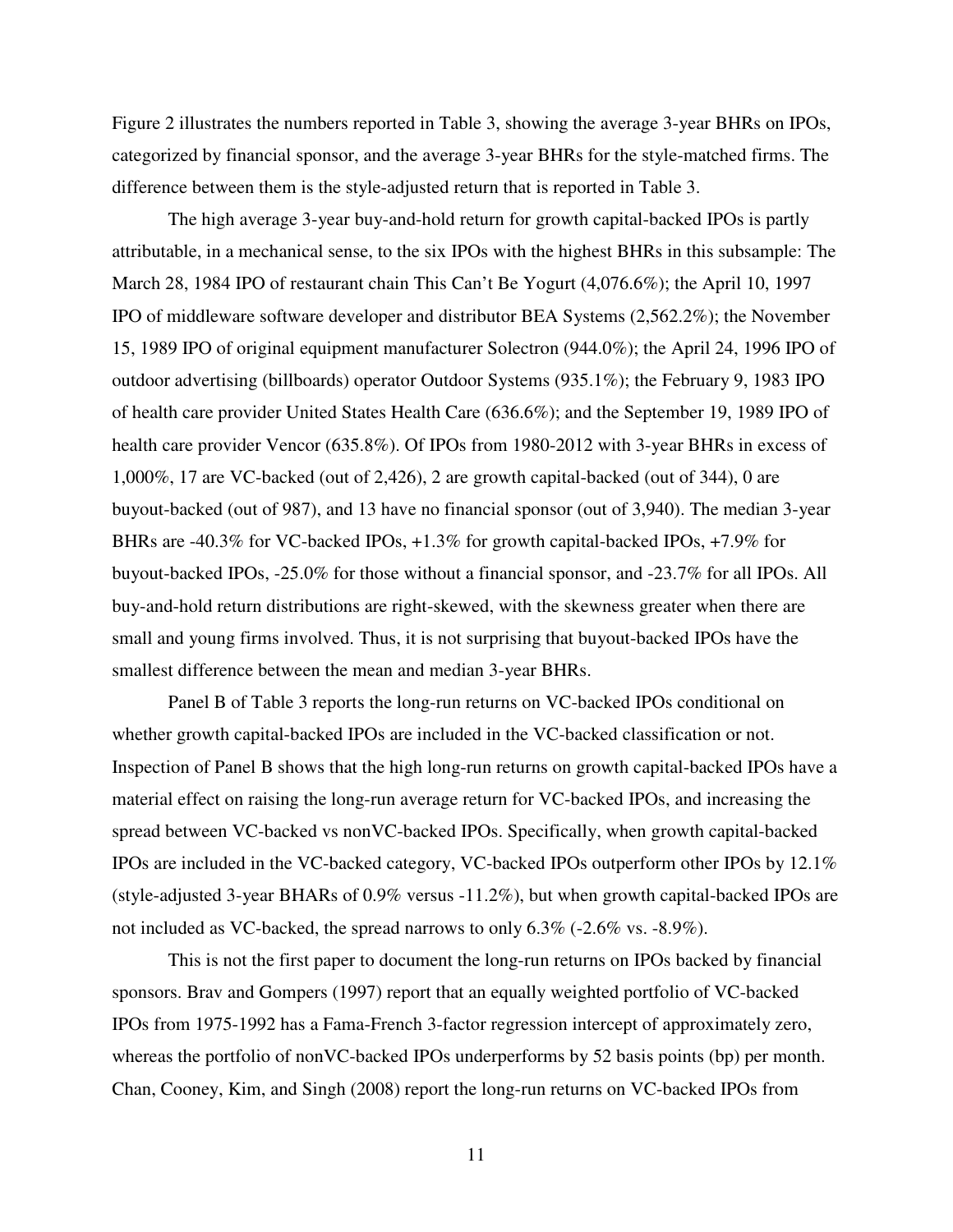1980 to 2000. They report Fama-French-Carhart 4-factor regression intercepts of +45 bp per month on VC-backed IPOs and -37 bp per month on other IPOs, after excluding reverse LBOs and spinoffs. Krishnan, Ivanov, Masulis, and Singh (2011) report Fama-French-Carhart 4-factor intercepts of +85 basis points per month on VC-backed IPOs and -90 bp per month on nonVCbacked IPOs from 1996-2002. All three studies include growth capital-backed IPOs in the universe of VC-backed IPOs.

 Cao and Lerner (2009, Table 6) report the long-run returns on 437 buyout-backed IPOs from 1981-2003. They report 3-year raw and market-adjusted BHRs of, respectively, 42.2% and 7.3%. Cao (2011, Table 4, Panel D and 2013, Table 18.4, Panel D) reports 3-year raw and market-adjusted BHRs of, respectively, 43.4% and 13.7% for 594 reverse LBO IPOs from 1981- 2006. Tables 3-5 of this paper, which use a slightly longer sample period and a slightly broader definition of what constitutes a buyout-backed IPO, show long-run abnormal performance closer to zero for buyout-backed IPOs than these prior studies.

 The patterns that have been documented for financial sponsored-backed IPOs are not completely independent of other patterns. For instance, IPOs backed by a financial sponsor are more likely to use a high-prestige underwriter, as shown in Table 4. Table 4 confirms the results originally reported by Carter, Dark, and Singh (1998) and confirmed by Chan, Cooney, Kim, and Singh (2008) that IPOs with a prestigious underwriter have higher long-run abnormal returns. Table 4 also shows that the higher returns on financial sponsor-backed IPOs are not merely due to the correlation with underwriter prestige. In other words, there is an independent effect of financial sponsorship. Indeed, the average 3-year BHR of 65.6% for the 70% of growth capitalbacked IPOs using a top tier underwriter is only slightly higher than the unconditional average of 61.2% reported in Table 3.

#### *4.2 The reversal of the outperformance of VC-backed IPOs*

 Table 5 splits the sample into the periods before, during, and after the internet bubble of 1999-2000. Figure 3 illustrates the Table 5 results graphically. Panel A shows that all three categories of financial sponsor-backed IPOs from 1980-1998 had positive average style-adjusted 3-year BHARs, and panels B and C show that all three categories of IPOs from 1999-2000 and 2001-2012 had negative average style-adjusted 3-year BHARs. In all three subperiods, however, the growth capital-backed IPOs beat the market. Specifically, in 2001-2012, the average raw 3 year BHR on growth capital-backed IPOs was 45.6%, beating the market by 24.0% but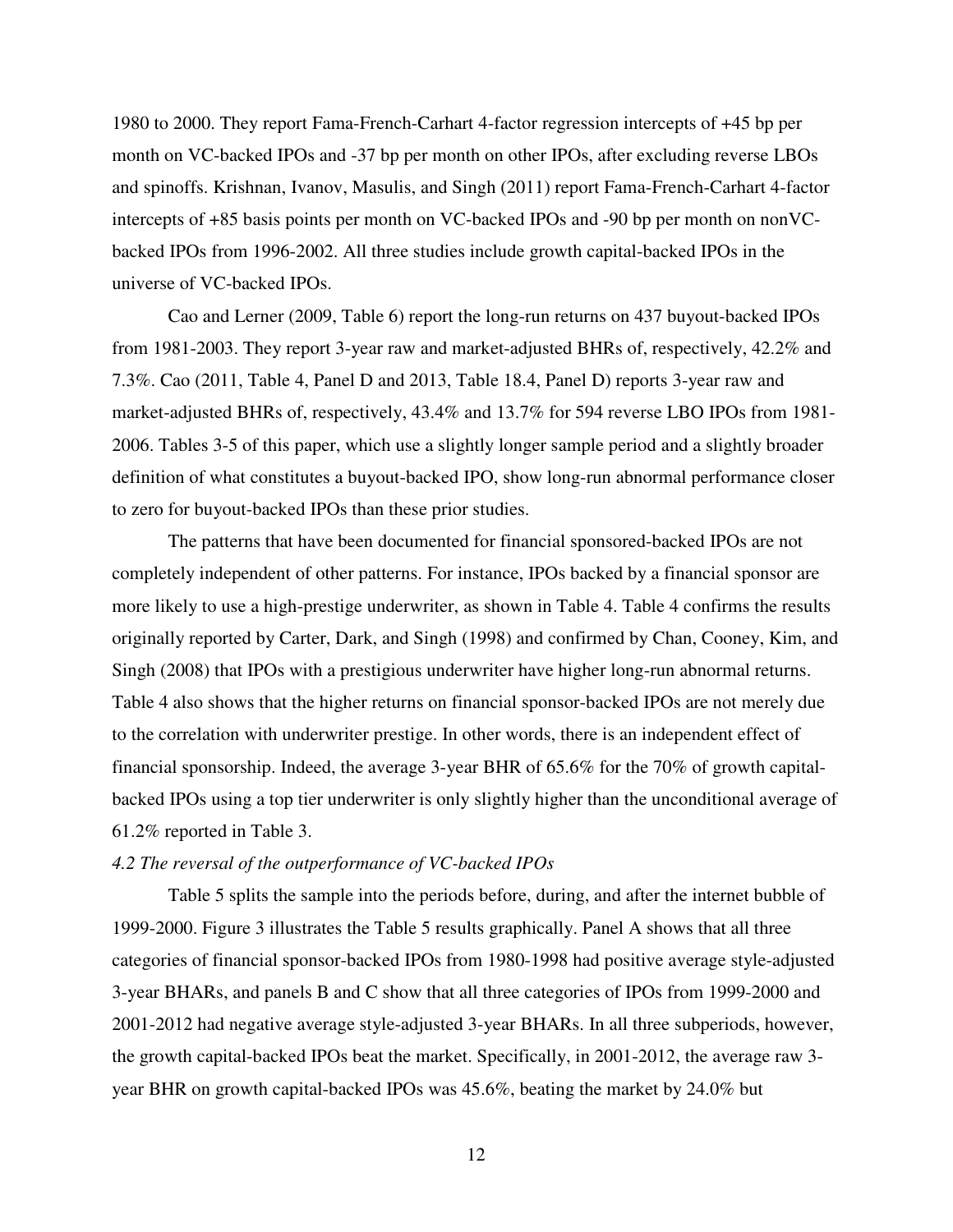underperforming style-matched firms by -11.4%. The poor style-matched performance is largely attributable to a small sample size (59 IPOs) and the luck of three matching firms having unusually high BHRs of, respectively, 745.8%, 446.2%, and 330.8%. In both of the first two subperiods, the IPOs without financial sponsor-backing had negative average style-adjusted 3 year BHARs, but for IPOs from 2001-2012, this number changed to a slightly positive +2.9%. A possible reason for the change is the lower fraction of small company IPOs, where underperformance has historically been concentrated (see Table 7 of Gao, Ritter, and Zhu, 2013).

 Inspection of the buy-and-hold returns in Table 5 shows that VC-backed IPOs from 1980-1998 did well, but those from the internet bubble years did very poorly, and this underperformance has continued since then as well. Cao, Jiang, and Ritter (2014), using a sample of 2,254 VC-backed IPOs from 1981-2006 that excludes growth capital-backed IPOs, also report that the long-run outperformance of VC-backed IPOs has reversed for cohorts from 1999 and later. Thus, the pattern of VC-backed IPOs outperforming other IPOs, documented by Brav and Gompers (1997), Chan et al (2008), and Krishnan et al (2011), has subsequently reversed when buy-and-hold returns are used.

#### *4.3 Time-series regression results*

 Tables 3-5 report average style-adjusted 3-year BHRs, but the tables do not report any measures of statistical significance. In Table 6, I report the results of Fama-French 3-factor model time-series regressions, with t-statistics in parentheses. Using percentage monthly excess returns as the dependent variable, for equally weighted and value-weighted portfolios of IPOs from the prior three years, the regression intercepts are insignificantly different from zero for VC-backed, growth capital-backed, and buyout-backed IPOs. In these time-series regressions, each of the 372 calendar months from January 1983 until December 2013 is weighted equally. For equally weighted and value-weighted portfolios of IPOs with no financial sponsor, the intercepts are, respectively, -40 basis points per month (t-stat of -2.14) and -29 basis points per month (t-stat of -1.75). On an annualized basis, the IPOs with no financial sponsor underperform by 4.8% per year on an equally weighted basis and by 3.5% per year on a value-weighted basis. The factor loadings (slope coefficients) are in line with expectations and are consistent with other studies: for instance, the returns on VC-backed IPOs covary negatively with the value minus growth factor (HML). It is worth noting that the factor loadings for HML on the growth capitalbacked IPOs are much closer to those on buyout-backed IPOs than VC-backed IPOs.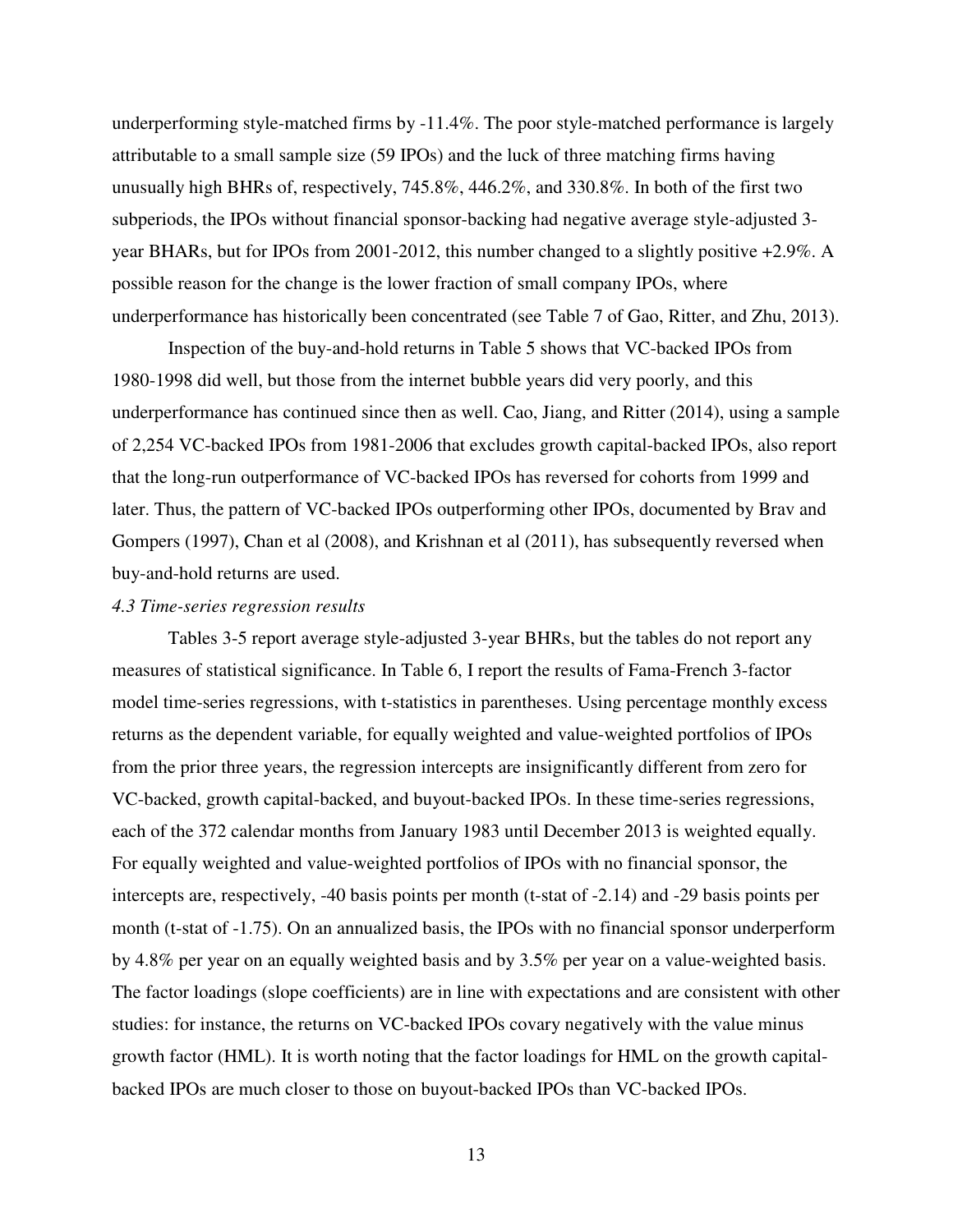In Table 3, where style-adjusted 3-year BHRs are used, there is economically important positive abnormal performance for the growth capital-backed IPOs, but this becomes insignificantly positive in Table 6 when Fama-French 3-factor regression intercepts are used as the measure of abnormal performance, with alphas of only 5 and 7 basis points per month for, respectively, equally weighted and value-weighted portfolios of recent IPOs. There are at least three reasons for the difference in results using the two different methodologies.

 First, because of the factor contamination problem discussed in Loughran and Ritter (2000), the intercepts are biased towards zero. The small and growth portfolios are more likely to have recent IPOs in them than the big and value portfolios, so SMB (small minus big) will covary positively with the returns on IPOs, and HML will covary negatively. When IPOs underperform, therefore, the SMB factor return will be low and the HML factor return will be high. Because some of the underperformance of a portfolio of IPOs will be attributed to the factor returns, the alpha in a Fama-French 3-factor time series regression will be biased towards zero due to this factor contamination.

 Second, the difference in abnormal performance is partly due to the fact that the Fama-French time series regression weights each month equally, whether the growth capital portfolio has four IPOs in it (early 2011) or more than 90 IPOs in it (late 1997 and early 1998). In other words, whether one weights each observation equally or weights each calendar month equally affects the estimate of abnormal performance. If there is worse performance after high volume, as has been documented empirically by Loughran and Ritter (2000, Table 5) and is predicted theoretically by Schultz (2003), a time-series regression will fail to capture this covariance.

 Third, the positive difference in abnormal performance for growth capital-backed IPOs using style-adjusted 3-year BHARs is partly due to very high compounded returns on a few big winners among the growth capital-backed IPOs. Although it is easier to calculate statistical significance for 3-factor time-series regression coefficients than for buy-and-hold abnormal returns, it is not clear which procedure corresponds to a more realistic portfolio strategy.<sup>11</sup> Average 3-year BHRs implicitly assume investing an equal amount in every IPO with no rebalancing for the next three years. Three-factor regression alphas implicitly assume investing an equal amount every calendar month, irrespective of how the portfolio is weighted or how

l

 $11$  Barber, Lyon, and Tsai (1999) and Brav (2000) present methodologies for computing significance levels for buyand-hold returns that are clustered by industry and time, and that have right-skewed distributions. The growth capital and venture capital samples have extreme clustering by industry.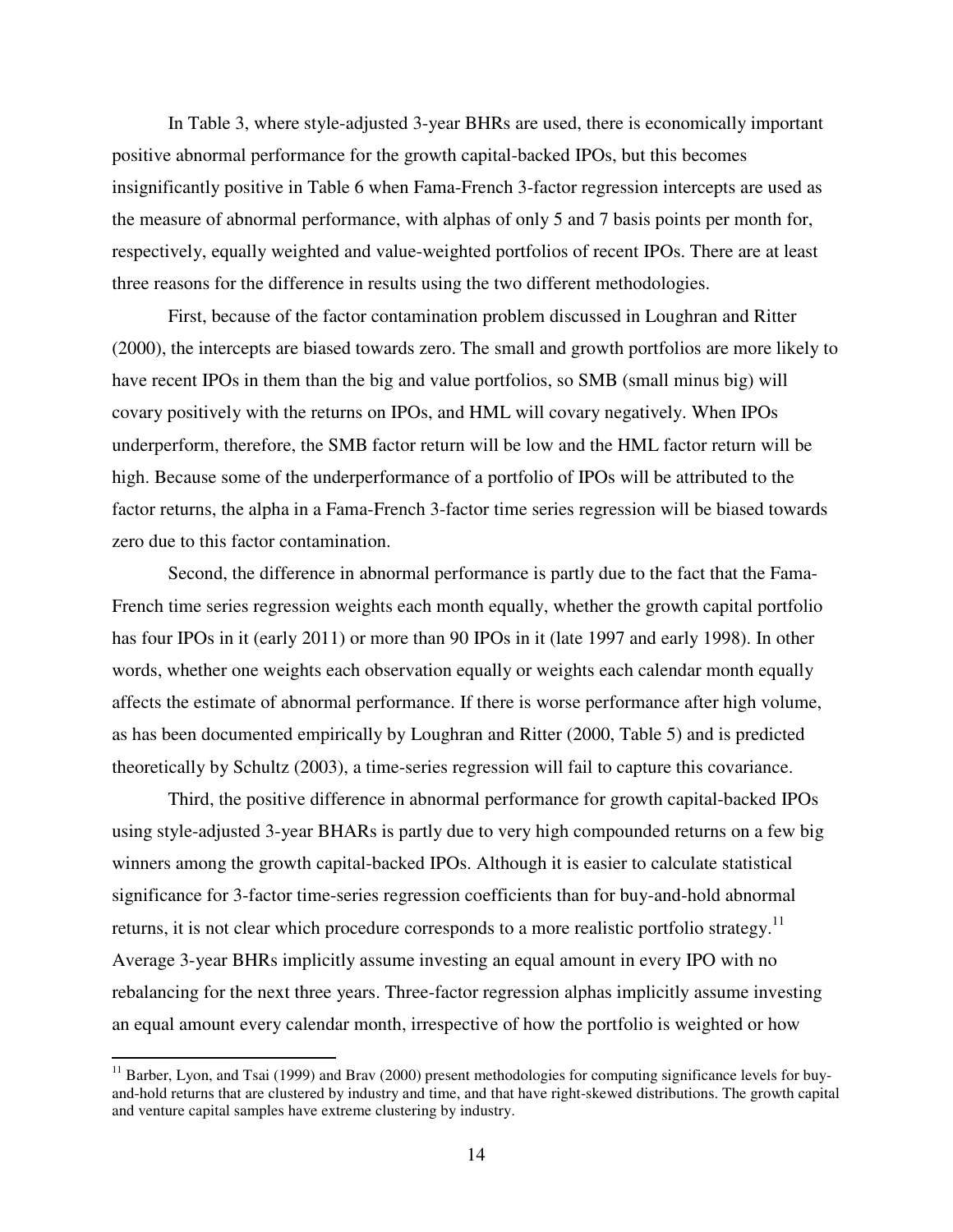many stocks are in it. For the equally weighted 3-factor regressions, the portfolio is rebalanced every month to equal weights, with net selling of prior winners. Thus, as discussed in Loughran and Ritter (2000), neither procedure for measuring returns is right or wrong. Instead, they reflect different portfolio strategies.

 In Table 7, a dummy variable for the January 1999-December 2013 period is added to the 3-factor time-series regressions. In other words, the Table 7 specification is identical to the Table 6 specification except that the intercept is allowed to be different from January 1983-December 1998 than from January 1999-December 2013. The sum of the alpha and the dummy variable coefficient represents the alpha during the second subperiod.

 A comparison of the alphas in Tables 6 and 7 shows that, with the exception of buyoutbacked IPOs, the alphas become more negative in the first subperiod, and are higher in the second subperiod. In general, the results are not consistent with the conclusions from the styleadjusted buy-and-hold returns reported in Tables 3 and 4. For the VC-backed IPOs, the high market beta attributes much of the runup of tech stocks in 1996-1999 and their collapse in 2000- 2002 to market movements. Indeed, as first shown in Ritter and Welch (2002, Table V), Fama-French 3-factor regressions with IPO portfolio returns as the dependent variable have the bizarre result of showing positive alphas for internet IPOs, many of which were VC-backed, during the collapse of the internet bubble period, partly because this period has a high factor loading on the market excess return  $(r_{mt} - r_{ft})$  and a highly negative factor loading on the value minus growth factor HML. In Tables 5 and 6, for VC-backed IPOs, the factor loadings (slope coefficients) on the market return are approximately 1.3 for the equally weighted regressions and 1.5 for the value weighted regressions (betas above 1), and approximately +1.0 on SMB and -1.1 on HML. Thus, a value weighted portfolio that had a return of -30% in 2002, when the market excess return was -22.8%, SMB was +3.6%, HML was +10.5%, and the risk-free rate was +1.65% (annual factor returns are from Ken French's web site), would have a positive alpha of  $+10.5\%$ for the year, computed as  $(-30\% - 1.65\%) - (1.5 \times 22.8\%) - (1.0 \times 3.6\%) - (-1.1 \times 10.5\%) = 10.5\%$ !

#### **5. Returns on Rollup IPOs**

 Some companies are created to acquire firms in a fragmented industry, and are known as rollups. Other rollups involve an existing firm that goes on an acquisition binge within its industry. In general, I have classified an IPO as a rollup if the intended use of proceeds, as stated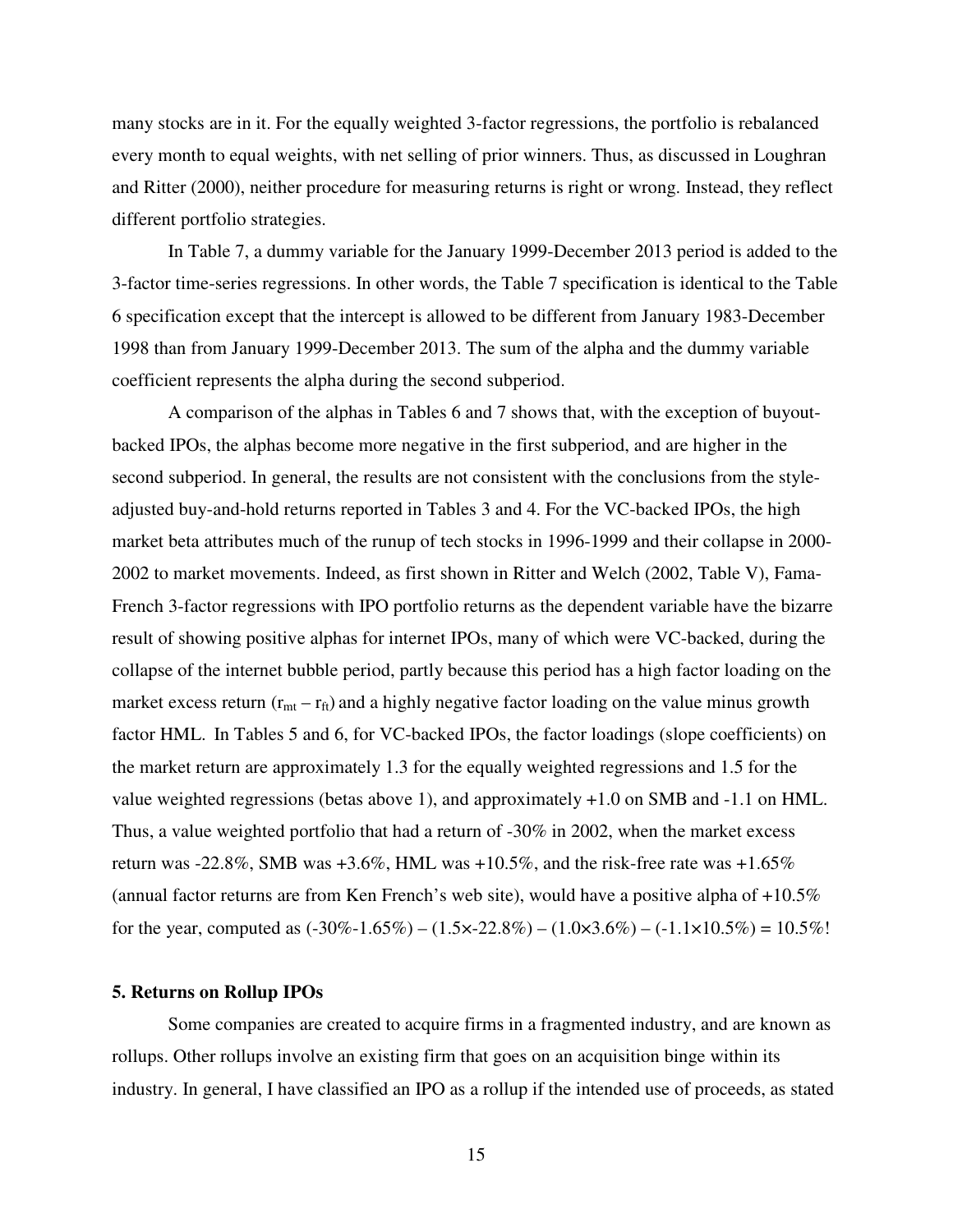in the prospectus, 1) suggests that the company plans to make multiple acquisitions in one industry, 2) that this is an important part of its business strategy, and 3) that recent and planned acquisitions will substantially expand the company's sales in percentage terms. Frequently, references to a "fragmented" industry are included in the prospectus of a rollup IPO. A large company that is planning on making a few acquisitions that will modestly expand its size, a company that is making one large acquisition, or a company that has made acquisitions but is not committed to making additional acquisitions, are not classified as rollups. In Appendix Table A1, I have classified four of the12 examples in Panels A and B as rollups. The sample of 264 rollup IPOs can be downloaded from my website.

 As mentioned previously, the average abnormal long-run return should be zero in an informationally efficient market. If events (such as going public) are the outcome of endogenous decisions, however, and a sample is drawn from a nonstationary series, the average abnormal performance may have a negative expected value, as posited by Schultz (2003). His logic is that as long as long-run abnormal returns are positive, more and more companies are likely to undertake an action. Once performance becomes negative, however, volume is likely to dry up. A researcher, when conducting a study in which each observation is weighted equally, would then find a small number of observations with subsequent positive abnormal performance, and a large number of observations at the peak with subsequent negative abnormal performance, resulting in an equally weighted average that is negative.

 Schultz focuses on U.S. IPOs in his article, where the nonstationarity assumption is unlikely to hold when a 33-year sample period is being used. For example, as shown in Table 1 of this paper, 1996 had the most IPOs of any year, whereas Schultz assumes that positive abnormal returns on technology stock IPOs in the late 1990s should have resulted in an explosion of IPO activity in 1997-2000 instead of the rather average level of activity that actually occurred for these years. When a particular type of IPO, such as rollups, is being studied, however, the Schultz (2003) critique may have merit.

 Among the 264 rollup IPOs during 1980-2012, Table 8 shows that in spite of the Schultz critique, the average style-adjusted 3-year BHAR is +3.8%. The table also shows that rollup IPOs have produced much higher long-run returns for investors if they have had a financial sponsor. The average style-adjusted 3-year BHAR for the rollup IPOs with a financial sponsor is 27.4%, as contrasted with -24.0% for those rollups without a financial sponsor.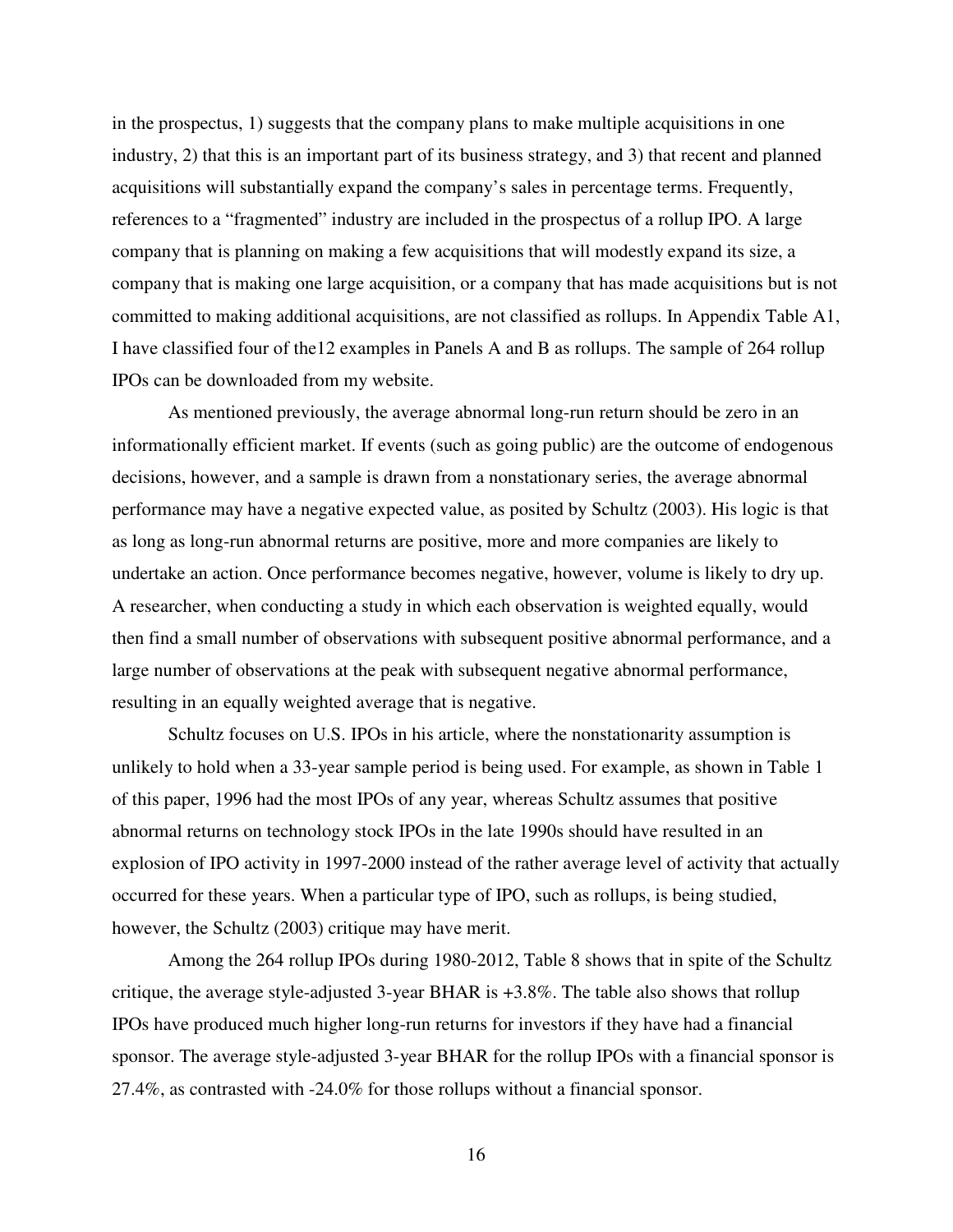The positive average style-adjusted 3-year BHAR of 3.8% on rollup IPOs is inconsistent with the results in Brown, Dittmar, and Servaes (2005, Table 6), who report negative average raw long-run returns and very negative market-adjusted long-run returns for their sample of 47 rollup IPOs from 1994-1998. They use a more restrictive definition of rollups, defining a rollup IPO as one in which "small, private firms merge into a shell company, which goes public at the same time." This definition largely eliminates IPOs with a financial sponsor, and only 5 out of their 47 sample IPOs (11%) have a financial sponsor, unlike the 143 out of 264 in my sample (54%). As shown in Table 8, rollups without a financial sponsor have delivered much lower returns to public market investors than rollups with a financial sponsor. Thus, much of the difference between the long-run performance results in their paper versus this paper is due to the different definition of what constitutes a rollup IPO.

 Bethel and Krigman (2005, Table 2) use a sample of 185 rollup IPOs from 1991-1999 and report an average 2-year BHR of -26.9% and an average size-adjusted 2-year BHAR of - 41.1%. In unreported results, for these sample years I find an average 2-year BHR of +21.9%, but a negative size-adjusted BHAR.<sup>12</sup> In general, the size-adjusted returns are lower than the style-adjusted returns that I report.

 Panel B of Table 8 shows that when growth capital-backed IPOs are categorized by whether they are a rollup or not, both groups have high returns, but the rollups do best, with style-adjusted 3-year BHARs of 46.1%, which is higher than for financial sponsor-backed rollup IPOs in general, as reported in Panel A. In other words, the 28 buyout-backed rollup IPOs did not do as well, with an average 3-year BHR of 30.7% and a style-adjusted 3-year BHAR of - 47.5%, neither of which is tabulated.<sup>13</sup>

 Panel C of Table 8 reports the distribution across industries of growth capital-backed IPOs and rollup IPOs. For both groups of IPOs, healthcare operations (dental and doctor office management and hospital management) are heavily represented, and for growth capital, restaurants and retailing are heavily represented. Although not shown, for pure venture capital-

l

 $12$  My sample contains 231 rollup IPOs from those years, with 17 of their 185 not included in my list and 63 of my rollups from 1991-1999 not included in their list. I exclude approximately 10% of their rollups because they do not meet my criteria. My larger number is apparently due to inspecting a greater variety of candidate IPOs.

 $<sup>13</sup>$  Of the 28 buyout-backed rollups, one company, Hines Horticultural, was style-matched with a company that had a</sup> 1,907.7% 3-year BHR, lowering the average style-adjusted 3-year BHAR by 68.1% relative to if the matching firm's return was zero.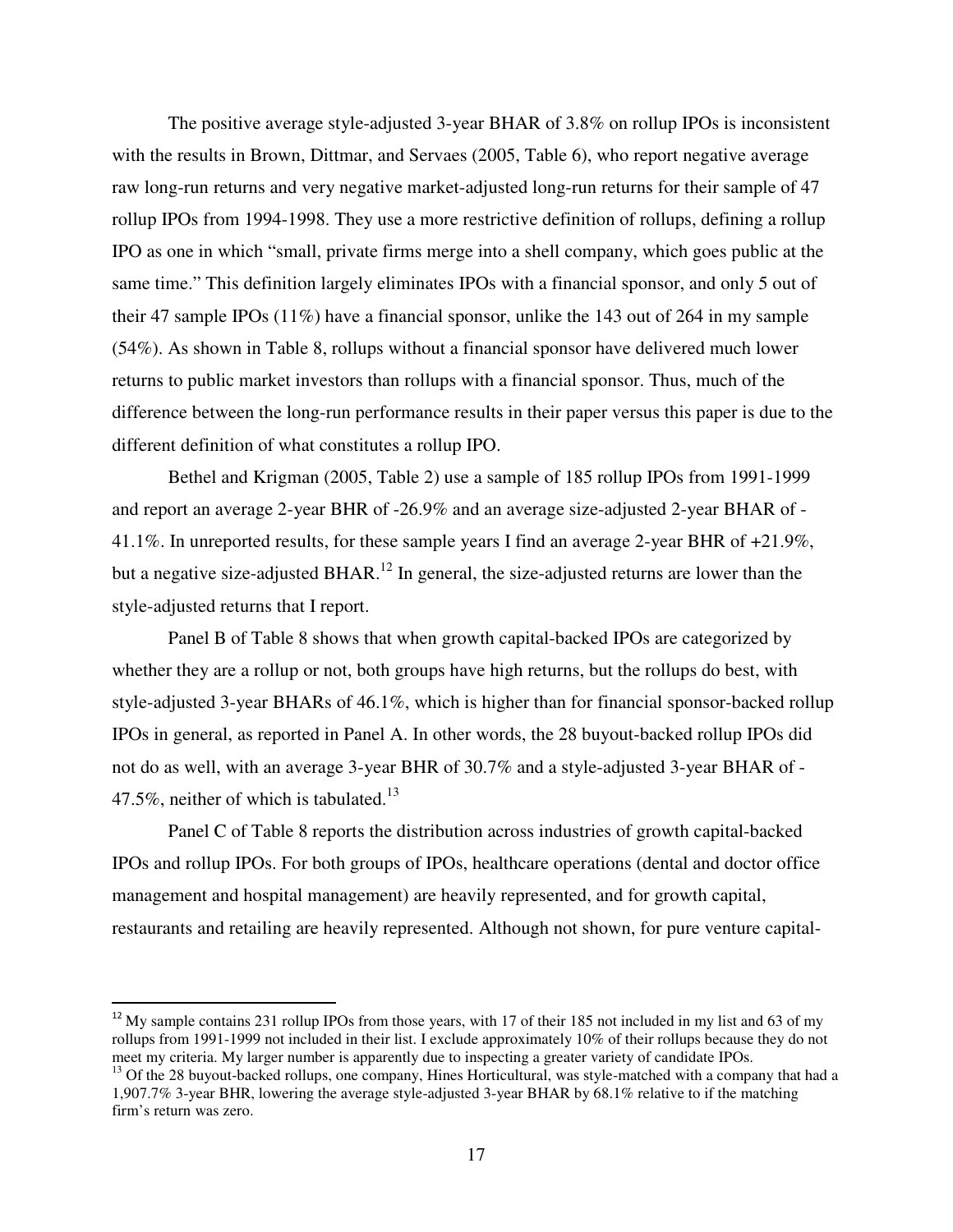backed IPOs, software, computer hardware, and biotechnology dominate; for buyouts, manufacturing and retailing dominate.

The superior performance of rollup IPOs documented in Table 8 is surprising not only because it is at odds with prior papers on the topic, but also because of the findings in Brau, Couch, and Sutton  $(2012)$ .<sup>14</sup> They document that IPOs from 1985-2003 that made an acquisition in the year after the IPO subsequently underperform relative to other IPOs. Since rollups are very likely to make an acquisition in the year after the IPO, their results would also suggest that rollups should underperform.

 Brau, Couch, and Sutton (2012) have supplied me with their classifications of IPOs from 1985-2003, and I use these data in Table 9 to document the long-run returns on IPOs conditional both on their financial sponsorship and on whether one or more acquisitions were made in the 12 months after the IPO. To avoid a look-ahead bias, I use the same procedure as in Table 3 of Brau, Couch, and Sutton, and calculate 3-year buy-and-hold returns starting on the one-year anniversary of the IPO, at which point it is known whether the company has made an acquisition or not.

 In Table 9, I report long-run performance using raw returns, style-adjusted returns, and wealth relatives. Wealth relatives are calculated as the ratio of the average gross return on the IPOs divided by the average gross return on the matching firms. Wealth relatives, introduced by Ritter (1991), are identical to the public market equivalent measure that is used in the private equity literature.

 Table 9 shows that in every category (VC-backed, growth capital-backed, buyout-backed, and no financial sponsor), IPOs that make an acquisition in their first year subsequently have worse performance than IPO firms that don't. In unreported results, I also find that the 18% of rollups that don't make an acquisition have better subsequent returns than those that do. Thus, growth capital-backed IPOs have outperformed in spite of their higher incidence of making acquisitions in the year after the IPO.

## **6. Conclusions**

l

<sup>&</sup>lt;sup>14</sup> Both Brau, Couch, Sutton (2012) and Celikyurt, Sevilir, and Shivdasani (2010) document a very high propensity to make acquisitions among firms that have recently gone public.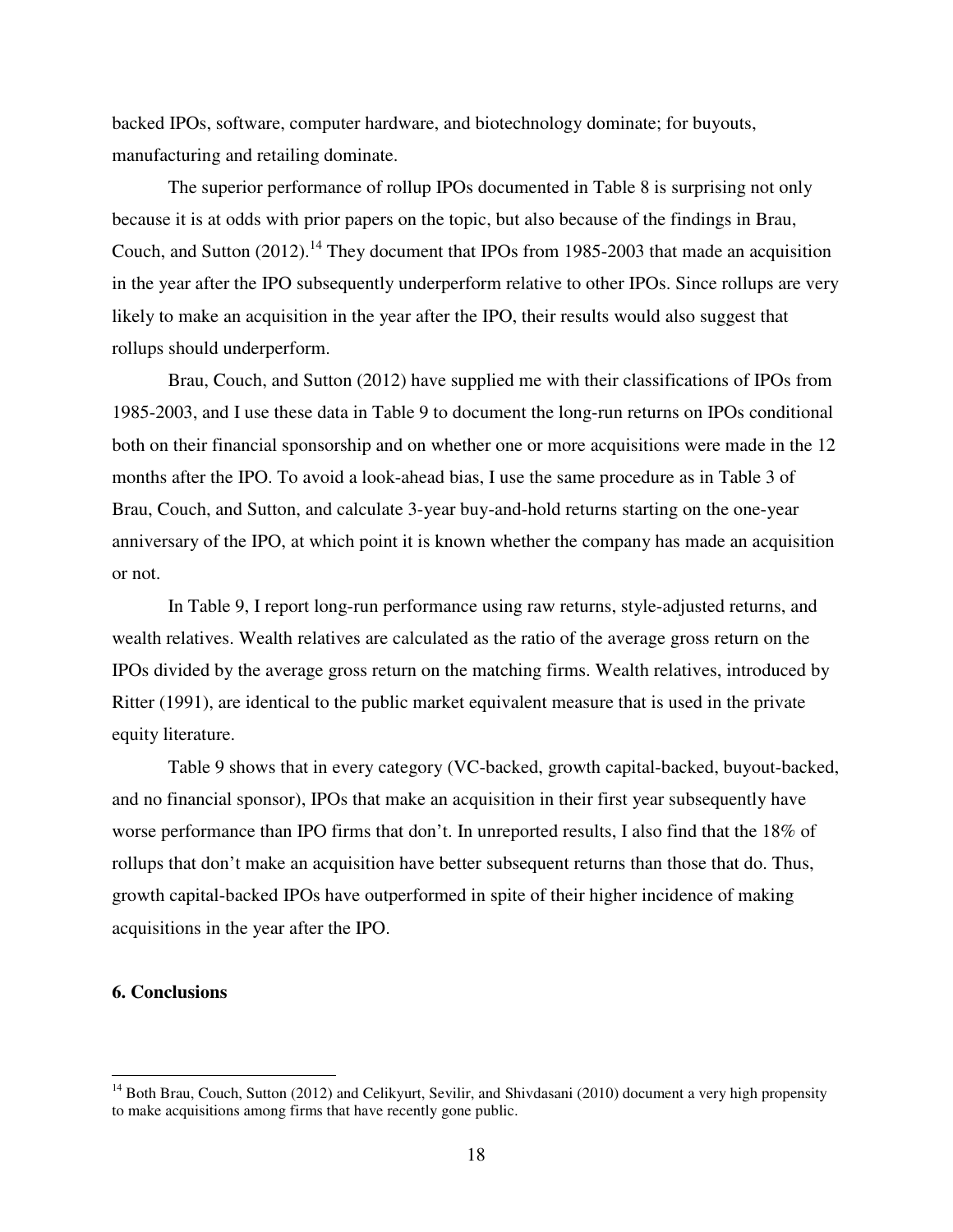Growth capital investing is a subset of venture capital investing characterized by financial sponsor investment in a portfolio company that is used to finance tangible assets and acquisitions. Most growth capital-backed companies do not fit the popular perception of VCbacked companies. Relatively few of these companies are in the technology industry, and none are in the biotech industry. Instead, many of the companies are in health care administration, retailing, the restaurant chain business, waste management, and broadcasting. One-third of growth capital-backed IPOs are rollups, in which an important component of a company's growth strategy is making multiple acquisitions in a fragmented industry.

 I have identified 344 growth capital-backed IPOs in the United States from 1980-2012, representing about 4% of all IPOs. The average style-adjusted 3-year buy-and-hold abnormal return (BHAR) on these IPOs is 25.2%, substantially higher than the average of -2.6% on other VC-backed IPOs, the 0.7% on buyout-backed IPOs, and the -14.2% on IPOs with no financial sponsor. As with VC investing, a small number of deals with very high returns account for the high average. When performance is measured using Fama-French 3-factor time-series regressions, for which each calendar month is weighted equally, the intercepts for all three categories of financial sponsor-backed IPOs are indistinguishable from zero.

 Growth capital-backed IPOs are usually lumped together with VC-backed IPOs, and growth capital-backed deals represent 12% of the combined number of VC-backed deals. The high average long-run returns on the growth capital-backed IPOs boost the average styleadjusted 3-year BHAR for the VC category from -2.6% without including these deals to +0.9% when they are included. In addition to reporting the average performance, I document that the long-run style-adjusted abnormal performance of VC-backed IPOs is strongly positive for IPOs from 1980-1998, but strongly negative for IPOs from 1999-2012. VC-backed IPOs from 1980- 1998 outperformed other IPOs, but this pattern has reversed for IPOs from 1999-2012.

 I also report the long-run performance of rollup IPOs, and document that those that are financial sponsor-backed have done much better, on average, than those without a financial sponsor: style-adjusted 3-year BHARs of +27.4% vs -24.0%, respectively. On average, rollup IPOs have had negative market-adjusted long-run returns but positive style-adjusted 3-year BHARs averaging 3.8%. The prior literature has reported much worse performance for rollup IPOs.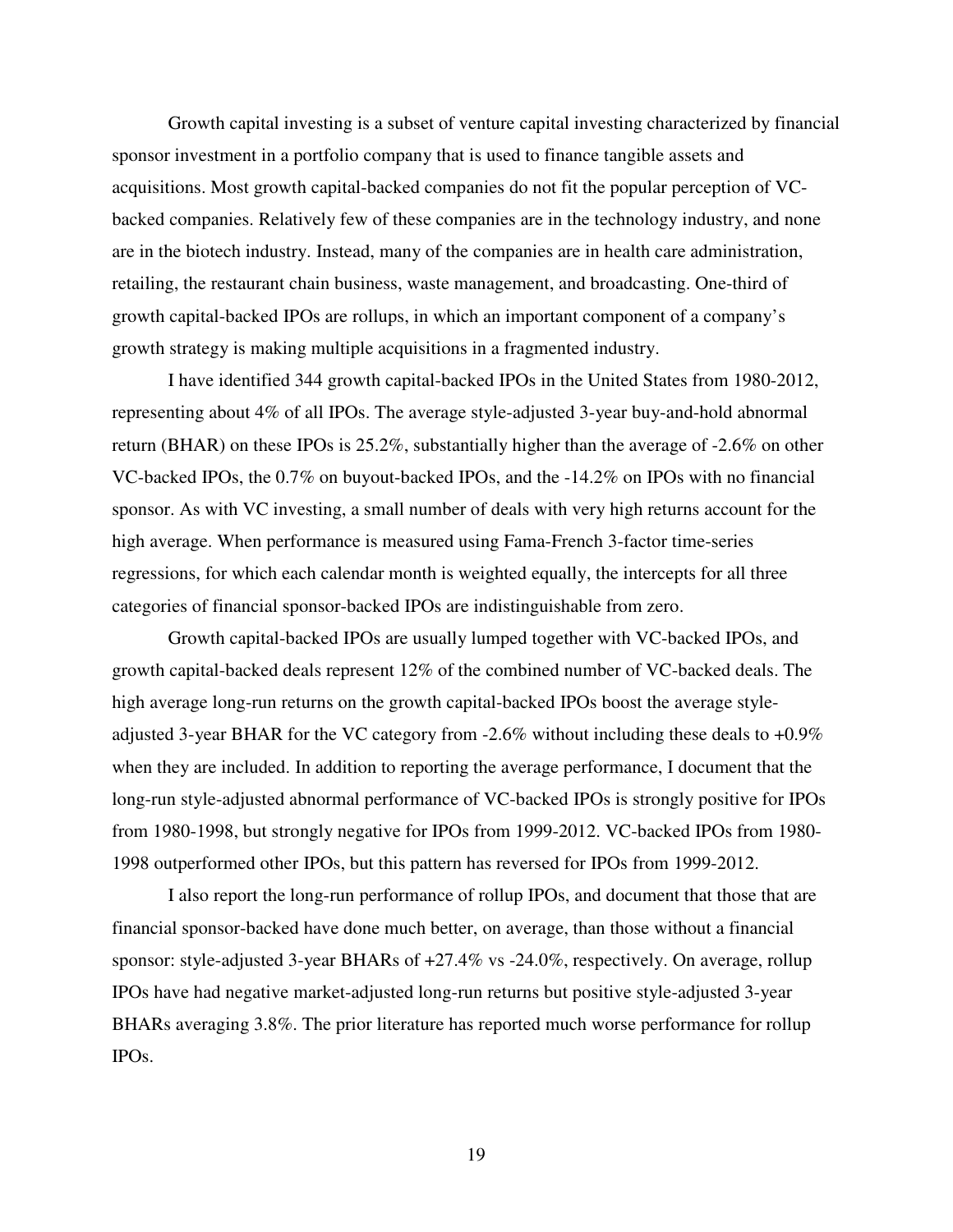#### **References**

- Barber, Brad, John Lyon, and Chih-Ling Tsai, 1999. "Improved Methods for Tests of Long-run Abnormal Stock Returns," *Journal of Finance* 54, 165-201.
- Bethel, Jennifer E., and Laurie Krigman, 2005. "A Rational Incentives-Based Explanation for Booms and Busts: The Case of Rollups," unpublished working paper.
- Brau, James C., Robert B.Couch, and Ninon K. Sutton, 2012. "The Desire to Acquire and IPO Long-Run Underperformance," *Journal of Financial and Quantitative Analysis* 47, 493- 510.
- Brav, Alon, 2000. "Inference in Long-horizon Event Studies: A Bayesian Approach with Application to Initial Public Offerings," *Journal of Finance* 55, 1979-2016.
- Brav, Alon, and Paul Gompers, 1997. "Myth or Reality? The Long-Run Underperformance of Initial Public Offerings: Evidence from Venture and Nonventure Capital-backed Companies," *Journal of Finance* 52, 1791-1821.
- Brown, Keith C., Dittmar, Amy, and Servaes, Henry, 2005. "Corporate Governance, Incentives, and Industry Consolidations" *Review of Financial Studies* 18, 241-270.
- Cao, Jerry X., 2011, "IPO Timing, Buyout Sponsors' Exit Strategies, and Firm Performance of RLBOs." *Journal of Financial and Quantitative Analysis* 46, 1001-1024.
- Cao, Jerry X., 2013. "Private Equity, RLBOs, and IPO Performance" *Handbook of Research on IPOs* edited by Mario Levis and Silvio Vismara pp. 375-399. Cheltenham: Edward Elgar.
- Cao, Jerry X., Fuwei Jiang, and Jay R. Ritter, 2014. "Patents, Innovation, and Performance in Venture Capital-backed IPOs," unpublished working paper.
- Cao, Jerry X., and Josh Lerner, 2009. "The Performance of Reverse Leveraged Buyouts," *Journal of Financial Economics* 91, 139-157.
- Carter, Richard B., Frederick H. Dark, and Ajai K. Singh, 1998. "Underwriter Reputation, Initial Returns, and the Long-Run Performance of IPO Stocks," *Journal of Finance* 53, 285- 311.
- Celikyurt, Ugur, Merih Sevilir, and Anil Shivdasani, 2010. "Going Public to Acquire? The Acquisition Motive in IPOs," *Journal of Financial Economics* 96, 345-363.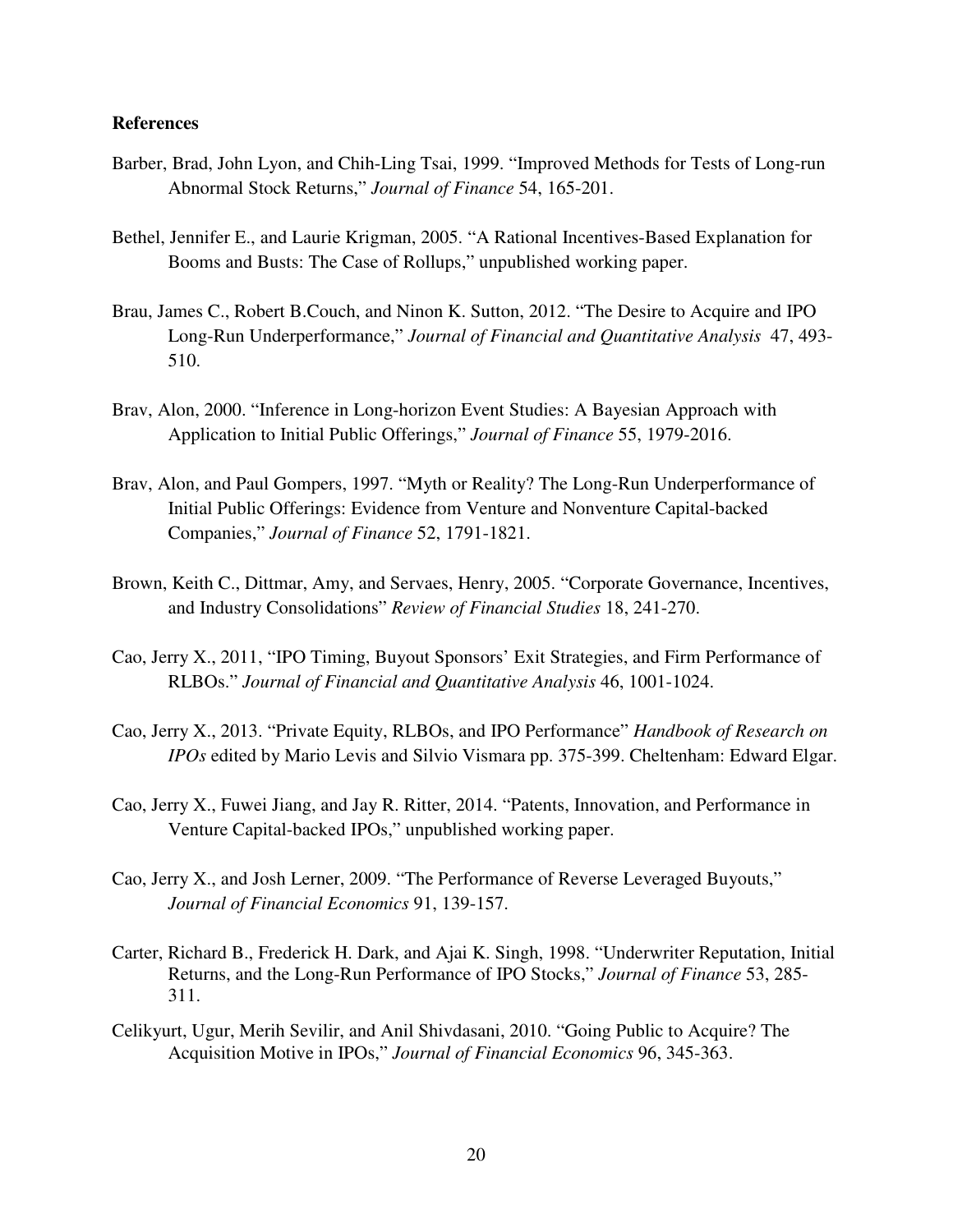- Chan, Konan, John W. Cooney, Joonghyuk Kim, and Ajai K. Singh, 2008. "The IPO Derby: Are There Consistent Losers and Winners on This Track?" *Financial Management* 37, 45-79.
- Dudley, Evan, and Christopher M. James, 2015. "Capital-Structure Changes Around IPOs," unpublished working paper.
- Fama, Eugene F., and Kenneth R. French, 1993. "Common Risk Factors in the Returns on Stocks and Bonds." *Journal of Financial Economics* 33, 3-56.
- Gao, Xiaohui, Jay R. Ritter, and Zhongyan Zhu, 2013. "Where Have All the IPOs Gone?" *Journal of Financial and Quantitative Analysis* 48, 1663-1692.
- Krishnan, C.N.V., V. I. Ivanov, Ronald Masulis, and Ajai Singh, 2011. "Venture Capital Reputation, Post-IPO Performance, and Corporate Governance." *Journal of Financial and Quantitative Analysis* 46, 1295-1333.
- Loughran, Tim, and Jay R. Ritter, 2000. "Uniformly Least Powerful Tests of Market Efficiency," *Journal of Financial Economics* 55, 361-389.
- Loughran, Tim, and Jay R. Ritter, 2004. "Why Has IPO Underpricing Changed Over Time?" *Financial Management* 33 (3), 5-37.
- Metrick, Andrew, and Ayako Yasuda, 2011. *Venture Capital and the Finance of Innovation*, 2nd edition Wiley.
- Ritter, Jay R., 1991. "The Long-Run Performance of Initial Public Offerings," *Journal of Finance* 46, 3-27.
- Ritter, Jay R. and Ivo Welch, 2002. "A Review of IPO Activity, Pricing, and Allocations," *Journal of Finance* 57, 1795-1828.
- Schultz, Paul H., 2003. "Pseudo Market Timing and the Long-Run Underperformance of IPOs" *Journal of Finance* 58, 483-517.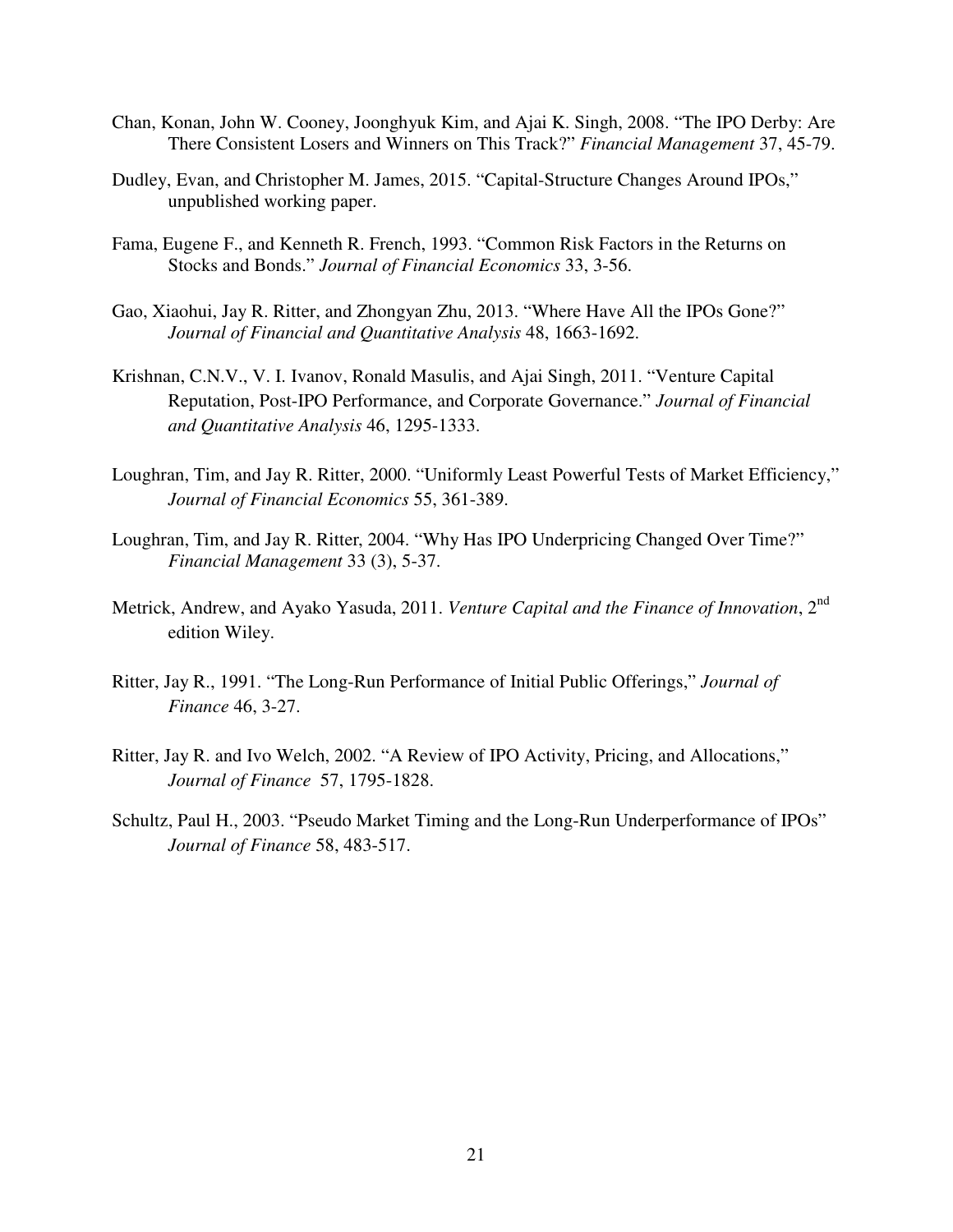#### **VC-backed, Growth Capital-backed, and Buyout-backed IPOs, 1980-2012**

There are 7,697 IPOs after excluding those with an offer price below \$5.00 per share, unit offers, ADRs, closed-end funds, natural resource limited partnerships, special purpose acquisition companies (SPACs), REITs, bank and S&L IPOs, small best efforts offers, and firms not listed on CRSP within six months of the IPO. Growth capital-backed IPOs are IPOs with financial sponsors that, unlike a buyout-sponsored deal, typically own far less than 90% of the equity prior to the IPO. Furthermore, many growth capital-backed IPOs have debt in their capital structure. The main criteria for classifying an IPO as growth capital-backed rather than venture capitalbacked are whether the company is investing in tangible assets (e.g, stores or hospitals), or is growing primarily through acquisitions. Many growth capital-backed IPOs are involved in rollups of a fragmented industry, where the financial sponsor has provided capital to make acquisitions, such as funeral homes. Jerry Cao has provided information on which IPOs are buyout-backed. 344 growth capital-backed IPOs are not classified as VC-backed in this table. A year-by-year breakdown of the number of IPOs by category is available on Jay Ritter's website.

|           |         | Financial sponsor- |        |           |        |     | Growth capital- |     |               |
|-----------|---------|--------------------|--------|-----------|--------|-----|-----------------|-----|---------------|
|           | Number  | backed             |        | VC-backed |        |     | backed          |     | Buyout-backed |
| Year      | of IPOs | No.                | $\%$   | No.       | $\%$   | No. | $\%$            | No. | $\%$          |
| 1980-1989 | 2,043   | 653                | $32\%$ | 440       | 22%    | 73  | 4%              | 140 | 7%            |
| 1990-1994 | 1,720   | 883                | 51%    | 529       | 31%    | 69  | 4%              | 285 | 17%           |
| 1995-1998 | 1,893   | 793                | 42%    | 536       | 28%    | 124 | 7%              | 133 | 7%            |
| 1999-2000 | 858     | 580                | 68%    | 498       | 58%    | 19  | 2%              | 63  | 7%            |
| 2001-2012 | 1,183   | 848                | 72%    | 423       | 36%    | 59  | 5%              | 366 | 31%           |
| 1980-2012 | 7,697   | 3,757              | 49%    | 2,426     | $32\%$ | 344 | $4\%$           | 987 | 13%           |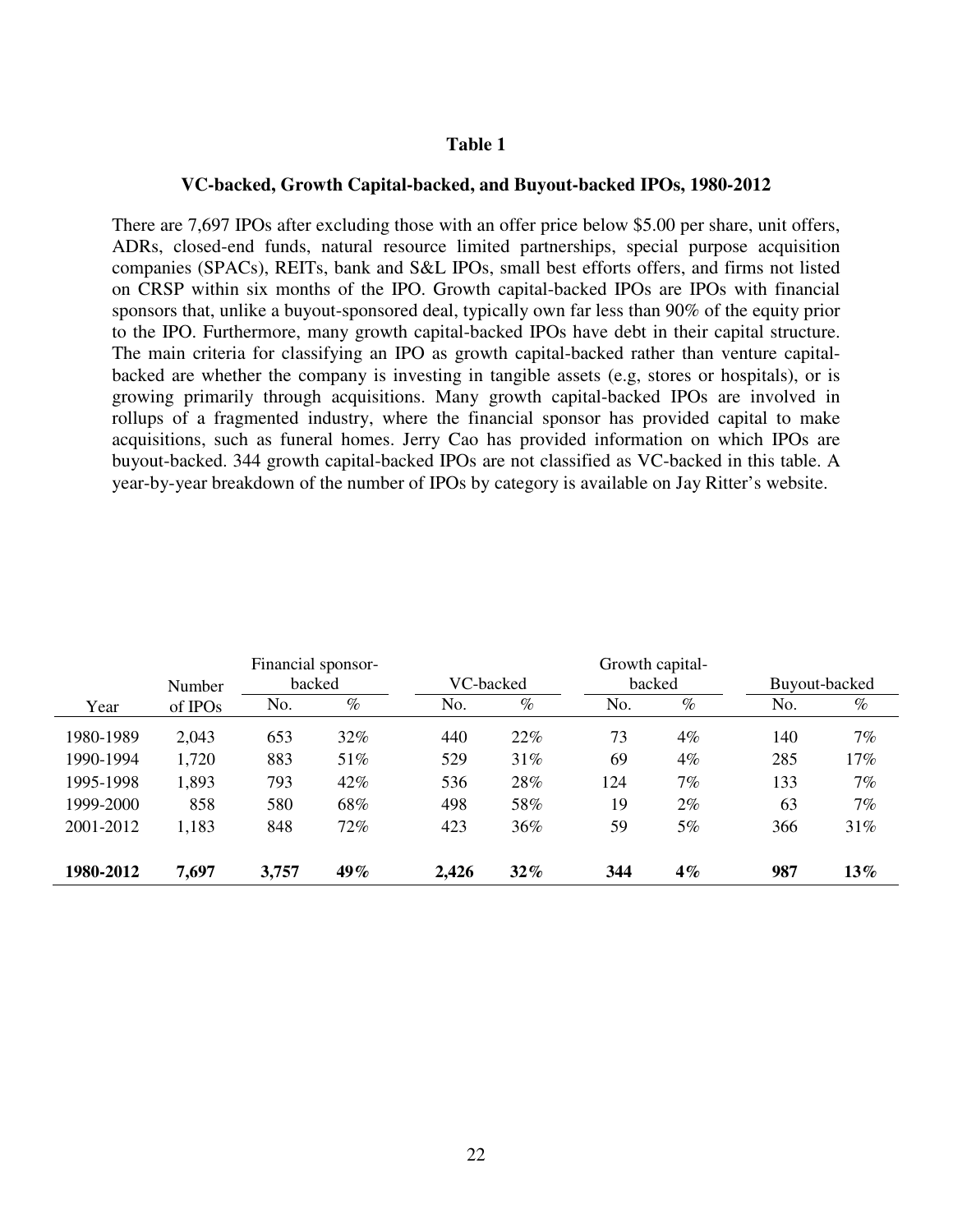### **Summary Statistics on IPOs from 1980-2012 Categorized by VC-, Growth Capital-, or Buyout Fund-backing**

The sample is composed of 7,697 IPOs from 1980-2012. IPOs with an offer price below \$5.00 per share, unit offers, small best efforts offerings, ADRs, REITs, closed end funds, natural resource limited partnerships, banks and S&Ls, and IPOs not listed on CRSP within six months of the offer date are excluded. Growth capital-backed IPOs are classified separately from VC-backed IPOs. Medians in [.] are reported below the means. EPS (earnings per share) is for the last twelve months prior to the IPO (or fiscal year if LTM EPS is missing). Sales and Assets are expressed in 2014 purchasing power. The age of the company is Winsorized at 80 years before computing the mean. Age is calculated as the calendar year of the IPO minus the founding year, with founding dates from Jay Ritter's website. Book-to-market is calculated as the post-issue book value of equity divided by the post-issue market value of equity using all share classes, valued at the first closing market price. If the post-issue book value is missing (83 firms from 1980-1986), the proceeds raised by the firm is added to the pre-IPO shareholders equity. For the 133 IPOs with a negative post-issue book value of equity, the book-to-market ratio is set equal to zero for computing the means.

|                         | Number  | $%$ with | Age,   | Book-to- | Rollups, |            | Mean Values, 2014 purchasing power |
|-------------------------|---------|----------|--------|----------|----------|------------|------------------------------------|
|                         | of IPOs | EPS>0    | years  | market   | $\%$     | Sales, \$m | Assets, \$m                        |
| VC-backed               | 2,426   | 41.3%    | 7.7    | 0.251    | $0.0\%$  | \$58.2     | \$87.4                             |
|                         |         |          | [6]    | [0.237]  |          | [\$27.2]   | [\$36.4]                           |
| Growth capital-backed   | 344     | 68.0%    | 12.3   | 0.376    | 33.4%    | \$228.2    | \$206.3                            |
|                         |         |          | $[7]$  | [0.331]  |          | [\$114.5]  | [\$91.4]                           |
| Buyout-backed           | 987     | 69.6%    | 32.4   | 0.324    | 2.8%     | \$940.0    | \$1,180.2                          |
|                         |         |          | $[24]$ | [0.302]  |          | [\$359.0]  | [\$348.2]                          |
|                         |         |          |        |          |          |            |                                    |
| Financial sponsored     | 3,757   | 51.2%    | 14.6   | 0.282    | 3.8%     | \$305.4    | \$385.4                            |
|                         |         |          | $[7]$  | [0.258]  |          | [\$54.1]   | [\$56.8]                           |
| Non-financial sponsored | 3,940   | 75.9%    | 15.8   | 0.345    | 3.0%     | \$435.5    | \$1,154.3                          |
|                         |         |          | [9]    | [0.298]  |          | [\$60.7]   | [\$47.2]                           |
|                         |         |          |        |          |          |            |                                    |
| All                     | 7,697   | 63.9%    | 15.2   | 0.314    | $3.4\%$  | \$372.0    | \$779.0                            |
|                         |         |          | [8]    | [0.277]  |          | [\$57.0]   | [\$52.0]                           |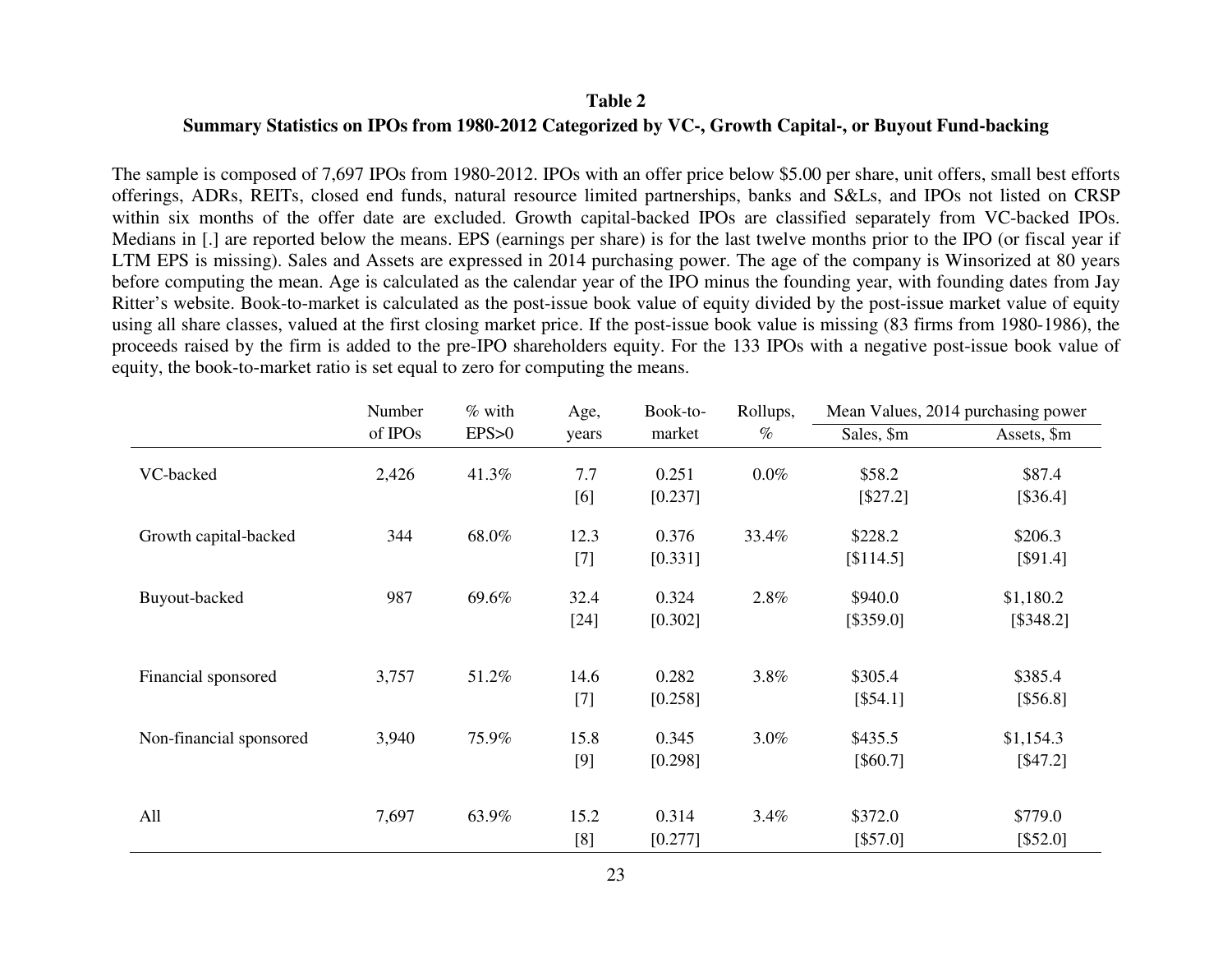## **Long-run Returns on IPOs Categorized by VC-, Growth Capital-, or Buyout Fund-backing**

7,697 IPOs from 1980-2012 are used, with returns calculated through the end of December, 2014. Buy-and-hold returns are calculated from the first closing price until the earlier of the three-year anniversary or the delisting date (Dec. 31 of 2014 for IPOs from 2012). Marketadjusted returns subtract the compounded return on the CRSP value-weighted index. All returns include dividends and capital gains. Style adjustments subtract the buy-and-hold return on firms matched by market cap and book-to-market ratio with at least five years of CRSP listing and no follow-on equity issues in the prior five years. For the 3-year buy-and-hold returns on IPOs, medians are reported in brackets.

|                            |         | Average   | Average 3-year Buy-and-hold Return |           |           |  |  |
|----------------------------|---------|-----------|------------------------------------|-----------|-----------|--|--|
|                            | Number  | First-day |                                    | Market-   | Style-    |  |  |
|                            | of IPOs | Return    | <b>IPOs</b>                        | adjusted  | adjusted  |  |  |
| VC-backed                  | 2,426   | 29.4%     | 20.2%                              | $-14.9%$  | $-2.6\%$  |  |  |
|                            |         |           | $[-40.3\%]$                        |           |           |  |  |
| Growth capital-backed      | 344     | 13.7%     | 61.2%                              | 14.7%     | 25.2%     |  |  |
|                            |         |           | $[-1.3\%]$                         |           |           |  |  |
| Buyout-backed              | 987     | 8.9%      | 33.5%                              | 2.7%      | 0.7%      |  |  |
|                            |         |           | $[-7.9\%]$                         |           |           |  |  |
| <b>Financial Sponsored</b> | 3,757   | 22.6%     | 27.4%                              | $-7.5\%$  | 0.8%      |  |  |
|                            |         |           | $[-22.6\%]$                        |           |           |  |  |
| Non-Financial Sponsored    | 3,940   | 13.5%     | 17.5%                              | $-29.6\%$ | $-14.2\%$ |  |  |
|                            |         |           | $-25.0\%$ ]                        |           |           |  |  |
|                            |         |           |                                    |           |           |  |  |
| All                        | 7,697   | 17.9%     | 22.3%                              | $-18.8\%$ | $-6.9\%$  |  |  |
|                            |         |           | $[-23.7\%]$                        |           |           |  |  |
|                            |         |           |                                    |           |           |  |  |

### **Panel A: IPOs from 1980-2012 categorized by financial sponsorship**

### **Panel B: IPOs with venture capital including or excluding growth capital-backed deals**

| 2,770 | 27.5%    | 25.3%                | $-11.2\%$               | $0.9\%$   |
|-------|----------|----------------------|-------------------------|-----------|
| 4,927 | $12.6\%$ | 20.7%<br>$[-17.6\%]$ | $-23.1\%$               | $-11.2\%$ |
| 2,426 | 29.4%    | $20.2\%$             | $-14.9\%$               | $-2.6\%$  |
| 5,271 | $12.7\%$ | 23.3%<br>$[-16.4\%]$ | $-20.7\%$               | $-8.9\%$  |
| 7,697 | $17.9\%$ | 22.3%<br>$[-23.7\%]$ | $-18.8\%$               | $-6.9\%$  |
|       |          |                      | $[-36.0\%]$<br>[-40.3%] |           |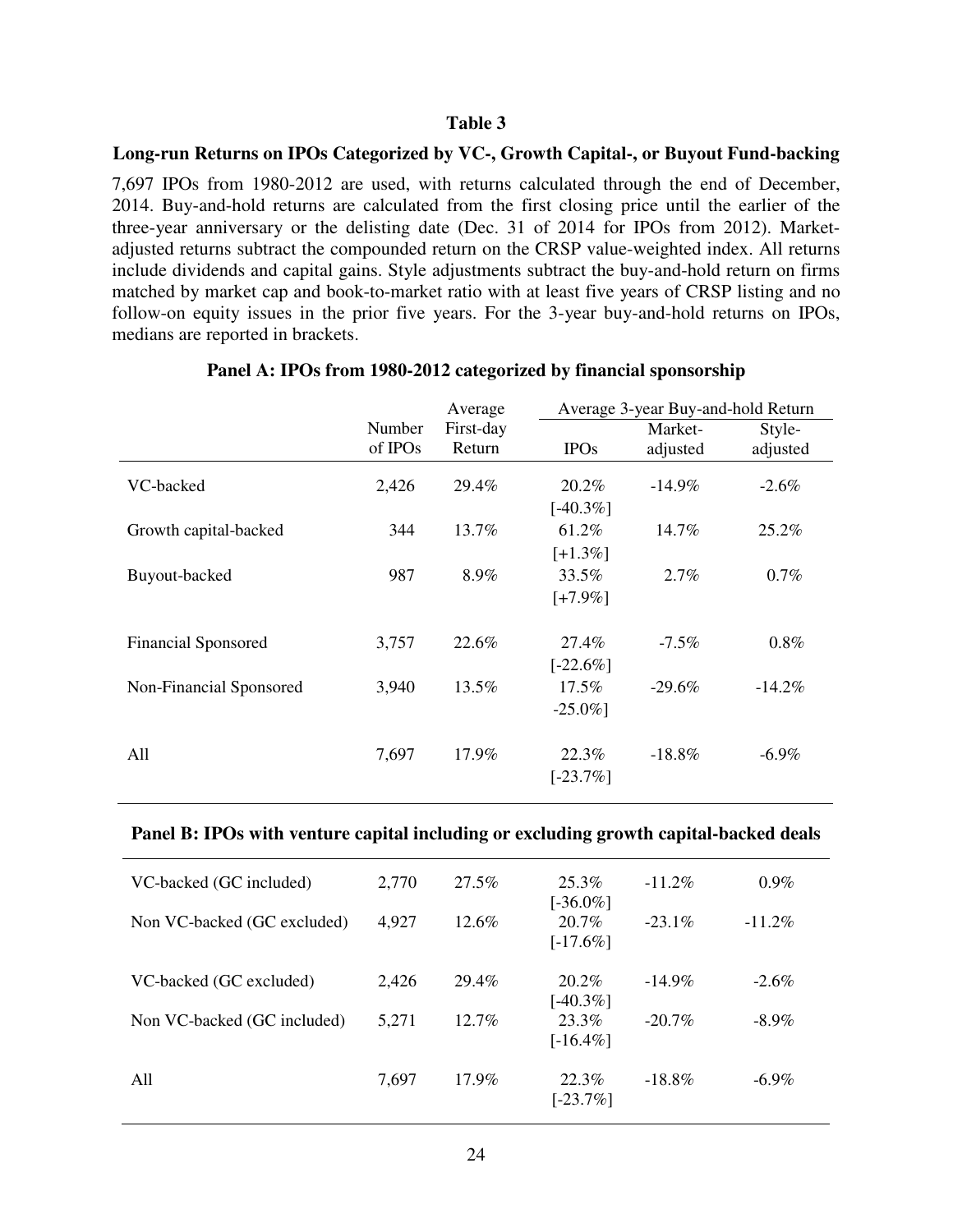#### **Long-run Returns on IPOs Categorized by Sponsorship and Underwriter Prestige**

7,697 IPOs from 1980-2012 are used, with returns calculated through the end of December, 2014. An IPO is classified as having a top tier underwriter if at least one of its lead underwriters has an updated Carter-Manaster ranking of 8.0 or higher, on a 1-9 scale, with 9 being the highest. Underwriter rankings are downloaded from Jay Ritter's web site. Buy-and-hold returns are calculated from the first closing price until the earlier of the three-year anniversary or the delisting date (Dec. 31 of 2014 for IPOs from 2012). Market-adjusted returns use the CRSP value-weighted index. All returns include dividends and capital gains. Style adjustments use firms matched by market cap and book-to-market ratio with at least five years of CRSP listing and no follow-on equity issues in the prior five years.

|                                |         | Average   |             | Average 3-year Buy-and-hold Return |           |  |  |
|--------------------------------|---------|-----------|-------------|------------------------------------|-----------|--|--|
|                                | Number  | First-day |             | Market-                            | Style-    |  |  |
|                                | of IPOs | Return    | <b>IPOs</b> | adjusted                           | adjusted  |  |  |
| <b>VC-backed</b>               |         |           |             |                                    |           |  |  |
| Non-Top Tier Underwriter       | 629     | 13.9%     | 8.3%        | $-37.2\%$                          | $-16.9\%$ |  |  |
| Top Tier Underwriter           | 1,797   | 34.8%     | 24.3%       | $-7.0\%$                           | 2.5%      |  |  |
| <b>Growth capital-backed</b>   |         |           |             |                                    |           |  |  |
| Non-Top Tier Underwriter       | 104     | 10.0%     | 51.2%       | $2.4\%$                            | 13.2%     |  |  |
| Top Tier Underwriter           | 240     | 15.2%     | 65.6%       | 20.0%                              | 30.3%     |  |  |
| <b>Buyout-backed</b>           |         |           |             |                                    |           |  |  |
| Non-Top Tier Underwriter       | 133     | 7.7%      | 15.2%       | $-18.2\%$                          | $-11.7\%$ |  |  |
| Top Tier Underwriter           | 854     | $9.0\%$   | 36.3%       | $6.0\%$                            | 2.6%      |  |  |
| <b>Non-Financial Sponsored</b> |         |           |             |                                    |           |  |  |
| Non-Top Tier Underwriter       | 2,040   | 12.5%     | 6.1%        | $-44.2\%$                          | $-20.6\%$ |  |  |
| Top Tier Underwriter           | 1,900   | 14.6%     | 29.7%       | $-14.0%$                           | $-7.3\%$  |  |  |
| All                            |         |           |             |                                    |           |  |  |
| Non-Top Tier Underwriter       | 2,906   | 12.5%     | 8.6%        | $-39.8\%$                          | $-18.2\%$ |  |  |
| Top Tier Underwriter           | 4,791   | 21.2%     | 30.6%       | $-6.1\%$                           | $0.0\%$   |  |  |
| All                            | 7,697   | 17.9%     | 22.3%       | $-18.8%$                           | $-6.9\%$  |  |  |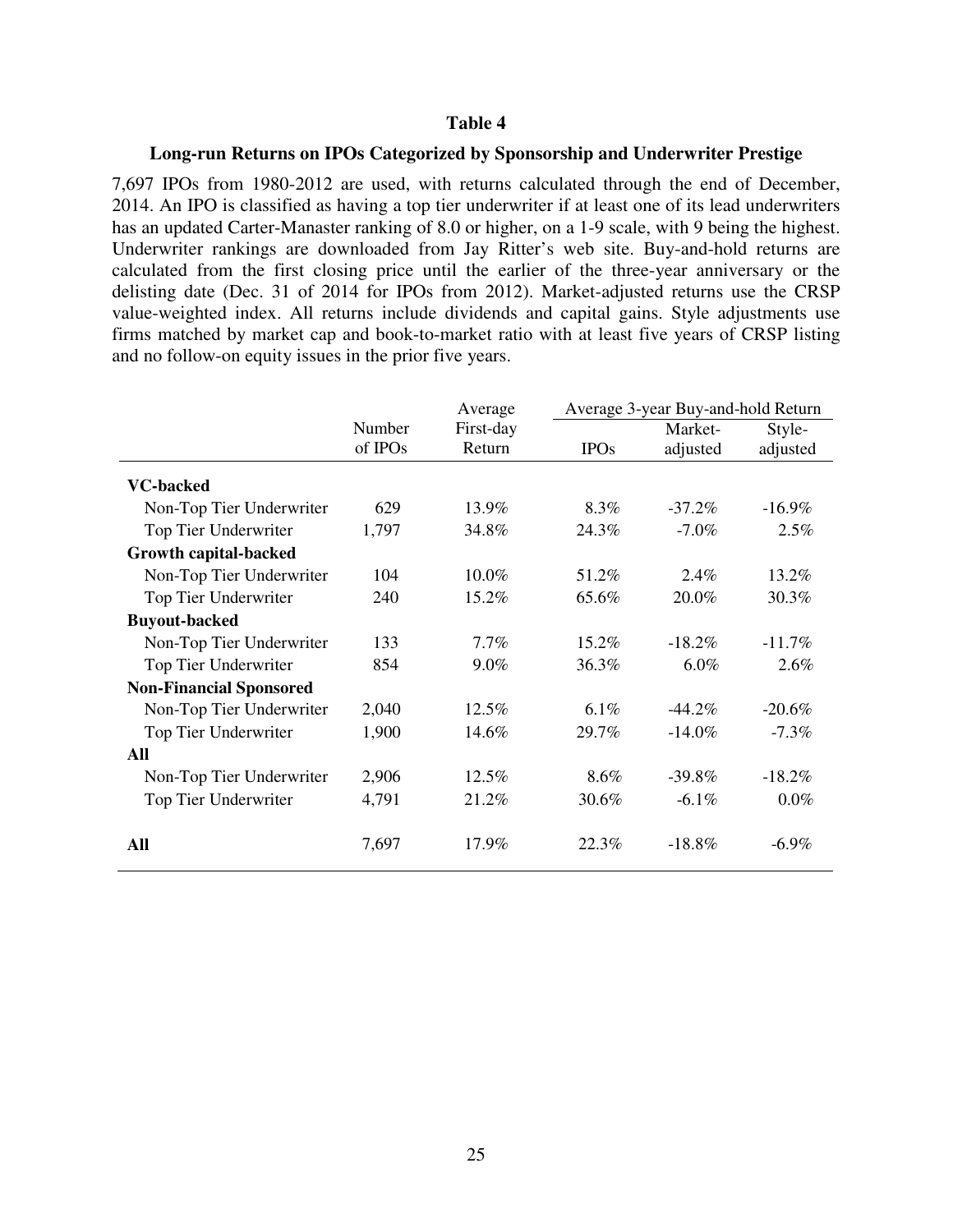## **Table 5 Long-run Returns Categorized by VC-, Growth Capital-, or Buyout Fund-backing, by Subperiod**

The sample is composed of 7,697 IPOs from 1980-2012. Buy-and-hold returns are calculated until the earlier of the three-year anniversary or the delisting date (Dec. 31 of 2014 for IPOs from 2012). Market-adjusted returns use the CRSP value-weighted index. Style adjustments use firms matched by market cap and book-to-market ratio with at least five years of CRSP listing and no follow-on equity issues in the prior five years.

|                                                                       |         | Average                                                               |             | Average 3-year Buy-and-hold Return |           |  |  |  |  |
|-----------------------------------------------------------------------|---------|-----------------------------------------------------------------------|-------------|------------------------------------|-----------|--|--|--|--|
|                                                                       | Number  | First-day                                                             |             | Market-                            | Style-    |  |  |  |  |
|                                                                       | of IPOs | Return                                                                | <b>IPOs</b> | adjusted                           | adjusted  |  |  |  |  |
|                                                                       |         |                                                                       |             |                                    |           |  |  |  |  |
| VC-backed                                                             | 1,505   | 15.3%                                                                 | 49.2%       | $-8.2\%$                           | 20.4%     |  |  |  |  |
| Growth Capital-backed                                                 | 266     | 11.9%                                                                 | 66.6%       | 10.4%                              | 35.9%     |  |  |  |  |
| Buyout-backed                                                         | 558     | 6.7%                                                                  | 48.6%       | 3.6%                               | 9.6%      |  |  |  |  |
|                                                                       |         |                                                                       |             |                                    |           |  |  |  |  |
| <b>Financial Sponsored</b>                                            | 2,329   | 12.8%                                                                 | 51.1%       | $-3.2\%$                           | 19.6%     |  |  |  |  |
| Non-Financial Sponsored                                               | 3,327   | 11.5%                                                                 | 21.4%       | $-34.3%$                           | $-12.5%$  |  |  |  |  |
|                                                                       |         |                                                                       |             |                                    |           |  |  |  |  |
| All                                                                   | 5,656   | 12.1%                                                                 | 33.6%       | $-21.5%$                           | 0.7%      |  |  |  |  |
| Panel B: IPOs from 1999-2000 categorized by financial sponsor backing |         |                                                                       |             |                                    |           |  |  |  |  |
|                                                                       |         |                                                                       |             |                                    |           |  |  |  |  |
| VC-backed                                                             | 498     | 83.5%                                                                 | $-65.8%$    | $-43.7%$                           | $-64.5%$  |  |  |  |  |
| Growth Capital-backed                                                 | 19      | 25.3%                                                                 | 34.6%       | 46.2%                              | $-11.5%$  |  |  |  |  |
| Buyout-backed                                                         | 63      | 26.6%                                                                 | $-43.0\%$   | $-17.9%$                           | $-47.2%$  |  |  |  |  |
|                                                                       |         |                                                                       |             |                                    |           |  |  |  |  |
| <b>Financial Sponsored</b>                                            | 580     | 75.4%                                                                 | $-60.1%$    | $-38.0%$                           | $-60.9\%$ |  |  |  |  |
| Non-Financial Sponsored                                               | 278     | 41.8%                                                                 | $-39.2%$    | $-19.2%$                           | $-55.2%$  |  |  |  |  |
| All                                                                   | 858     | 64.5%                                                                 | $-53.3%$    | $-31.9%$                           | $-59.0%$  |  |  |  |  |
|                                                                       |         |                                                                       |             |                                    |           |  |  |  |  |
|                                                                       |         | Panel C: IPOs from 2001-2012 categorized by financial sponsor backing |             |                                    |           |  |  |  |  |
| VC-backed                                                             | 423     | 16.0%                                                                 | 18.0%       | $-4.6%$                            | $-11.3%$  |  |  |  |  |
| Growth Capital-backed                                                 | 59      | 17.7%                                                                 | 45.6%       | 24.0%                              | $-11.4%$  |  |  |  |  |
| Buyout-backed                                                         | 366     | 9.1%                                                                  | 23.6%       | 4.9%                               | $-4.6%$   |  |  |  |  |
|                                                                       |         |                                                                       |             |                                    |           |  |  |  |  |
| <b>Financial Sponsored</b>                                            | 848     | 13.2%                                                                 | 22.3%       | 1.5%                               | $-8.5\%$  |  |  |  |  |
| Non-Financial Sponsored                                               | 335     | 10.0%                                                                 | 25.0%       | 7.9%                               | 2.9%      |  |  |  |  |
| All                                                                   | 1,183   | 12.3%                                                                 | 23.1%       | 3.3%                               | $-5.2%$   |  |  |  |  |
|                                                                       |         |                                                                       |             |                                    |           |  |  |  |  |

## **Panel A: IPOs from 1980-1998 categorized by financial sponsor backing**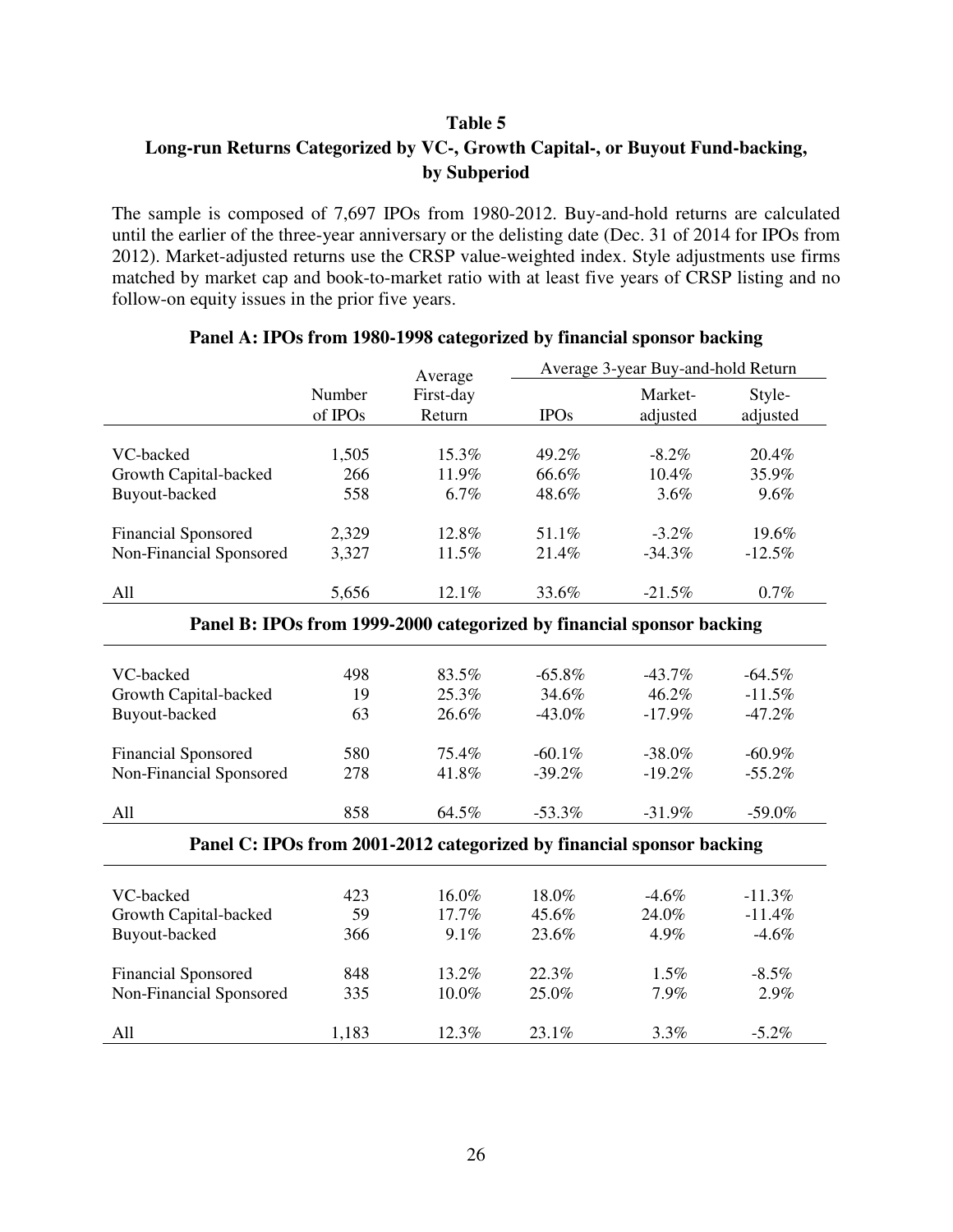#### **Fama-French 3-factor Regressions for VC-backed, Growth Capital-backed, Buyout-backed, and Other IPOs, 1983-2013**

The table reports the results of the Fama-French 3-factor model time-series regressions:

$$
R_{pt} - R_{f,t} = \alpha + \beta_1 (R_{m,t} - R_{f,t}) + \beta_2 SMB_t + \beta_3 HML_t
$$

For each calendar month t,  $R_{pt}$  is the equally-weighted or value-weighted percentage monthly return of a portfolio that consists of firms that went public from  $t - 36$  to  $t - 1$ . For value-weighted returns, the weight is the market value of the stock on the first trading day of the month. An intercept of 0.05 per month is +5 basis points per month. The monthly portfolio returns are created from 7,697 IPOs from 1980-2012, of which 7,687 are still trading as of January 1983 and later. The 372 monthly returns from January 1983 to December 2013 are used in the regressions. The t-statistics are reported in parentheses.

|             | Venture capital-backed |            |           | Growth capital-backed |           | Buyout-backed |           | No financial sponsor |           | All IPO <sub>s</sub> |  |
|-------------|------------------------|------------|-----------|-----------------------|-----------|---------------|-----------|----------------------|-----------|----------------------|--|
|             | EW                     | <b>VW</b>  | EW        | <b>VW</b>             | EW        | <b>VW</b>     | EW        | <b>VW</b>            | EW        | <b>VW</b>            |  |
| Alpha       | 0.05                   | 0.19       | 0.05      | 0.07                  | $-0.07$   | $-0.11$       | $-0.40$   | $-0.29$              | $-0.22$   | $-0.20$              |  |
|             | (0.20)                 | (0.59)     | (0.19)    | (0.26)                | $(-0.45)$ | $(-0.59)$     | $(-2.14)$ | $(-1.75)$            | $(-1.30)$ | $(-1.18)$            |  |
| Market      | 1.32                   | 1.49       | 1.14      | 1.19                  | 1.27      | 1.32          | 1.17      | 1.25                 | 1.24      | 1.33                 |  |
|             | (25.27)                | (20.31)    | (18.74)   | (19.08)               | (33.31)   | (31.01)       | (26.99)   | (33.04)              | (31.53)   | (34.29)              |  |
| <b>SMB</b>  | 1.21                   | 1.00       | 0.85      | 0.85                  | 0.79      | 0.66          | 0.92      | 0.52                 | 1.04      | 0.71                 |  |
|             | (15.95)                | (9.37)     | (9.66)    | (9.38)                | (14.28)   | (10.61)       | (14.57)   | (9.49)               | (18.28)   | (12.64)              |  |
| <b>HML</b>  | $-0.89$                | $-1.13$    | $-0.02$   | $-0.12$               | 0.21      | $-0.03$       | $-0.12$   | $-0.10$              | $-0.35$   | $-0.43$              |  |
|             | $(-11.13)$             | $(-10.13)$ | $(-0.27)$ | $(-1.26)$             | (3.58)    | $(-0.41)$     | $(-1.86)$ | $(-1.79)$            | $(-5.88)$ | $(-7.29)$            |  |
| $R^2$       | 0.822                  | 0.732      | 0.621     | 0.633                 | 0.816     | 0.792         | 0.784     | 0.809                | 0.849     | 0.848                |  |
|             |                        |            |           |                       |           |               |           |                      |           |                      |  |
| No. of IPOs | 2,423                  | 2,423      | 343       | 343                   | 987       | 987           | 3,934     | 3,934                | 7,687     | 7,687                |  |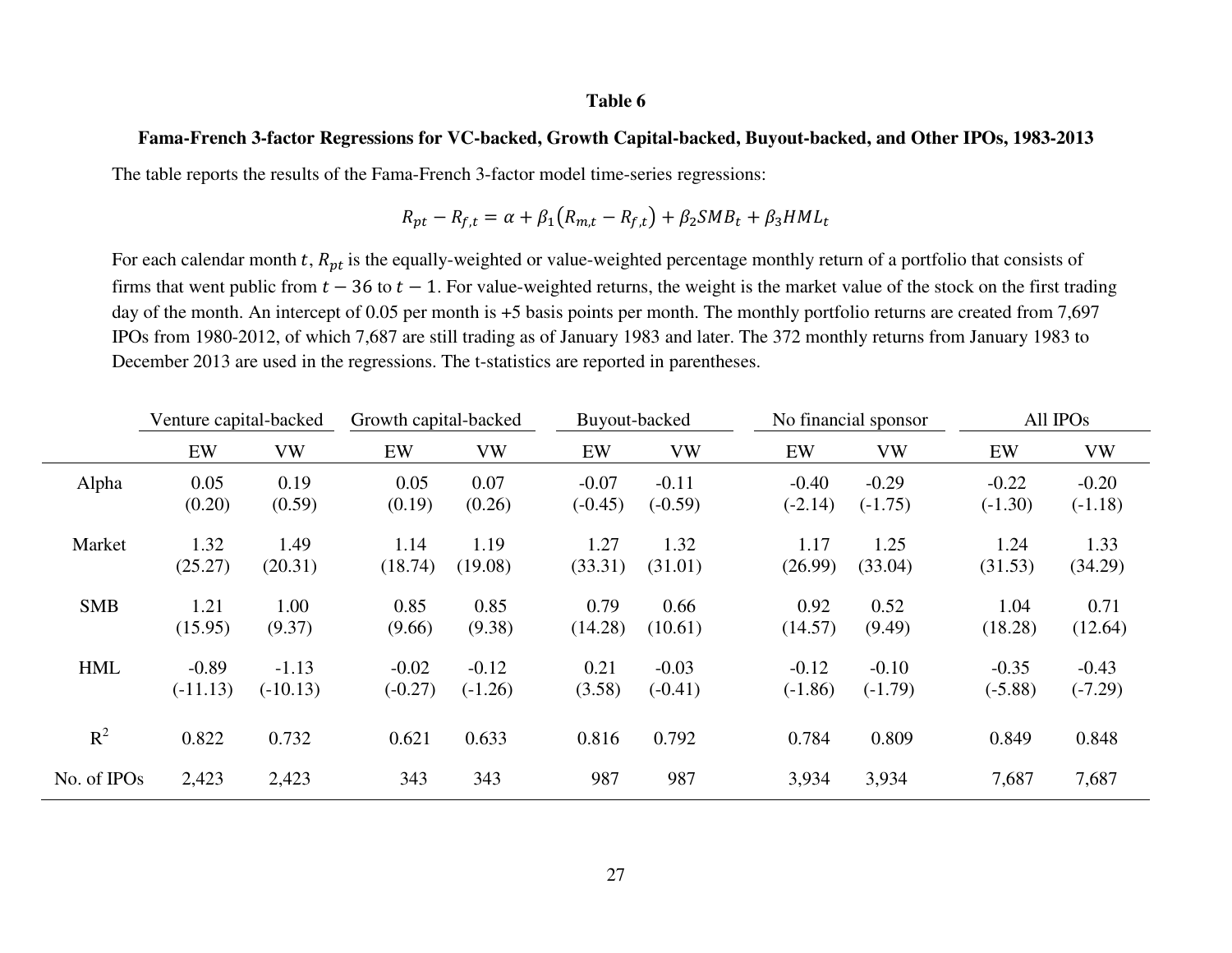#### **Fama-French 3-factor Regressions for VC-backed, Growth Capital-backed, Buyout-backed, and Other IPOs, 1983-2013**

The table reports the results of the Fama-French 3-factor model time-series regressions:

$$
R_{pt} - R_{f,t} = \alpha + \beta_1 \left( R_{m,t} - R_{f,t} \right) + \beta_2 \text{SMB}_t + \beta_3 \text{HML}_t + \beta_4 \text{Dummy for Post} - 1998
$$

For each calendar month t,  $R_{pt}$  is the equally-weighted or value-weighted percentage monthly return of a portfolio that consists of firms that went public from  $t - 36$  to  $t - 1$ . For value-weighted returns, the weight is the market value of the stock on the first trading day of the month. An intercept of -0.20 per month is -20 basis points per month. The monthly portfolio returns are created from 7,687 IPOs from 1980-2012 that are traded in January 1983 and later. The 372 monthly returns from January 1983 to December 2013 are used in the regressions. The t-statistics are reported in parentheses. The subperiod dummy =1 for January 1999-December 2013.

|             | Venture capital-backed |            | Growth capital-backed |           |           | Buyout-backed |           | No financial sponsor |           | All IPOs  |  |
|-------------|------------------------|------------|-----------------------|-----------|-----------|---------------|-----------|----------------------|-----------|-----------|--|
|             | EW                     | <b>VW</b>  | EW                    | <b>VW</b> | EW        | <b>VW</b>     | EW        | <b>VW</b>            | EW        | <b>VW</b> |  |
| Alpha       | $-0.20$                | $-0.19$    | $-0.08$               | $-0.20$   | $-0.04$   | 0.02          | $-0.68$   | $-0.43$              | $-0.46$   | $-0.36$   |  |
|             | $(-0.64)$              | $(-0.44)$  | $(-0.21)$             | $(-0.55)$ | $(-0.16)$ | (0.09)        | $(-2.62)$ | $(-1.90)$            | $(-1.95)$ | $(-1.53)$ |  |
| Market      | 1.33                   | 1.50       | 1.14                  | 1.18      | 1.27      | 1.32          | 1.17      | 1.26                 | 1.24      | 1.33      |  |
|             | (25.26)                | (20.35)    | (18.77)               | (19.38)   | (33.10)   | (30.80)       | (27.03)   | (32.93)              | (31.59)   | (34.25)   |  |
| <b>SMB</b>  | 1.20                   | 0.99       | 0.84                  | 0.82      | 0.79      | 0.67          | 0.91      | 0.52                 | 1.03      | 0.71      |  |
|             | (15.67)                | (9.17)     | (9.50)                | (9.24)    | (14.17)   | (10.61)       | (14.27)   | (9.30)               | (17.97)   | (12.41)   |  |
| <b>HML</b>  | $-0.89$                | $-1.14$    | $-0.03$               | $-0.13$   | 0.21      | $-0.03$       | $-0.12$   | $-0.11$              | $-0.35$   | $-0.43$   |  |
|             | $(-11.14)$             | $(-10.16)$ | $(-0.29)$             | $(-1.31)$ | (3.58)    | $(-0.40)$     | $(-1.89)$ | $(-1.83)$            | $(-5.91)$ | $(-7.31)$ |  |
| Dummy for   | 0.52                   | 0.80       | 0.25                  | 0.54      | $-0.07$   | $-0.27$       | 0.57      | 0.30                 | 0.49      | 0.33      |  |
| Post-1998   | (1.16)                 | (1.27)     | (0.49)                | (1.04)    | $(-0.23)$ | $(-0.73)$     | (1.55)    | (0.91)               | (1.46)    | (0.98)    |  |
| $R^2$       | 0.823                  | 0.734      | 0.623                 | 0.640     | 0.815     | 0.792         | 0.785     | 0.809                | 0.850     | 0.848     |  |
| No. of IPOs | 2,423                  | 2,423      | 343                   | 343       | 987       | 987           | 3,934     | 3,934                | 7,687     | 7,687     |  |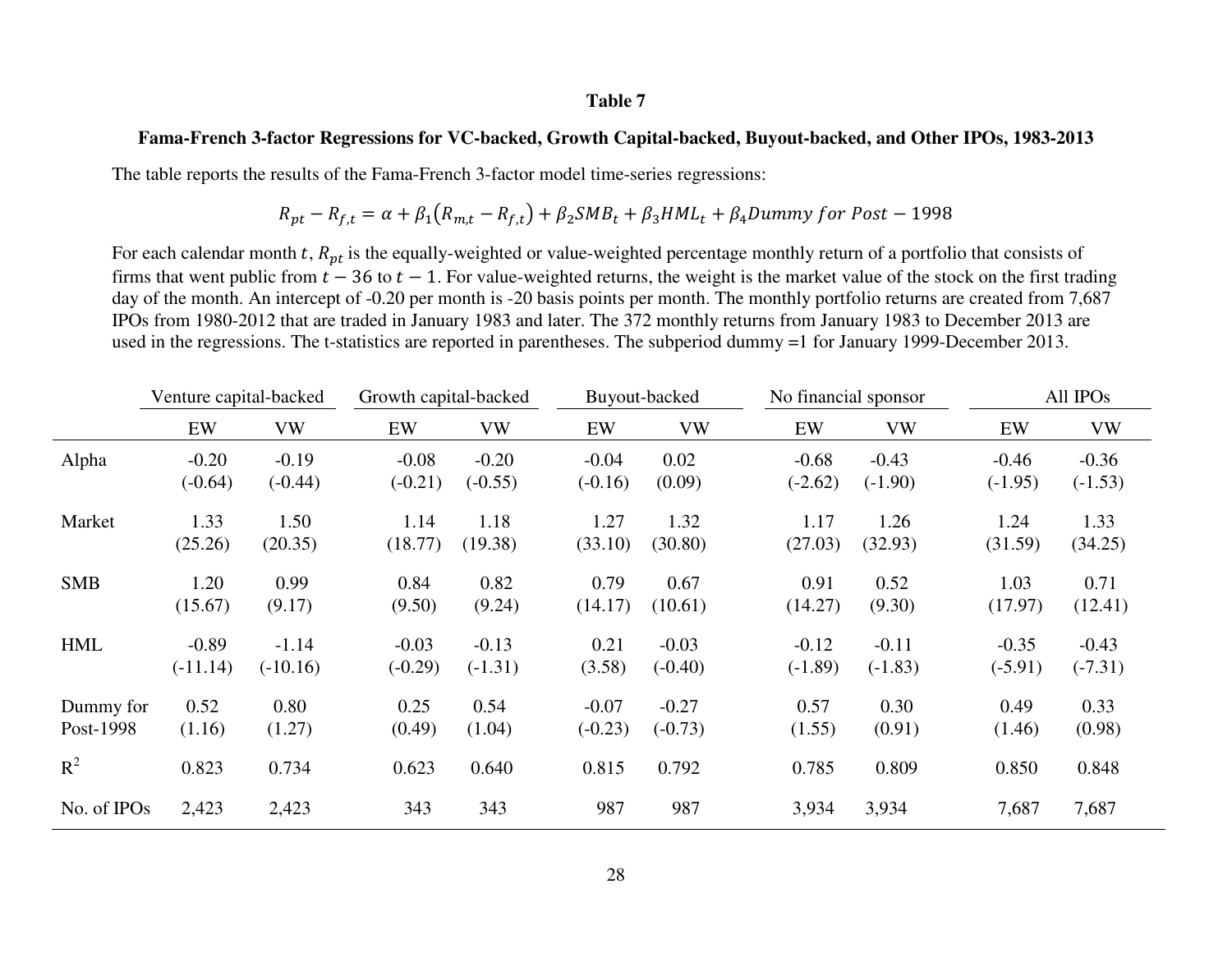#### **Long-run Returns on Rollup IPOs Categorized by Financial Sponsorship**

Financial sponsors include venture capital, growth capital, and buyout funds (although none of the rollups are categorized as having been VC-backed). There are 264 Rollup IPOs from 1980-2012, with 28 of the 143 with a financial sponsor classified as buyout-backed, and the other 121 classified as growth capital (GC)-backed. Rollup IPOs are defined as IPOs in which the company has made significant acquisitions in the recent past and states intention of using acquisitions as a major source of growth in the future. Frequently the prospectus states that the company was recently created from the merger of several companies in the same industry and/or that part of the company's strategy is to consolidate a fragmented industry. Returns are calculated through the end of December, 2014. In classifying IPOs as rollups, I have benefited from lists provided in Brown, Dittmar, and Servaes (2005, Table 1) and by Jennifer Bethel, Junming Hsu, and Laurie Krigman.

## **Panel A: Rollup IPOs Categorized by Financial Sponsorship**

|                                                |                               | Average              | Average 3-year Buy-and-hold Return |                     |                    |  |
|------------------------------------------------|-------------------------------|----------------------|------------------------------------|---------------------|--------------------|--|
|                                                | Number<br>of IPO <sub>s</sub> | First-day<br>Return  | <b>IPOs</b>                        | Market-<br>adjusted | Style-<br>adjusted |  |
| Financial sponsored<br>Non-financial sponsored | 143<br>121                    | $11.9\%$<br>$12.5\%$ | 56.3%<br>$-9.3\%$                  | 13.7%<br>$-59.8\%$  | 27.4%<br>$-24.0\%$ |  |
| All                                            | 264                           | $12.2\%$             | $26.2\%$                           | $-20.0\%$           | $3.8\%$            |  |

### **Panel B: Growth Capital-backed IPOs Categorized by Whether It Was a Rollup**

|                         |                   | Average             | Average 3-year Buy-and-hold Return |                     |                    |  |
|-------------------------|-------------------|---------------------|------------------------------------|---------------------|--------------------|--|
|                         | Number<br>of IPOs | First-day<br>Return | <b>IPOs</b>                        | Market-<br>adjusted | Style-<br>adjusted |  |
| GC-sponsored rollups    | 115               | $12.5\%$            | 62.6%                              | 15.8%               | $46.1\%$           |  |
| Other GC-sponsored IPOs | 229               | 14.2%               | $60.5\%$                           | $14.1\%$            | 14.6%              |  |
| All                     | 344               | $13.6\%$            | $61.2\%$                           | $14.7\%$            | $25.2\%$           |  |

#### **Panel C: Industry Mix for Growth Capital-backed IPOs and Rollup IPOs**

| <b>Industry</b>                                | 344 Growth Capital-backed IPOs |        |          | 264 Rollup IPOs |  |  |
|------------------------------------------------|--------------------------------|--------|----------|-----------------|--|--|
| Healthcare operations (SIC 8011-8099)          | 76                             | 22%    | 56       | 21%             |  |  |
| Retailing (SIC=5021-5399, 5941-5947)           | 42                             | $12\%$ | 20       | 8%              |  |  |
| Restaurants (SIC 5812)                         | 32                             | 9%     | 2        | $1\%$           |  |  |
| Software (SIC=7372-7379)                       | 15                             | $4\%$  | 17       | $6\%$           |  |  |
| Airlines $(SIC=4512)$                          | 12                             | $3\%$  | $\Omega$ | $0\%$           |  |  |
| Oil & Gas production, services (SIC 1311-1389) | 11                             | 3%     | 4        | $2\%$           |  |  |
| Waste management (SIC=4953)                    | 9                              | 3%     | 12       | 5%              |  |  |
| Clothing stores $(SIC=5611-5651)$              | 9                              | 3%     |          | $0\%$           |  |  |
| Telecommunications (SIC 4812 and 4813)         |                                | $2\%$  | 6        | $2\%$           |  |  |
| Auto dealerships (SIC=5511 and 5521)           | 3                              | $1\%$  | 6        | $2\%$           |  |  |
| Radio stations (SIC=4832)                      | 3                              | $1\%$  | 5        | $2\%$           |  |  |
| Other industries                               | 125                            | 35%    | 135      | 51%             |  |  |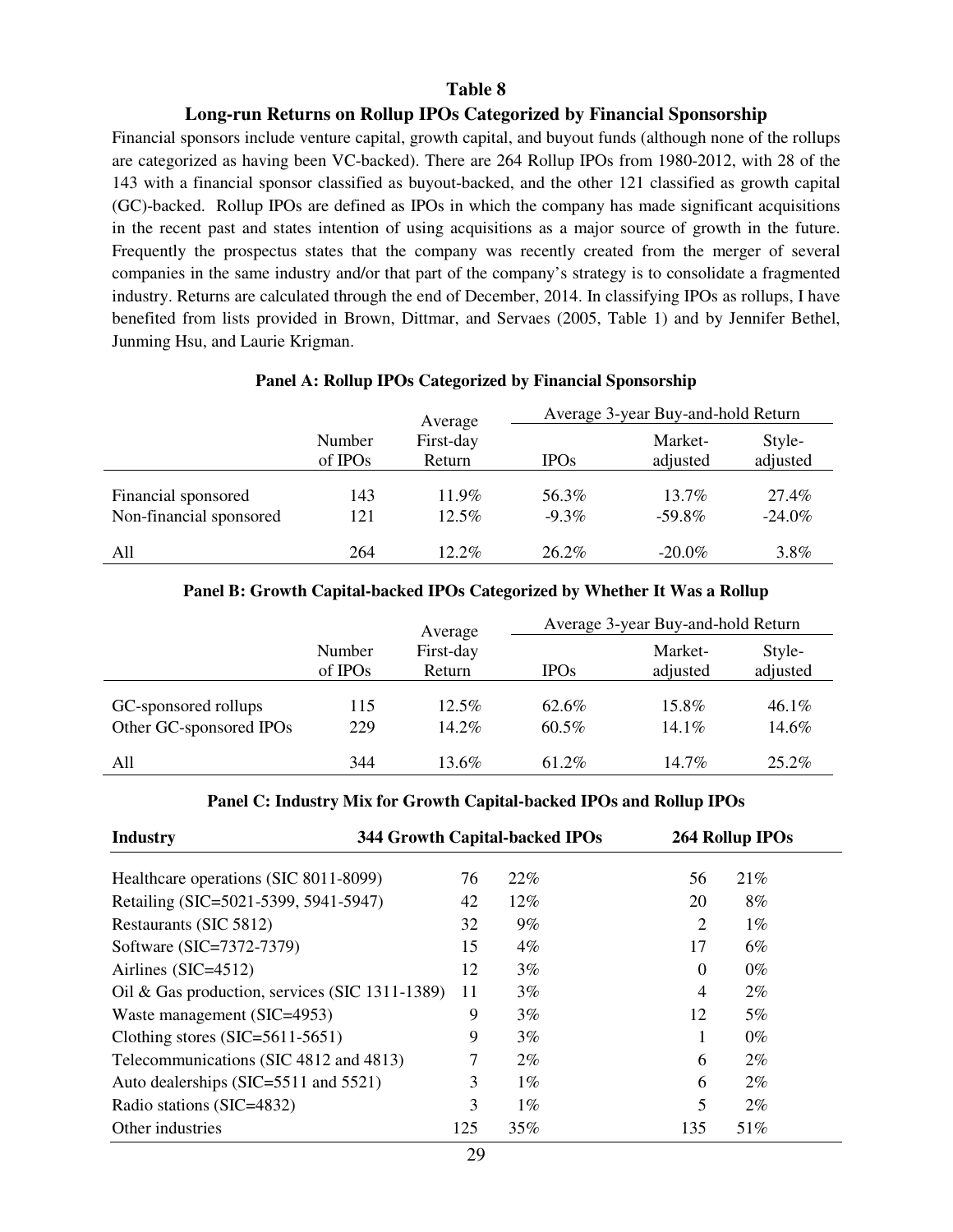## **Long-run Returns on IPOs from 1985-2003 Categorized by VC-, Growth Capital-, or Buyout Fund-backing, Conditional on Whether the Issuer Made an Acquisition in the First Year after Going Public**

The sample is composed of 3,538 IPOs from 1985-2003, the sample period used by Brau, Couch, and Sutton (2012). The screens in the other tables are included here, although unlike the other tables, all foreign issuers are excluded, for comparability with Brau, Couch, and Sutton, although not all financial stocks are excluded (I retain insurance companies, securities brokers, etc.). Buyand-hold returns are calculated until the earlier of the three-year anniversary or the delisting date. Style adjustments use firms matched by market cap and book-to-market ratio. Wealth Relatives are calculated as the ratio of the average gross return on the IPOs divided by the average gross return on the matching firms. Unlike the other tables, the 3-year buy-and-hold returns start on the one-year anniversary of the IPO, and end three years later (the end of the fourth year), so as to avoid a look-ahead bias. The sample size is also reduced because I only use IPOs for which Brau, Couch, and Sutton have classified the firm as having (or not having) an acquisition in the first year after the IPO.

|                                                                        |         | Average   | Average 3-year Buy-and-hold Return |           |          |  |  |  |  |
|------------------------------------------------------------------------|---------|-----------|------------------------------------|-----------|----------|--|--|--|--|
|                                                                        | Number  | First-day |                                    | Style-    | Wealth   |  |  |  |  |
|                                                                        | of IPOs | Return    | <b>IPOs</b>                        | adjusted  | Relative |  |  |  |  |
|                                                                        |         |           |                                    |           |          |  |  |  |  |
| VC-backed                                                              | 413     | 56.4%     | $17.5\%$                           | $-10.9\%$ | 0.92     |  |  |  |  |
| Growth Capital-backed                                                  | 97      | 14.8%     | 17.1%                              | $-21.3%$  | 0.85     |  |  |  |  |
| Buyout-backed                                                          | 141     | 13.4%     | 21.5%                              | $-15.9%$  | 0.89     |  |  |  |  |
| <b>Financial Sponsored</b>                                             | 651     | 40.9%     | 18.3%                              | $-15.3\%$ | 0.90     |  |  |  |  |
| Non-Financial Sponsored                                                | 528     | 19.4%     | 12.6%                              | $-33.6\%$ | 0.77     |  |  |  |  |
| All                                                                    | 1,179   | 31.3%     | 15.8%                              | $-22.4%$  | 0.84     |  |  |  |  |
| Panel B: IPOs that do not acquire in the first 12 months               |         |           |                                    |           |          |  |  |  |  |
| VC-backed                                                              | 893     | 25.9%     | 65.5%                              | 36.9%     | 1.29     |  |  |  |  |
| Growth Capital-backed                                                  | 90      | 14.6%     | 56.4%                              | 22.8%     | 1.17     |  |  |  |  |
|                                                                        |         |           |                                    |           |          |  |  |  |  |
| Buyout-backed                                                          | 278     | 7.2%      | 58.9%                              | $-2.8\%$  | 0.98     |  |  |  |  |
| <b>Financial Sponsored</b>                                             | 1,261   | 21.0%     | 63.4%                              | 27.1%     | 1.20     |  |  |  |  |
| Non-Financial Sponsored                                                | 1,098   | 14.0%     | 24.1%                              | $-15.9\%$ | 0.89     |  |  |  |  |
| All                                                                    | 2,359   | 17.8%     | 45.1%                              | 7.1%      | 1.05     |  |  |  |  |
| Panel C: All 3,538 IPOs for which acquisition information is available |         |           |                                    |           |          |  |  |  |  |

## **Panel A: IPOs that acquire in the first 12 months**

|                               | $\cdot$ $\sigma$ |                | $\overline{\phantom{a}}$        | $\alpha$ |
|-------------------------------|------------------|----------------|---------------------------------|----------|
| $\overline{1}$ $\overline{1}$ |                  | $\cdot$ %<br>. | $\mathcal{L}_{\ell}$<br>--<br>. | ີ        |
|                               |                  |                |                                 |          |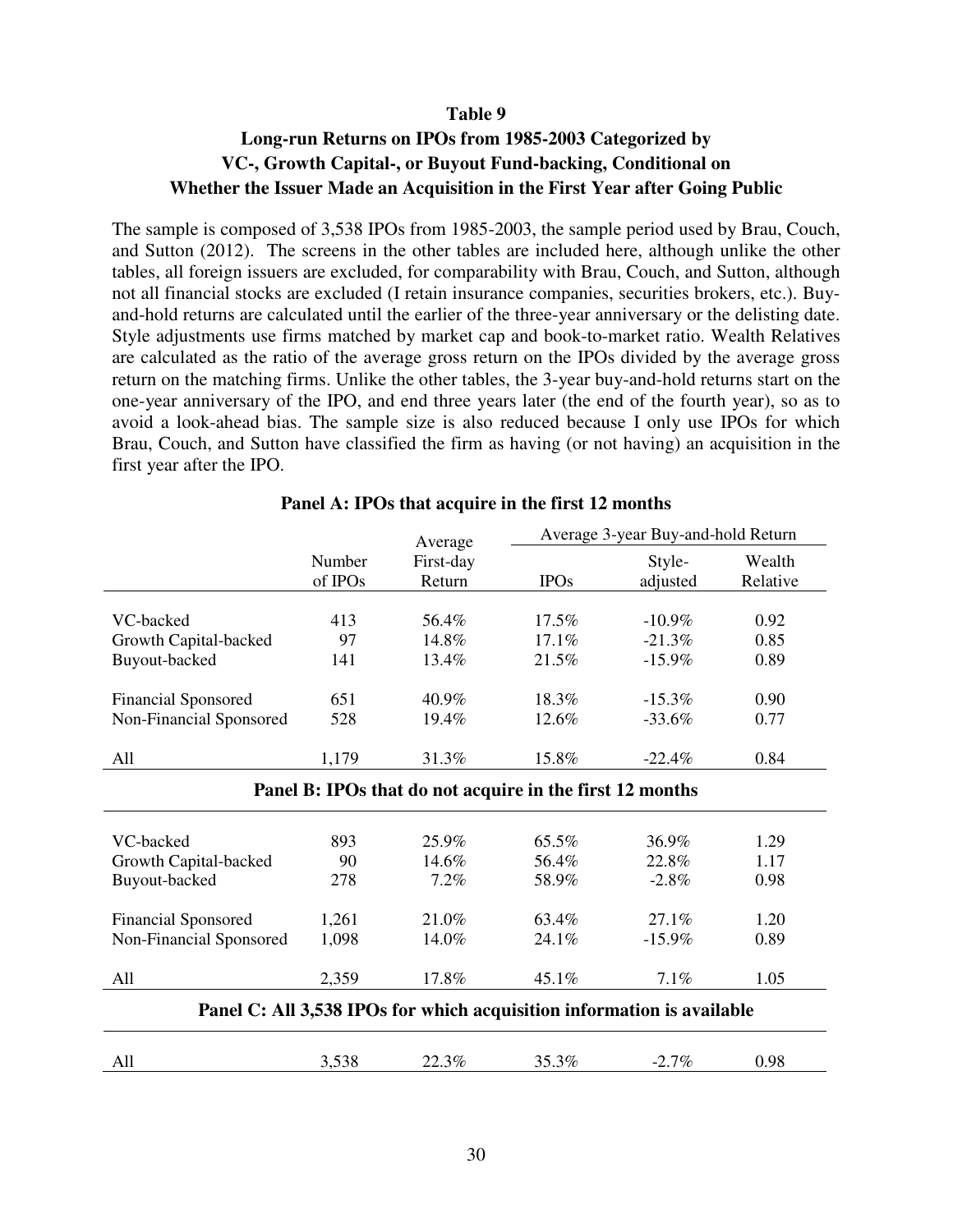

Figure 1: Financial sponsor-backed IPOs, 1980-2014. The numbers that are plotted are available on Jay Ritter's website.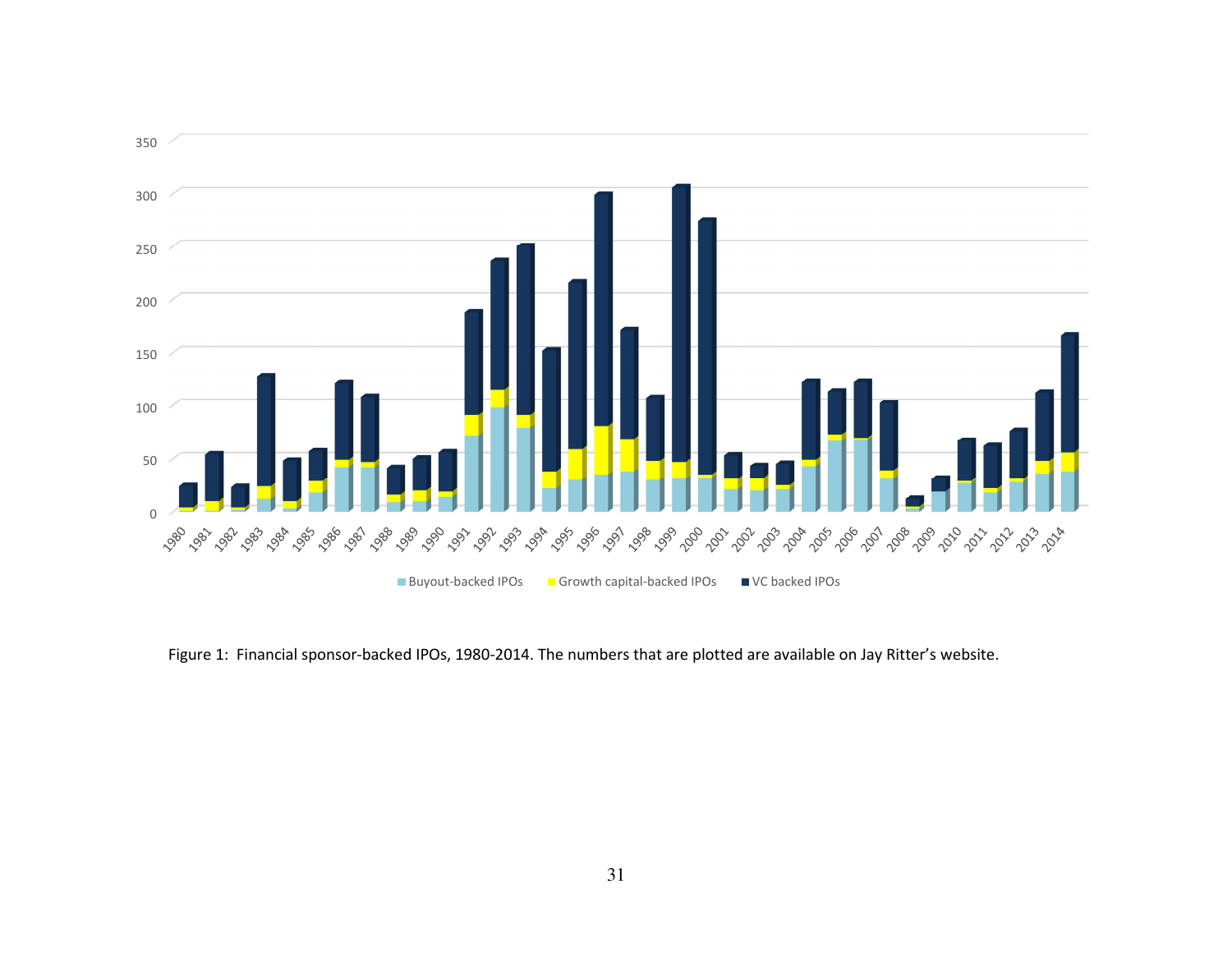

Figure 2: Mean equally weighted 3-year buy-and-hold returns on 7,697 U.S. IPOs (left) from 1980-2012, measured from the first closing price to the earlier of the 3<sup>rd</sup> anniversary, the delisting date, or December 31, 2014, and their matching firms (right). Matching firms are chosen on the basis of market cap and book-to-market ratio. Source: Table 3 of this paper.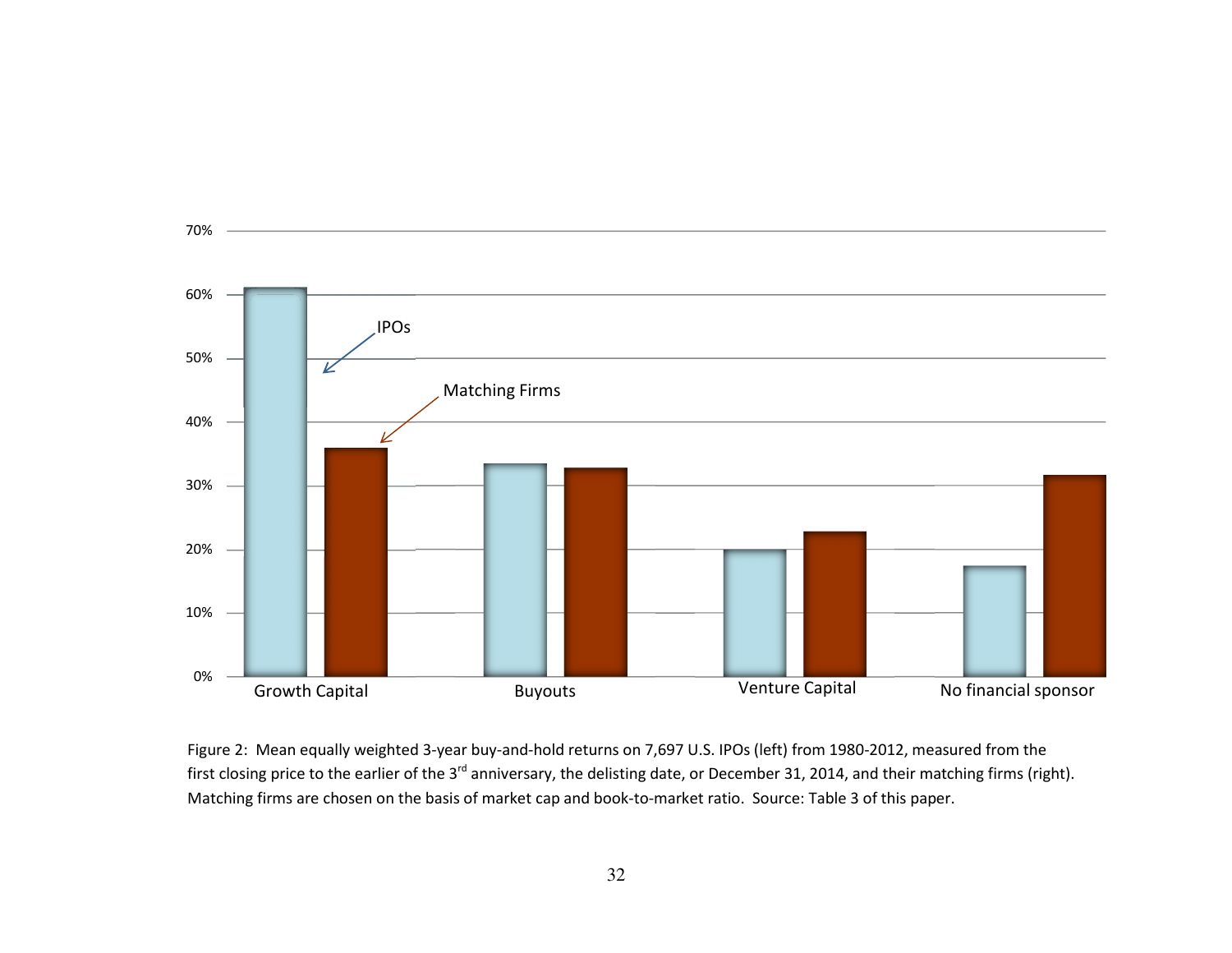

Figure 3: Mean 3-year buy-and-hold returns for IPOs (left) and style-matched (size and market-tobook) matching firms (right) by subperiod, for 7,697 IPOs from 1980-2012. The returns start at the close of the first day of trading, and end at the end of the earlier of three years, the delisting date, or Dec. 31, 2014. Source: Table 5 of this paper.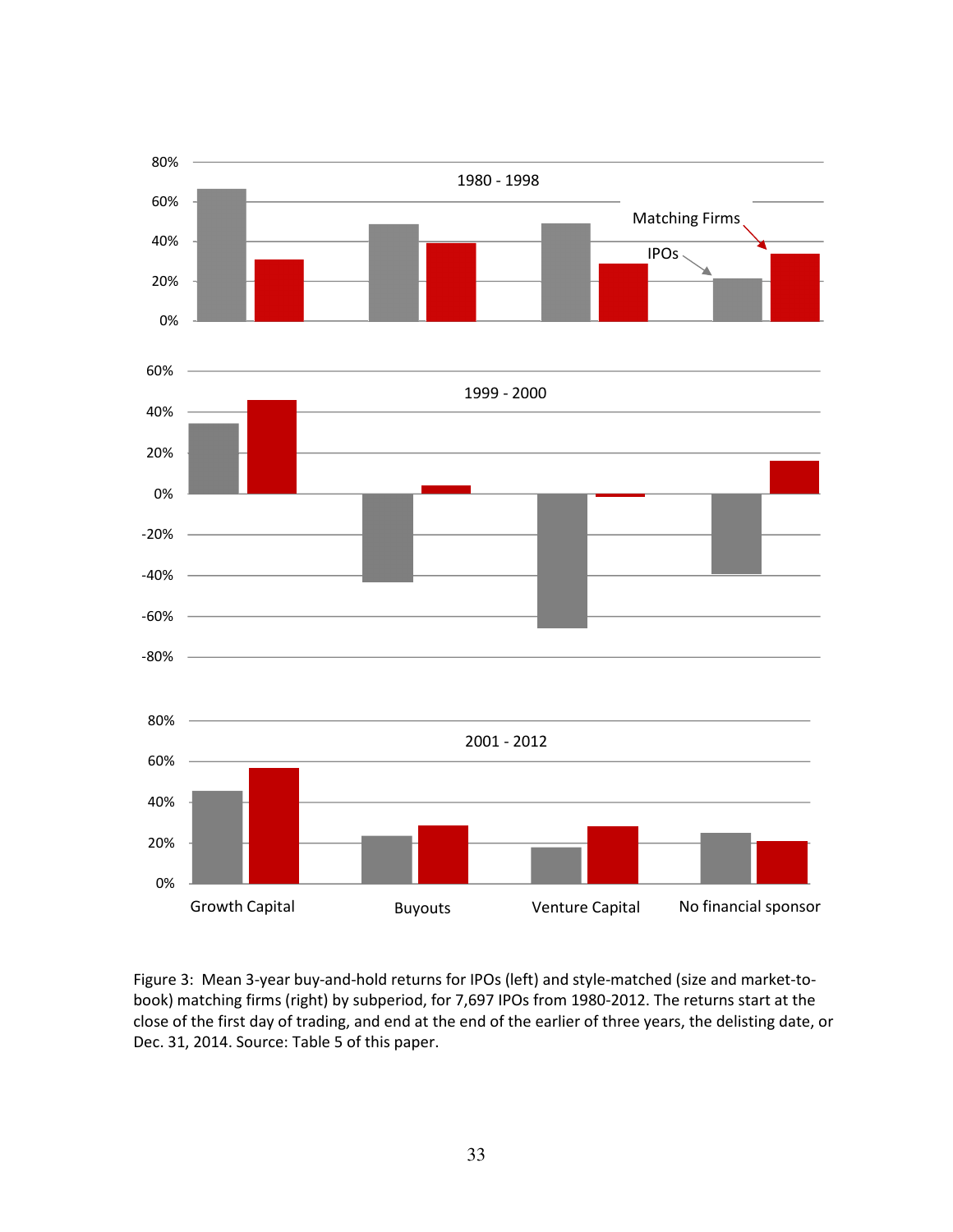## **Appendix Table A1**

## **Panel A: Examples of Growth Capital-backed IPOs**

**1. Staples** (Prospectus dated April 27, 1989): "Staples is the leading specialty discount retailer of office products in the Northeast United States. The Company pioneered the office superstore concept with the opening of its first store in May 1986. It currently operates 23 high volume office superstores... The Company's expansion strategy is to increase its market share in existing markets and to open new stores ..."

| 1989(Last Twelve Months ended January 28): |                   |
|--------------------------------------------|-------------------|
| Revenue                                    | $$105.48$ million |
| Net loss:                                  | \$0.68 million    |
| Total assets:                              | $$42.63$ million  |
| <b>Principal shareholders (pre-IPO):</b>   |                   |
| Bain Capital                               | $7.3\%$           |
| Bessemer Venture Partners II, LP           | $7.7\%$           |
| TP Venture Capital C.V.                    | $7.0\%$           |
| Aeneas Venture Corporation                 | $3.7\%$           |
| William Blair Venture Partners II          | $2.2\%$           |
| <b>IDP</b> Industrial Development Partners | $2.1\%$           |
| Hambro International Venture Fund Offshore | $1.7\%$           |
| The Opportunity Fund Limited Partnership   | $1.6\%$           |

**2. United Dental Care** (Prospectus dated September 21, 1995): "UDC is a managed dental benefits company that operates prepaid dental plans in 19 states and, as of June 30, 1995, provided dental coverage to approximately 773,000 members. ... The Company's objective is to be the leading managed dental benefits company in the United States by both increasing its market share in its current markets and selectively entering new markets with metropolitan areas in excess of one million. The Company believes this objective can be achieved by ... acquiring other managed dental benefits companies. In September 1994, UDC acquired International Dental Health, Inc., ... In addition, on July 19, 1995, the Company entered into a definitive agreement to purchase all of the outstanding capital stock of U.S. Dental Management, Inc. ..."

#### **1995 Pro Forma Last Twelve Months (ending June 30, 1995)**

| Revenue:                                 | \$117.88 million |
|------------------------------------------|------------------|
| Net income:                              | \$4.03 million   |
| Total assets:                            | \$35.89 million  |
| <b>Principal Shareholders (pre-IPO):</b> |                  |
| Citibank (two trusts)                    | $17.7\%$         |
| South Atlantic Venture Fund, LP          | $10.2\%$         |
| Summit Ventures III, LP                  | 6.1%             |

I classify this deal as a rollup IPO, in addition to being growth capital-backed.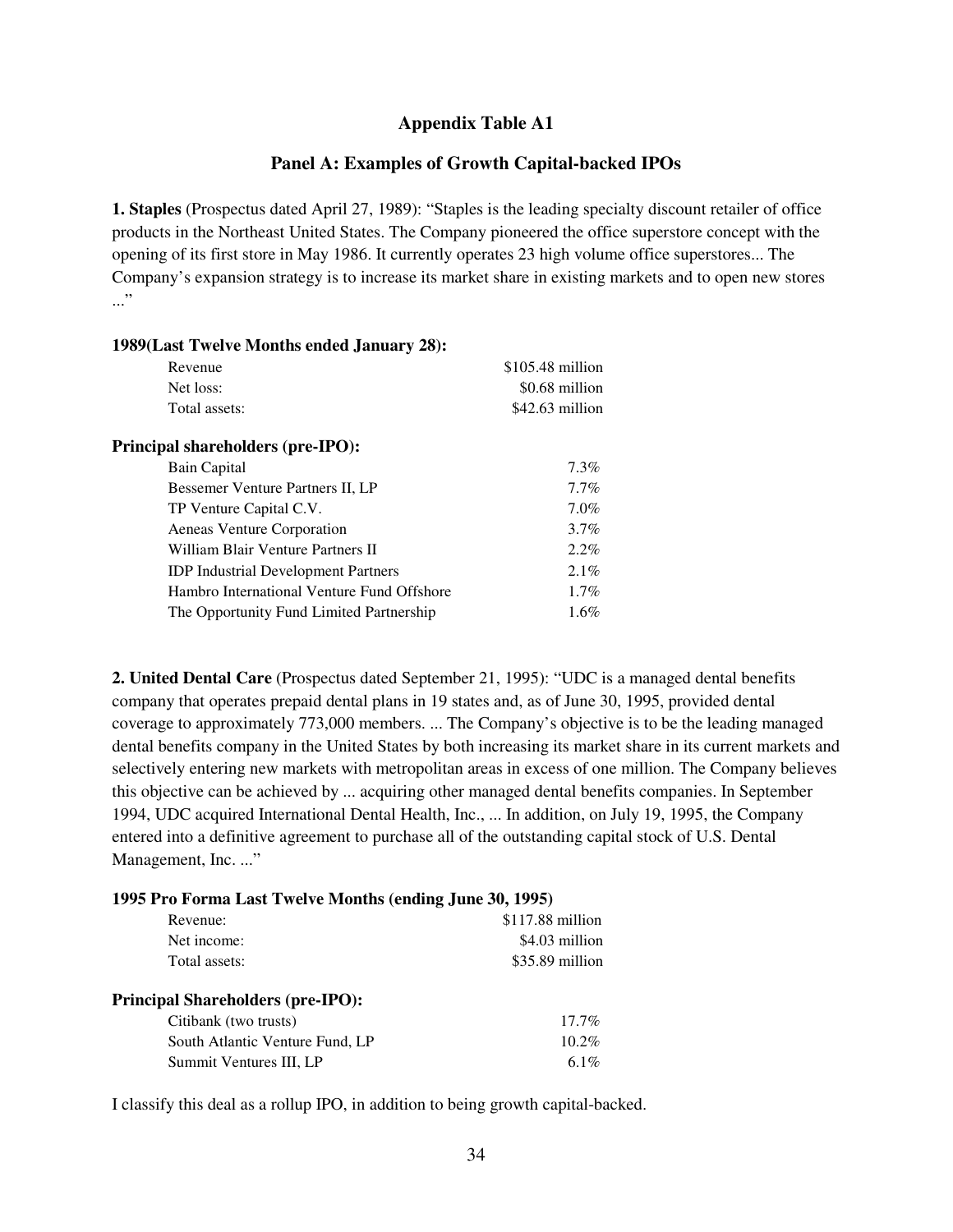**3. Medcath Inc.** (Prospectus dated December 6, 1994): "Medcath is a provider of cardiology and cardiovascular services through the operation of specialized facilities and the management of physician practices. … As the consolidation of the fragmented and inefficient delivery systems for cardiology and cardiovascular services increases, MedCath believes, based upon the knowledge and experience of its management, that those providers who become part of integrated delivery systems that incorporate practice and administrative management systems, develop facilities to deliver high quality, cost-effective care and actively market their services to managed care plans will gain market share. Key elements of the Company's strategy are to (i) develop, co-own with local physicians and operate heart hospitals specializing in a full range of cardiology and cardiovascular care, (ii) manage physician group practices that include cardiology and cardiovascular surgeons with leading local positions, and (iii) acquire, develop and operate fixed-site and mobile cardiac diagnostic and therapeutic centers in selected markets."

| 1994 Pro Forma (fiscal year ended Sept. 30): |                 |  |
|----------------------------------------------|-----------------|--|
| Revenue:                                     | \$28.93 million |  |
| Net income:                                  | \$2.44 million  |  |
| Total assets:                                | \$39.25 million |  |
| <b>Principal shareholders (pre-IPO):</b>     |                 |  |
| Welch, Carson, Anderson & Stowe V, LP        | 37.2%           |  |
| Goldman Sachs Group, LP                      | 16.6%           |  |
| PIA Partners II (GS partners)                |                 |  |
| Stone Street Fund 1989, LP                   |                 |  |
| Bridge Street Fund 1989, LP                  |                 |  |

**4. Garden Fresh Restaurant Corp.** (Prospectus dated May 16, 1995): "The Company was founded in 1983 and currently operates 33 salad buffet restaurants in California, Florida, and Arizona under the names Souplantation and Sweet Tomatoes."

| 1995 Last Twelve Months (ending March 31, 1995): |                  |  |
|--------------------------------------------------|------------------|--|
| Revenue:                                         | \$60.42 million  |  |
| Net loss:                                        | \$0.15 million   |  |
| Total assets:                                    | $$30.69$ million |  |
| <b>Principal shareholders (pre-IPO):</b>         |                  |  |
| <b>Brentwood Associates</b>                      | 12.6%            |  |
| Brentwood Associates IV, LP                      |                  |  |
| Evergreen IV, LP                                 |                  |  |
| <b>Canaan Ventures</b>                           | 6.7%             |  |
| Canaan Venture Limited Partnership               |                  |  |
| Canaan Venture Offshore Limited Partnership C.V. |                  |  |
| St. Paul Venture Capital                         | $17.1\%$         |  |
| St. Paul Fire and Marine Insurance Company       |                  |  |
| <b>Trinity TVL Partners</b>                      | 5.9%             |  |
| Trinity Ventures I, LP                           |                  |  |
| Trinity Ventures II, LP                          |                  |  |
| Trinity Ventures III, LP                         |                  |  |
| Trinity Side-by-Side I, LP                       |                  |  |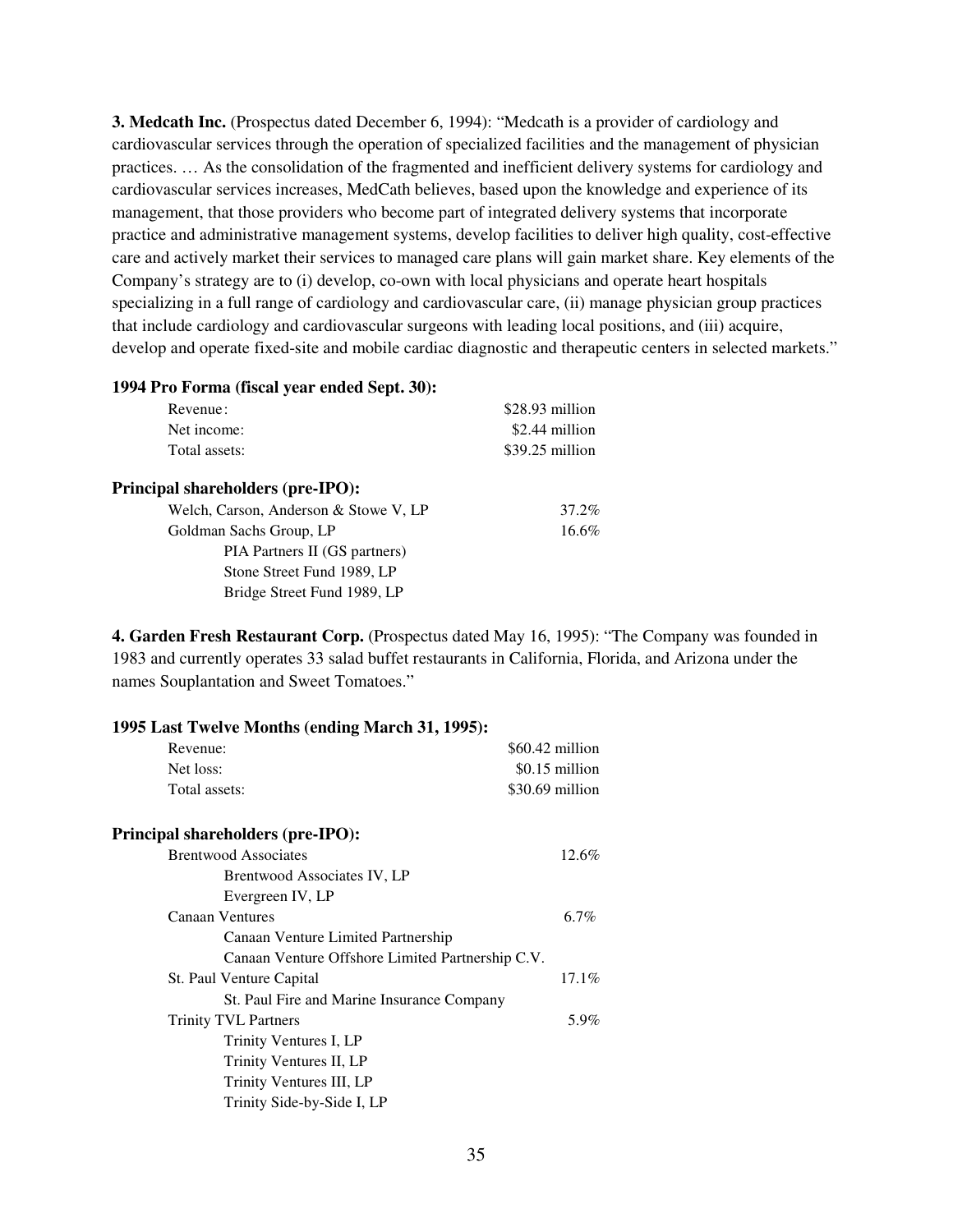**5. BEA Systems** (Prospectus dated April 10, 1997): "BEA Systems, Inc. ("BEA" or the "Company") designs, develops, markets and supports software used by large organizations to enable and support their most critical business processes."

"The Company was incorporated in January 1995 and, accordingly, has a limited operating history... Revenues generated by the Company to date have been derived primarily from sales of BEA TUXEDO, a product to which the Company acquired worldwide rights in February 1996, and from fees for related services. Since its inception, the Company has acquired a number of other businesses and other products in addition to BEA TUXEDO."

| 1997 Last Twelve Months (ending January 31, 1997): |                 |
|----------------------------------------------------|-----------------|
| Revenue:                                           | \$61.60 million |
| Net loss:                                          | \$88.67 million |
| Total assets:                                      | \$57.97 million |
| <b>Principal Shareholders (pre-IPO):</b>           |                 |
| <b>Warburg Pincus:</b>                             | 61.7%           |

Warburg Pincus refers to this as a "build-up", which I place in the growth capital-backed and roll-up categories.

**6. Under Armour** (Prospectus dated November 17, 2005): "Under Armour is a leading developer, marketer and distributor of branded performance products for men, women and youth. We endeavor to build each and every Under Armour product with superior fabrication and design innovation utilizing a variety of synthetic microfiber fabrications."

#### **2005 Last Twelve Months (ending September 30, 2005):**

| $$263.39$ million |
|-------------------|
| \$18.89 million   |
| $$144.52$ million |
|                   |
|                   |
| $9.8\%$           |
|                   |

**7. U.S. Auto Parts Network** (Prospectus dated February 8, 2007): "We are a leading online provider of aftermarket auto parts, including body parts, engine parts, performance parts, and accessories. ... Our business has consistently grown since we launched our first website in 2000. ..."

| 2006 Pro Forma Last Twelve Months (ending September 30, 2006): |                   |  |
|----------------------------------------------------------------|-------------------|--|
| Revenue:                                                       | $$109.80$ million |  |
| Net loss:                                                      | \$4.66 million    |  |
| Total assets:                                                  | \$69.06 million   |  |
| <b>Principal shareholders (pre-IPO):</b>                       |                   |  |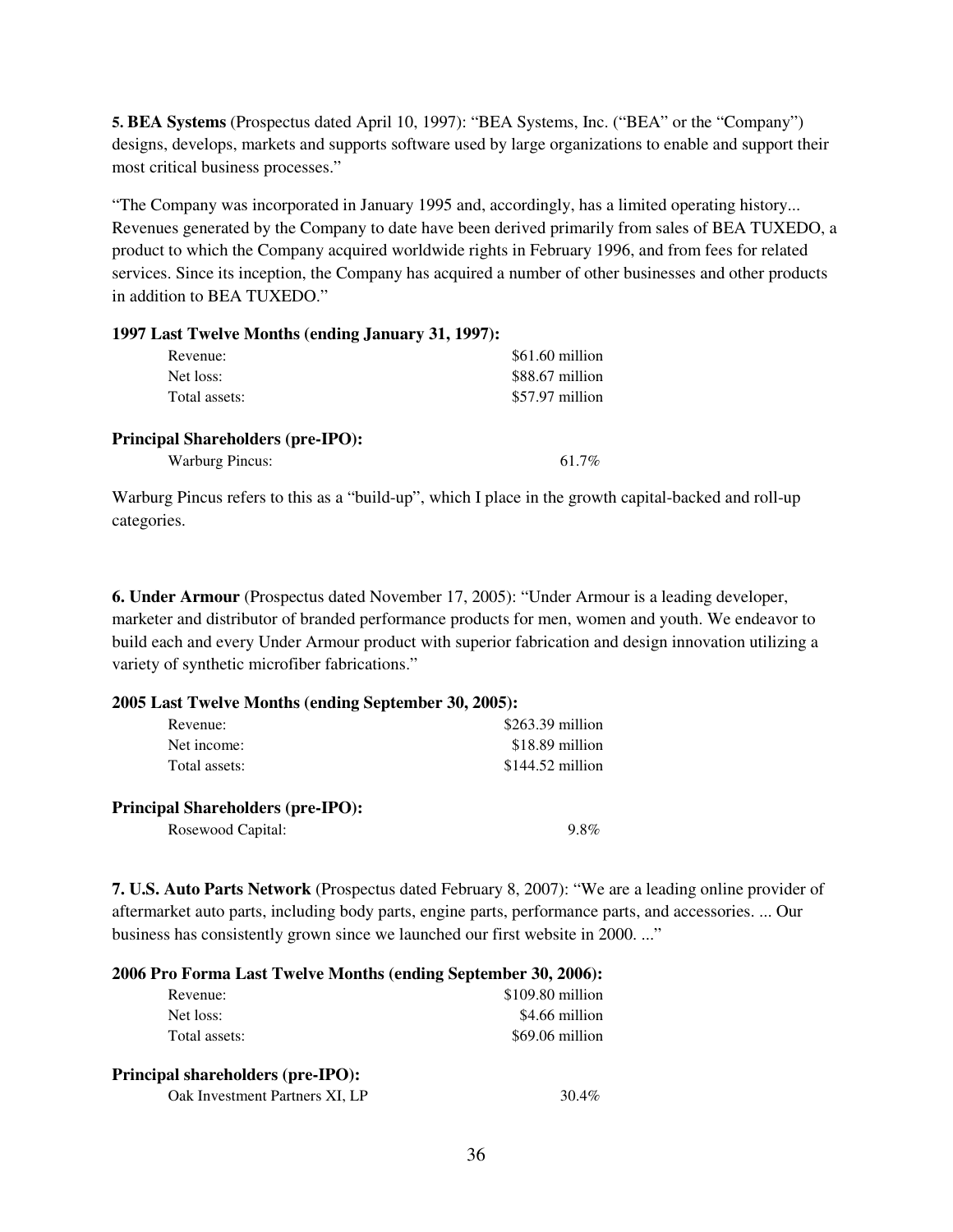## **Panel B: Examples of Non-Growth Capital-backed IPOs that Are Difficult to Classify**

**1. Pizza Ventures, Inc.**, an October 15, 1981 IPO, is categorized as neither VC- nor growth capital backed. Pizza Ventures was founded three years before going public, and was funded by David Michael Winton (a 22.0% stake), who is described as "a general partner of two partnerships" although he is not on the board of directors. Pizza Ventures is a franchised operator of Godfather's Pizza restaurants.

Pizza Ventures is not classified as financial sponsor-backed because the partnerships that David Michael Winton represents might be family partnerships, rather than financial intermediaries with professional managers.

**2. Tetra Technologies**, an April 3, 1990 IPO, "...provides recycling and treatment services for environmentally sensitive byproduct and waste streams and markets chemicals extracted from these streams. ...In its Waste Treatment Division, the company employs proprietary technologies to treat liquid and solid waste streams."

I classify this company as VC-backed because of its use of proprietary technologies.

**3. Ugly Duckling**, a June 17, 1996 IPO, "...is a fully integrated used car sales and finance company that operates the largest chain of "buy here-pay here" used car dealerships in Arizona. ...Since commencing its used car sales and financing operations in 1992, the Company has pursued an aggressive growth strategy through both internal development and acquisition. Over the next two years, the Company expects to develop or acquire approximately five additional Company Dealerships and to open 15 to 20 additional Branch Offices in various states."

SunAmerica Life Insurance Co. owned convertible preferred stock before the IPO, but because SunAmerica does not have LPs, I am not classifying this firm as growth capital-backed, although SunAmerica provided growth capital. I classify this company as a rollup.

**4. NationsRent**, an August 7, 1998 IPO, had 39.8% ownership by H. Family Investments, Inc., a Florida corporation controlled by H. Wayne Huizenga.

I do not classify this rollup IPO as growth capital-backed because the financial sponsor was not a financial intermediary with multiple limited partners.

**5. Capstar Broadcasting**, a May 26, 1998 IPO. "R. Steven Hicks, an executive with over 30 years of experience in the radio broadcasting industry, and Hicks Muse, a Dallas-based private equity firm, formed Capstar to capitalize on the consolidation opportunities produced by the Telecommunications Act of 1996 (the "Telecom Act"). R. Steven Hicks and Hicks Muse recognized that the Telecom Act created a unique opportunity to consolidate stations in mid-sized markets and, accordingly, created a company that was designed specifically to address this market opportunity."

I could have classified this IPO as growth capital-backed, but the company was created jointly by Hicks Muse and R. Steven Hicks, the brother of Hicks Muse co-founder Thomas O. Hicks, and Hicks Muse owned almost all of the stock. I classify this IPO as buyout-backed, and a rollup.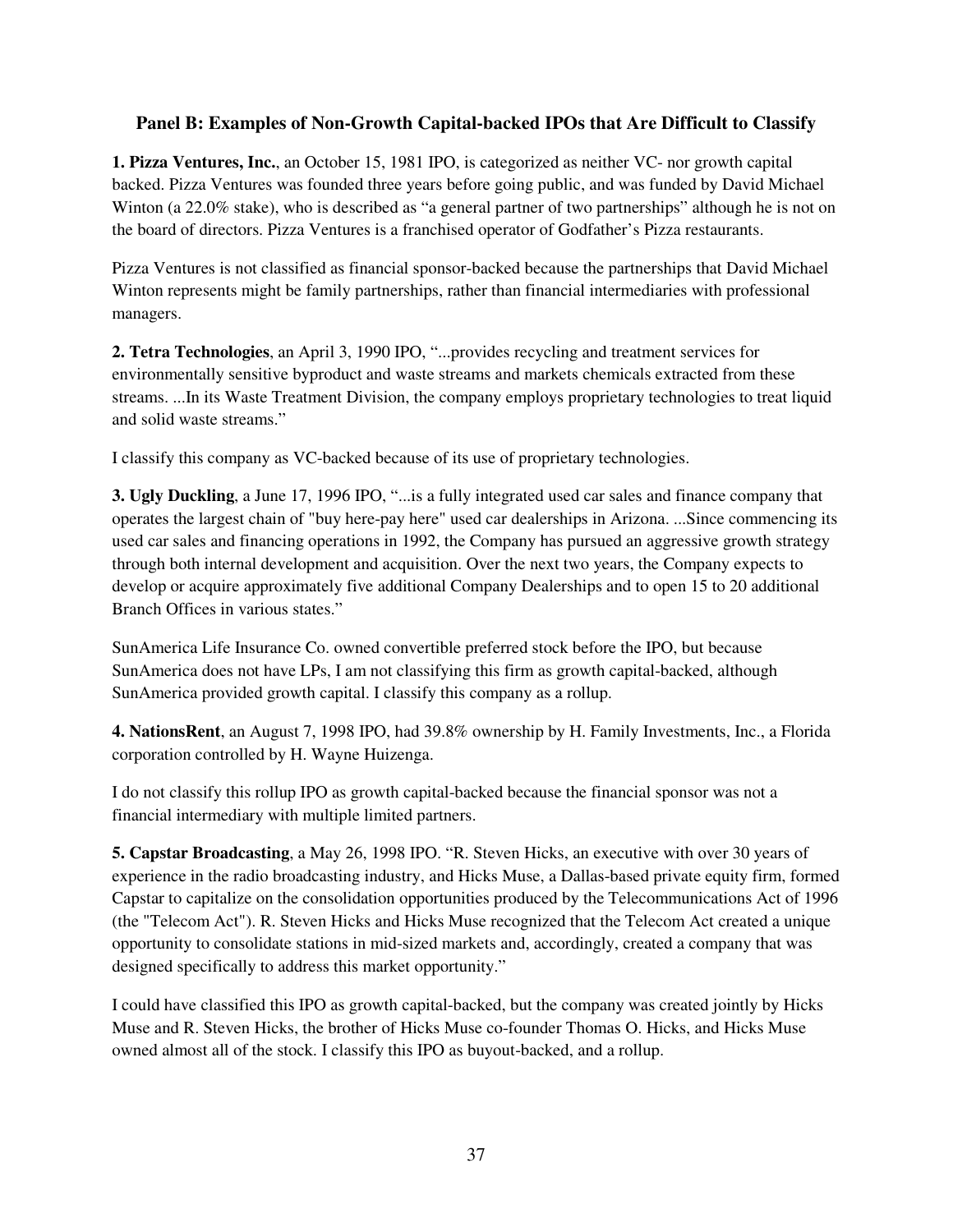## **Panel C: Examples of Telecom Stocks classified as VC-backed or Growth Capital-backed (4812 is Radiotelephone Communications and 4813 is Other Telephone Communications)**

**1. McLeod** (SIC 4812), a June 10, 1996 IPO, "...is provider of integrated local and long distance telecommunications services to small and medium-sized businesses primarily in Iowa and Illinois. The Company derives its telecommunications revenue from (i) the sale of 'bundled' local and long distance telecommunications services to end users, (ii) telecommunications network maintenance services and (iii) competitive access services, including special access and private line services.... In addition, the Company provides network maintenance services for the State of Iowa's fiber optic network."

| 1770 1 TO 1 01100 LAST 1 WEITE MIORINS (CROMIC MAILER 21, 1770). |                 |
|------------------------------------------------------------------|-----------------|
| Revenue:                                                         | \$37.60 million |
| Net loss:                                                        | \$11.64 million |
| Debt:                                                            | \$3.60 million  |
| Total assets:                                                    | \$38.28 million |
| <b>Principal shareholders (pre-IPO):</b>                         |                 |
| IES Investments, Inc.                                            | 30.0%           |
| MWR Investments, Inc.                                            | 22.5%           |
| Allsop Venture Partners III, LP                                  | 11.5%           |
|                                                                  |                 |

#### **1996 Pro Forma Last Twelve Months (ending March 31, 1996):**

McLeod is classified as VC-backed because it is not asset-intensive.

**2. Concentric Network Corp.** (SIC 4813), an August 1, 1997 IPO "...provides tailored, value-added Internet Protocol ('IP') based network services for businesses and consumers. To provide these services, the Company utilizes its low/fixed latency, high-throughput network, employing its advanced network architecture and the Internet. Concentric's service offerings for enterprises include virtual private networks ('VPNs'), dedicated access facilities ('DAFs') and Web hosting services."

## **1997 Last Twelve Months (ending March 31, 1997):**  Revenue: \$23.27 million Net loss: \$67.68 million Debt: \$35.35 million Total assets: \$61.44 million **Principal shareholders (pre-IPO):**  TMI Telemedia International, Ltd. 19.6% Goldman Sachs Group, LP 14.0% Softbank Ventures, Inc 13.3% Kleiner Perkins Caufield & Byers Entities 12.9% Racal-datacom 12.5%

Concentric Network is classified as VC-backed because it is close to being a high-tech hardware firm.